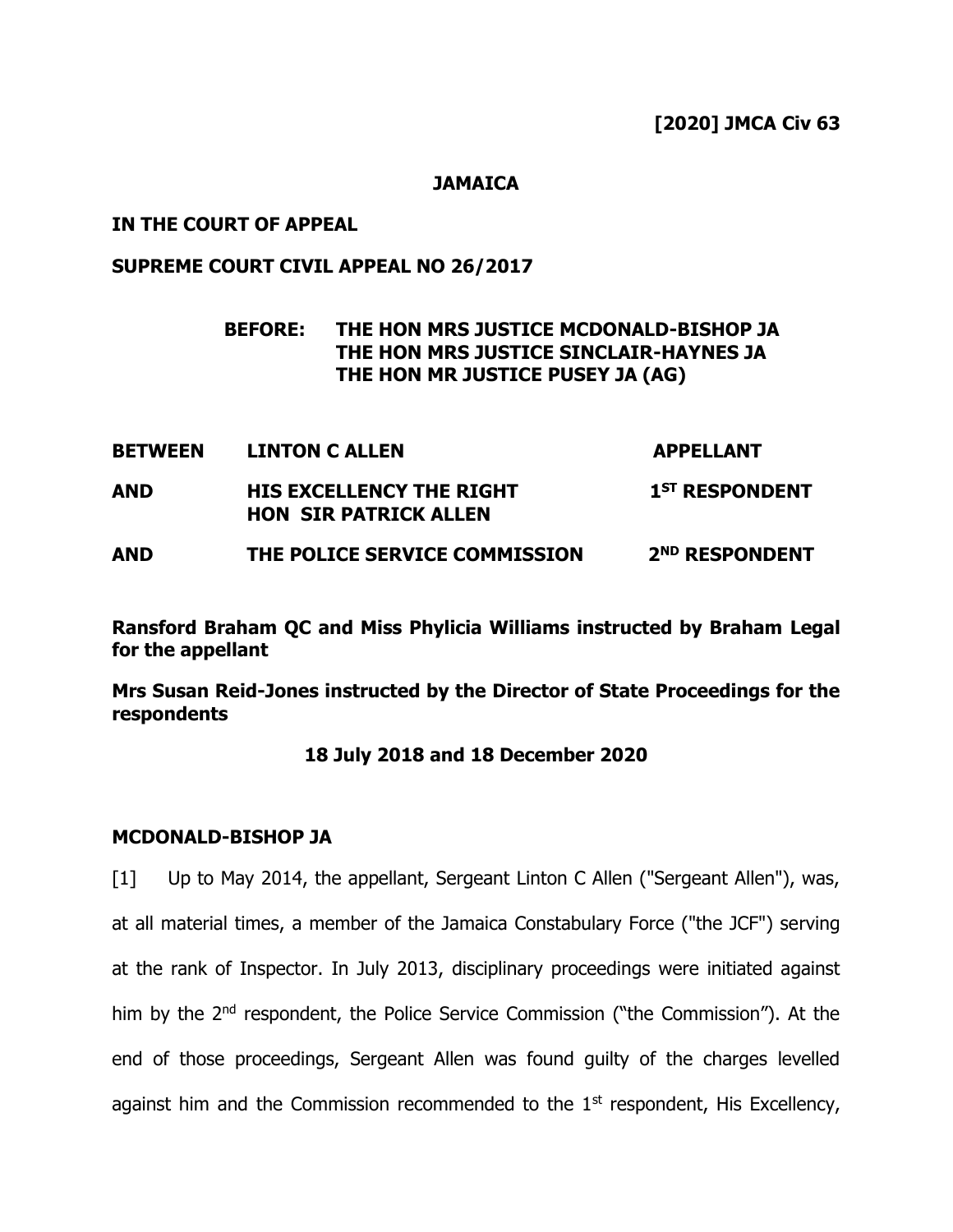the [Most] Honourable Sir Patrick Allen ("the Governor-General"), that Sergeant Allen's rank should be reduced from Inspector to Sergeant. Following a referral of the case to the Privy Council, the Governor-General, acting on the advice of the Privy Council, imposed on Sergeant Allen, the same penalty that was recommended by the Commission.

[2] Aggrieved by the outcome of those proceedings, Sergeant Allen applied to the Supreme Court for leave to bring a claim for judicial review of the decision of the respondents. He was successful in that application. On 14 December 2015, he commenced his claim for judicial review by way of fixed date claim form in which he sought, among other things, the following reliefs:

- i. an order of certiorari to quash the decision of the Commission which found him guilty of misconduct and which resulted in him being reduced in rank from that of an Inspector to a Sergeant;
- ii. an order of certiorari to quash the decision of the Governor-General, who, acting on the advice of the Privy Council, refused to overturn the Commission's decision;
- iii. an order of certiorari quashing the finding of the Governor-General, who, acting on the advice of the Privy Council, concluded that a statement by Corporal Frazer was not material to his case and, therefore, would not have affected His decision as to penalty; or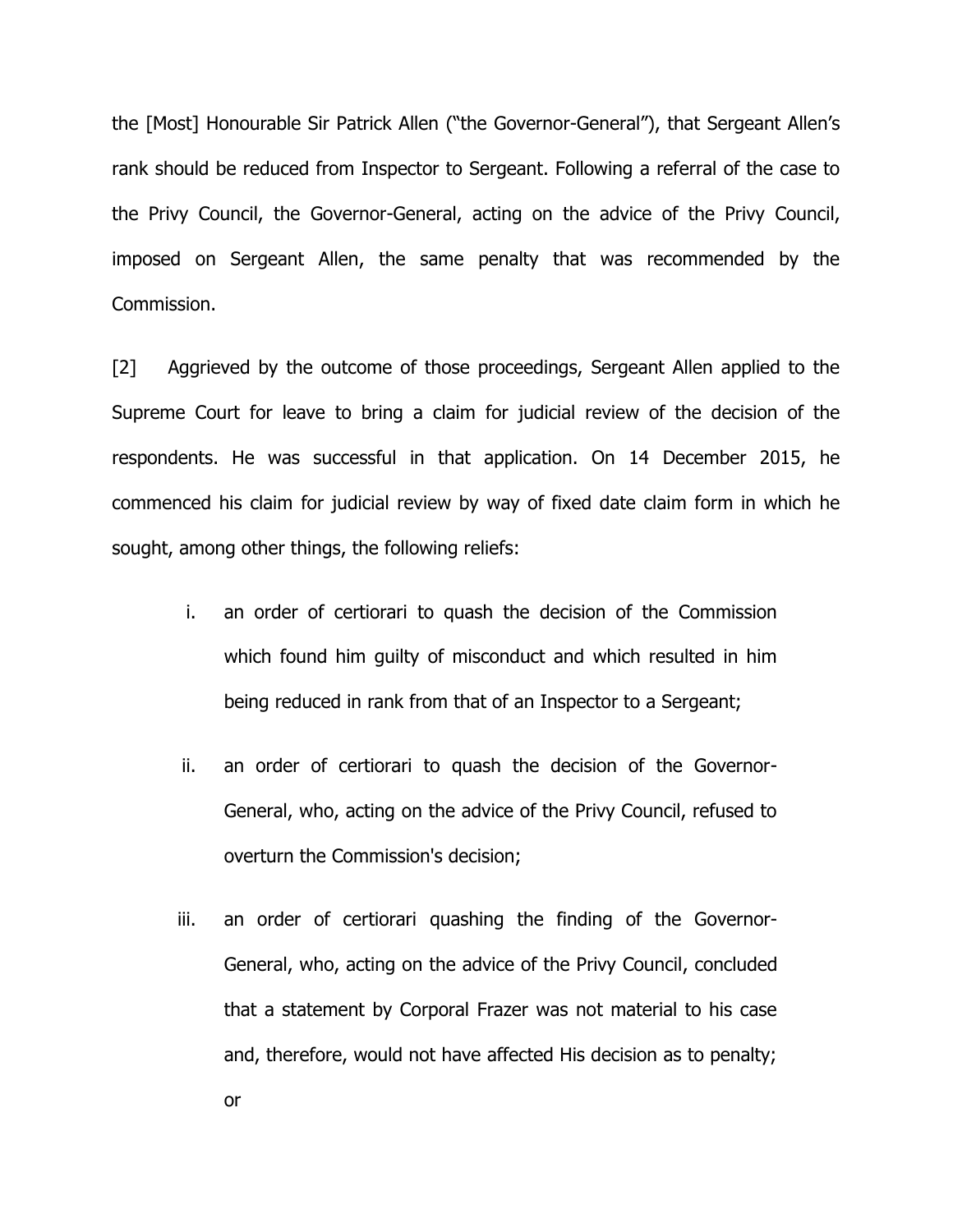- iv. in the alternative, a declaration that the penalty which had been imposed, was unreasonable in all the circumstances; and
- v. a declaration that he is still the lawful holder of the rank of Inspector.

[3] The claim was heard on 9 and 10 January 2017, by Straw J (as she then was) ("the learned judge"), and on 17 February 2017, she declined to grant the reliefs sought by Sergeant Allen in his fixed date claim form.

[4] Discontented with that decision, Sergeant Allen, on 30 March 2017, filed a notice of appeal in which he challenged on eight detailed grounds of appeal, several findings of fact and law that were made by the learned judge in disposing of his claim.

[5] When the grounds of appeal are stripped of much of the detail with which they have been formulated, it becomes evident that the resolution of the appeal depends entirely on this court's determination of two pivotal issues, which are:

- i. whether prior to the Commission's recommendation of a penalty to the Governor-General, Sergeant Allen was entitled to a hearing in mitigation (grounds a, b, c, d, and e); and
- ii. whether the Commission, Privy Council or Governor-General was required to give reasons for the decision to impose the penalty of reduction in rank (grounds f, g, and h).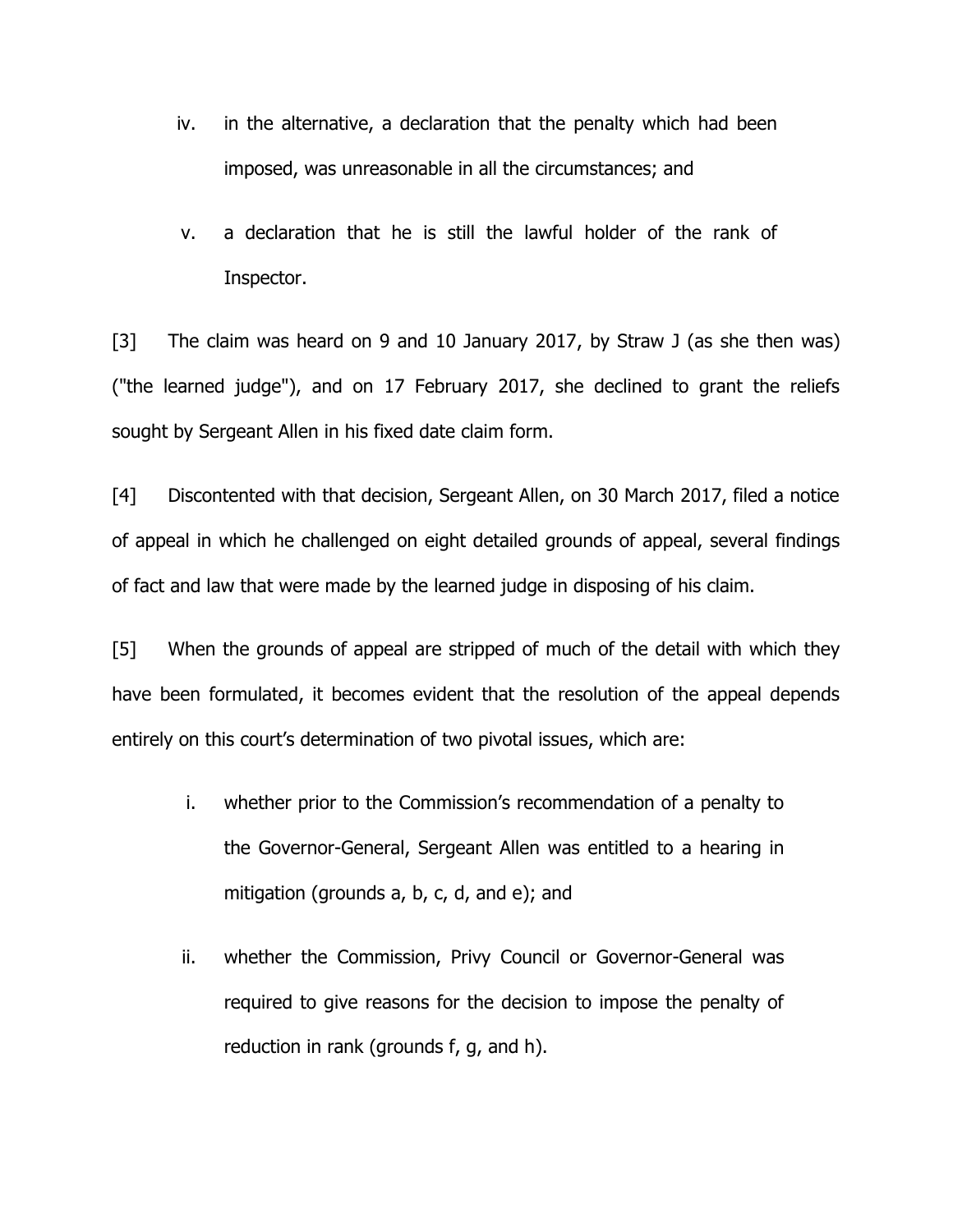[6] In an effort to promote a clearer understanding of these issues that fall to be resolved in this appeal, it is considered necessary to provide a brief overview of the relevant background facts and circumstances that led to the decision of the learned judge and this appeal from it.

#### **The factual background**

[7] Sergeant Allen was enlisted as a member of the JCF on 8 January 1979. Up to the initiation of the disciplinary proceedings against him, he had worked his way through the ranks to that of Inspector, with an unblemished disciplinary record. However, in June 2010, three charges of misconduct were laid against him for, "tending to undermine the good order of the [JCF] contrary to Codes 12 and 14 of Force Order No 2287, dated 4 April 1991". In summary, the particulars of those charges were that on two separate occasions (in April and May 2010), he wilfully disobeyed the lawful verbal command or order of a superior officer, and that on one of those occasions, he intentionally misrepresented facts that misled the same superior officer. It was averred that his conduct was unbecoming and undermined the discipline, good order and guidance of the force.

[8] Sergeant Allen denied all three charges, and as a consequence, on 2 July 2013, a court of enquiry was constituted by the Governor-General at the request of the Commission ("the court of enquiry") for a hearing to ensue, pursuant to regulation 47 of the Police Service Regulations ("the Regulations").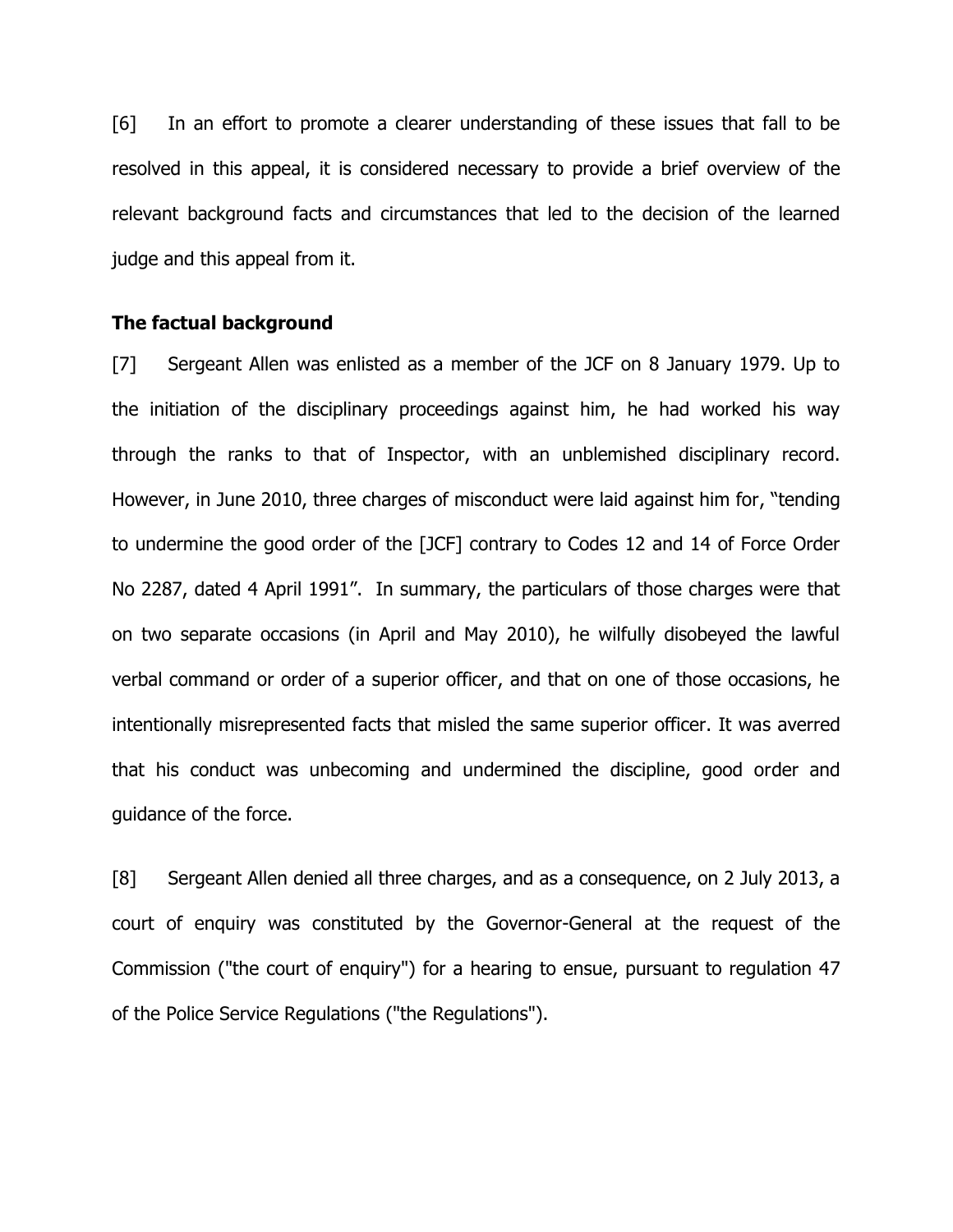[9] After the conclusion of the hearing at the court of enquiry on 22 July 2013, Sergeant Allen was found guilty of misconduct on all three charges. A report of these findings were subsequently sent to the Commission by the court of enquiry. This report did not include any advice regarding the penalty to be imposed.

[10] At a meeting of the Commission on 20 September 2013, the report of the court of enquiry was considered and it was accepted that the charges had been proven and that the penalty of reduction in rank from that of Inspector to Sergeant should be imposed. These recommendations were subsequently submitted to the Governor-General for his attention and action.

[11] Upon receipt of the Commission's report, the Governor-General, acting in accordance with section 125(3) of the Constitution, advised Sergeant Allen of the Commission's recommendation and of his right to request a referral to the Privy Council for his case to be considered by it. Sergeant Allen invoked his constitutional right to have the matter referred to the Privy Council.

[12] In his referral to the Privy Council, Sergeant Allen contended in his petition that the disciplinary process was a miscarriage of justice as the verdict was not supported by the evidence. In addition, in ground seven of his appeal to the Privy Council, he complained that the sentence that was recommended by the Commission was, "harsh, disproportionate and manifestly excessive", having regard to matters he set out therein, which included his "good record".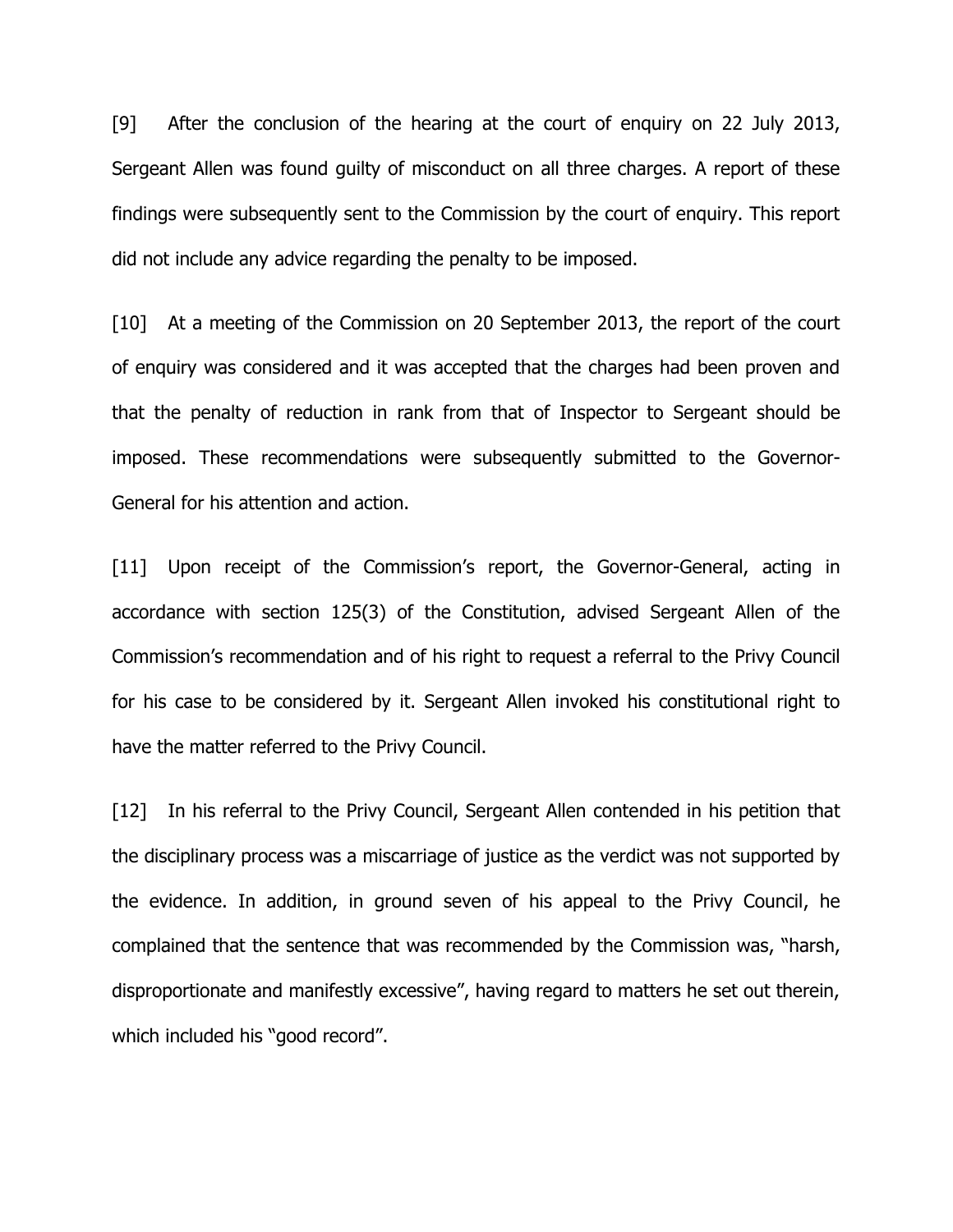[13] By way of letter dated 7 May 2014, issued from the office of the Commissioner of Police, Sergeant Allen was notified that the Governor-General, acting on the advice of the Privy Council, had ordered that his reference should be refused, the appeal denied and that the penalty of reduction in rank "imposed should stand". The letter also informed Sergeant Allen that he would be reduced to the rank of Sergeant with effect from the date the notice was served on him.

[14] On 22 July 2014, Sergeant Allen, again, petitioned the Privy Council, pursuant to regulation 42(2) of the Regulations on the basis that there had been material evidence, which was neither presented to the court of enquiry nor to the Privy Council in his first petition, which could have impacted the court of enquiry's decision as well as the review of his case by the Privy Council.

[15] In his affidavit in support of this renewed petition to the Privy Council sworn to on 22 July 2014, Sergeant Allen deposed, among other things, that he had hoped to present further evidence from a Corporal Kirk Frazer, which related to one of the charges brought against him. Attached to the affidavit was a statement from Corporal Frazer, sworn 30 June 2014, for the Privy Council's consideration. At paragraph 27 of his affidavit, Sergeant Allen deposed that Corporal Frazer's evidence was "most material" to his case, in the light of certain submissions made by counsel acting for the Commission at the court of enquiry (details of which he gave). He averred that the omission of that evidence was a breach of the rules of natural justice, in that, the evidence was material in nature and could have "exculpated [him] or reduced the severity of the penalty".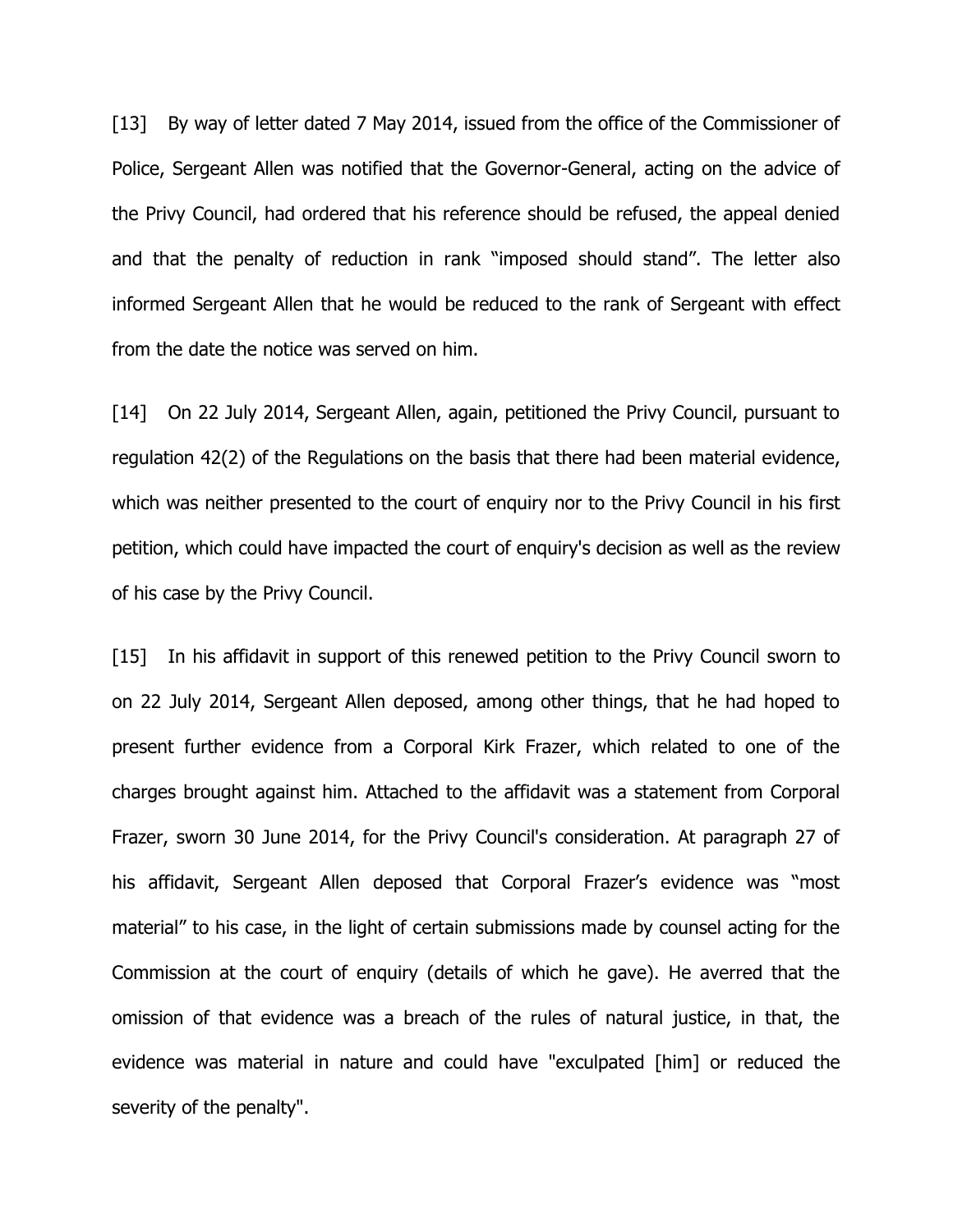[16] With respect to the penalty that had been imposed on him, Sergeant Allen stated at paragraph 29 of his affidavit that had the evidence of Corporal Frazer been before the Privy Council at the hearing of the first petition, "the severity of the penalty imposed on [him] would in all likelihood not have been so severe as a reduction in rank". He then continued:

> "30. This is to be seen against the background that I have been in the JCF for the past 35 years and 6 months and as the President had acknowledged, I had to be of good character to have been there so long. My retirement from the JCF is due in the very near future and the penalty of a reduction in rank will severely affect my pension emoluments which will no doubt be a second penalty imposed on me albeit indirectly."

[17] Sergeant Allen subsequently received a letter from the secretary to the Governor-General and clerk to the Privy Council, dated 12 January 2015, in response to his second petition. The letter was to the effect that the Privy Council, having considered the new facts, found them to be of no materiality to the case and that they would not have affected its previous decision.

[18] Following that response, Sergeant Allen made written requests of the Governor-General for the reasons for the recommendation of the Commission and the decision of the Privy Council. The letter from the Governor-General's secretary was that the Governor-General was not in receipt of reasons. As a result, no reasons for the recommendation or decision were made available to Sergeant Allen. It is important to point out that it was by way of affidavit filed in response to Sergeant Allen's affidavit in the claim for judicial review that the Commission sought to proffer reasons for its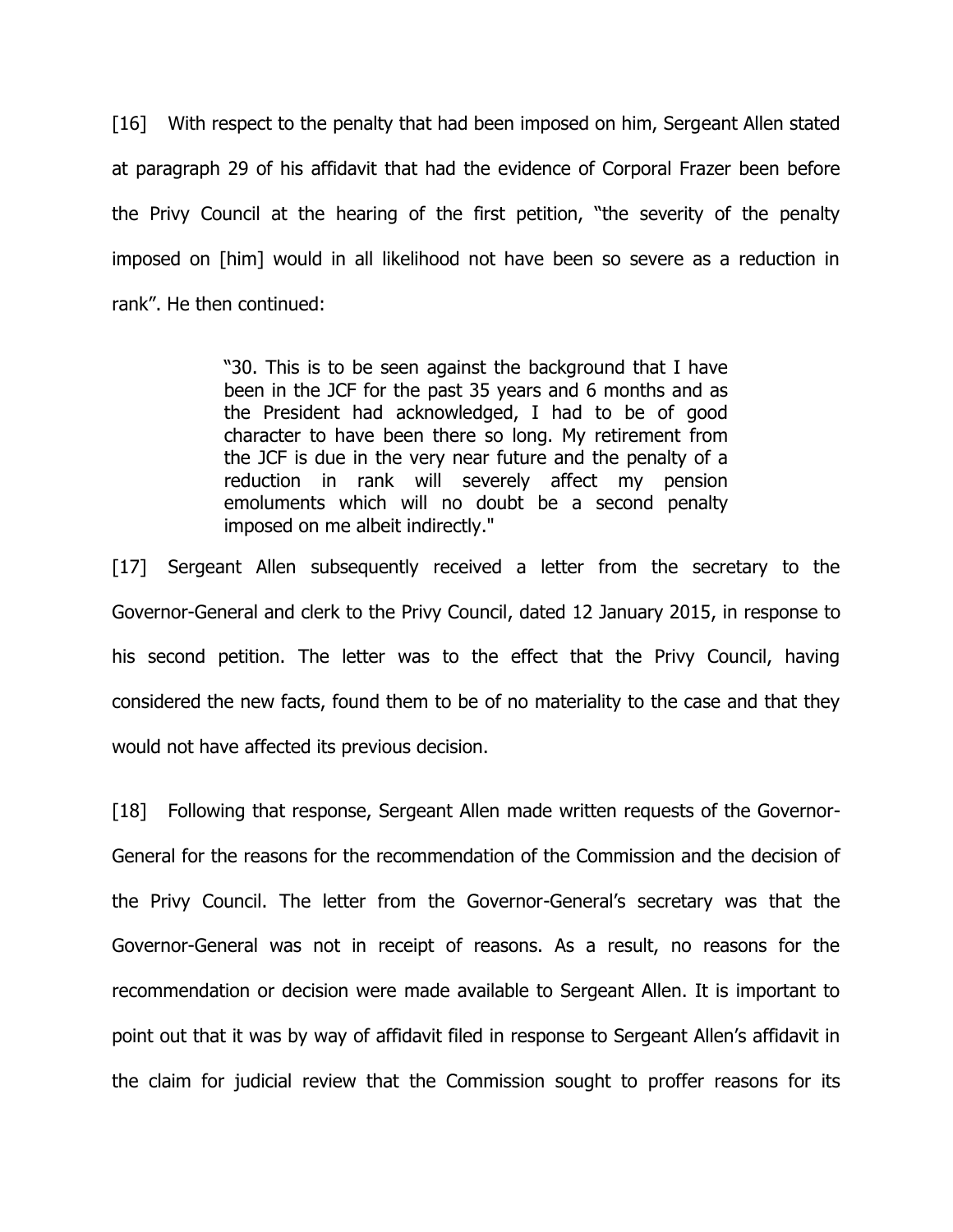decision on the penalty to be imposed (see affidavit of Judith Cheese-Morris sworn to on 18 March 2016). However, up to the hearing of this appeal, no reason for the Privy Council's advice was made available neither to Sergeant Allen nor the court.

## **The judicial review proceedings**

[19] In advancing his claim for judicial review, Sergeant Allen relied on the following

grounds, which he contended were central to his application:

- "a. The [Commission and Governor-General] erred in applying the provisions of the Jamaica Constabulary Force orders/policies to the circumstances of the case.
- b. No reasonable tribunal addressing its mind to the facts and the orders/policies of the Jamaica Constabulary Force could have reached the same conclusion.
- c. The penalty imposed, namely the reduction in [his] rank from Inspector to Sergeant was harsh, disproportionate and manifestly excessive, and accordingly was unreasonable in the circumstances. Further, the penalty was imposed in breach of the rules of natural justice.
- d. The [Commission and Governor-General] have failed to provide [him] with reasons for their decision."

[20] By his affidavit sworn to on 11 December 2015, in support of the application for judicial review, Sergeant Allen deposed that in making his application he was handicapped, having not had the benefit of the reasons for the Governor-General's decision to uphold the Commission's recommendation relating to penalty. This failure, he explained, was significantly prejudicial as it meant he was unable to ascertain the rationale behind their decision. He further argued that he had not been afforded the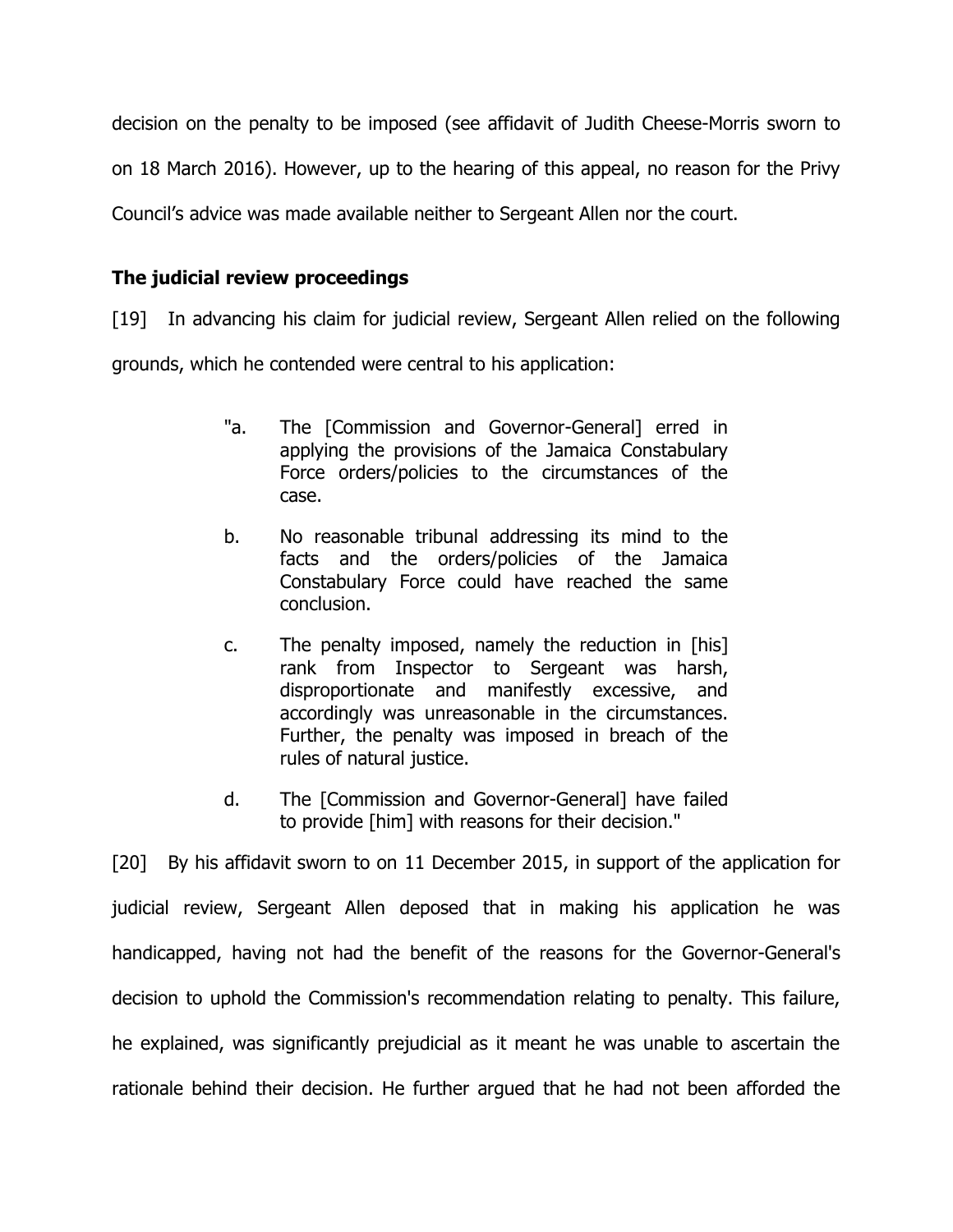opportunity to be heard before the imposition of the reduction in rank, in that, he was not allowed to call character witnesses to speak on his behalf and was not given the opportunity to make submissions as to why a lesser penalty ought to have been imposed.

[21] Sergeant Allen's arguments in support of his application for judicial review rested primarily on three planks; these were (a) the sanction imposed was unreasonable and excessive; (b) he ought to have been heard in mitigation of sentence, prior to the imposition of penalty, in accordance with the dictates of natural justice; and (c) the Commission and the Privy Council were required to give reasons for their decisions so as to ensure accountability and transparency in the process of determination and judgment.

### **The learned judge's reasons for her decision**

[22] The learned judge commenced her assessment into the merit of the claim by correctly outlining that the court's role was to exercise a supervisory jurisdiction in relation to inferior bodies or tribunals exercising judicial or quasi-judicial functions or who were making administrative decisions affecting the public. She further noted that she was primarily concerned with the decision-making process of the tribunal and not with the decision itself.

[23] Against this background, the learned judge reasoned that she was satisfied that there was no evidence on which she could properly find that there was either a breach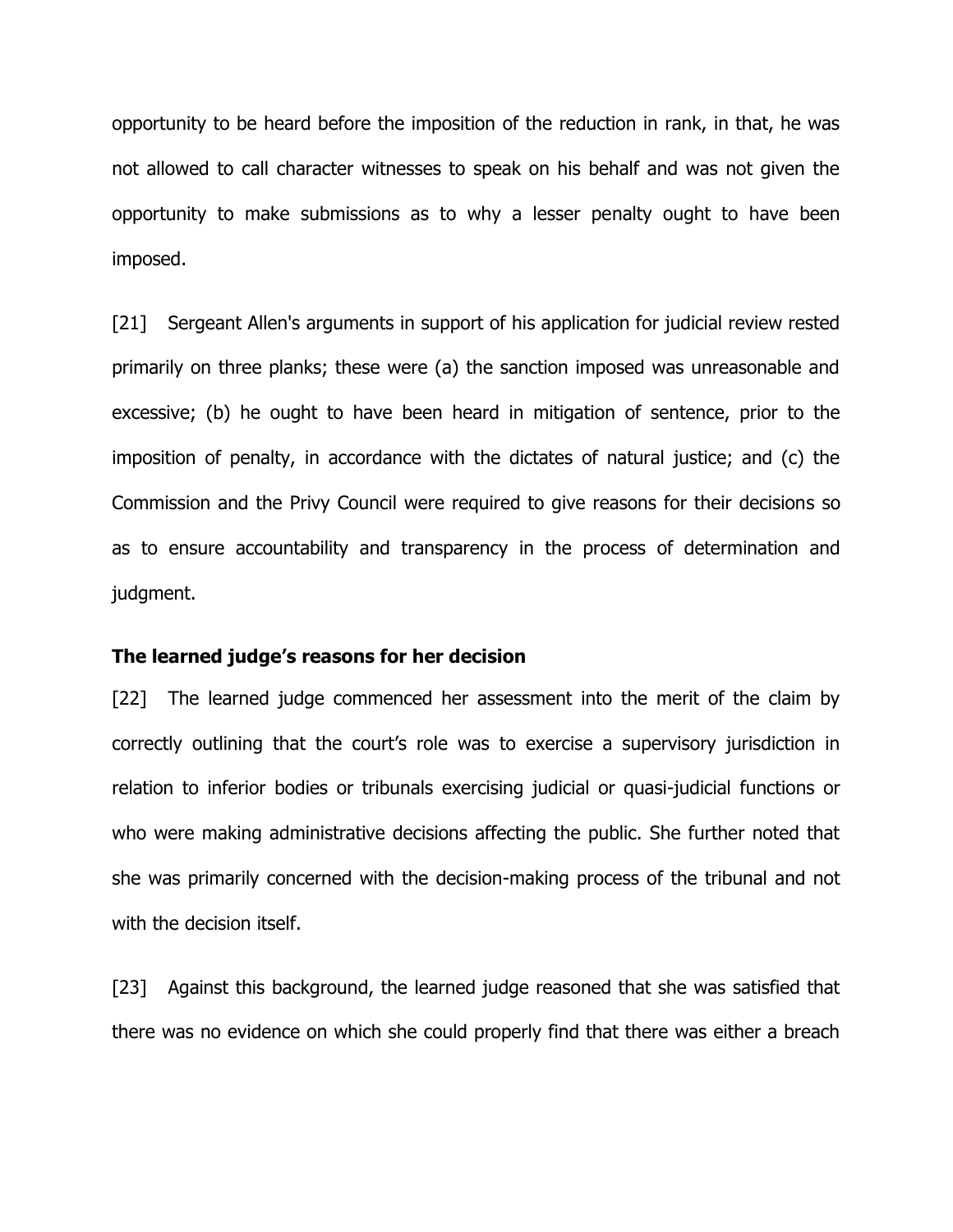of natural justice, procedural irregularity or unreasonableness in the proceedings before the court of enquiry.

[24] The major aspects of her reasoning, findings and conclusions on the relevant issues for the purposes of this appeal are summarised below.

## A. Whether the penalty was harsh and oppressive

[25] In addressing this complaint, the learned judge reminded herself that her function was primarily supervisory, and that she was required to exercise restraint so as not to substitute her own views into the matter under the guise of exercising her supervisory jurisdiction.

[26] In examining the penalty, she had regard to several matters at paragraphs [93] to [96], as follows:

- i. the evidence which was before the court of enquiry and what was accepted by it as proven;
- ii. the fact that Sergeant Allen was not given the ultimate sanction;
- iii. the fact that Sergeant Allen had been found guilty following a hearing;
- iv. previous decisions of the courts as to sanctions for similar offences; and
- v. the gravity of the offending which should not be understated.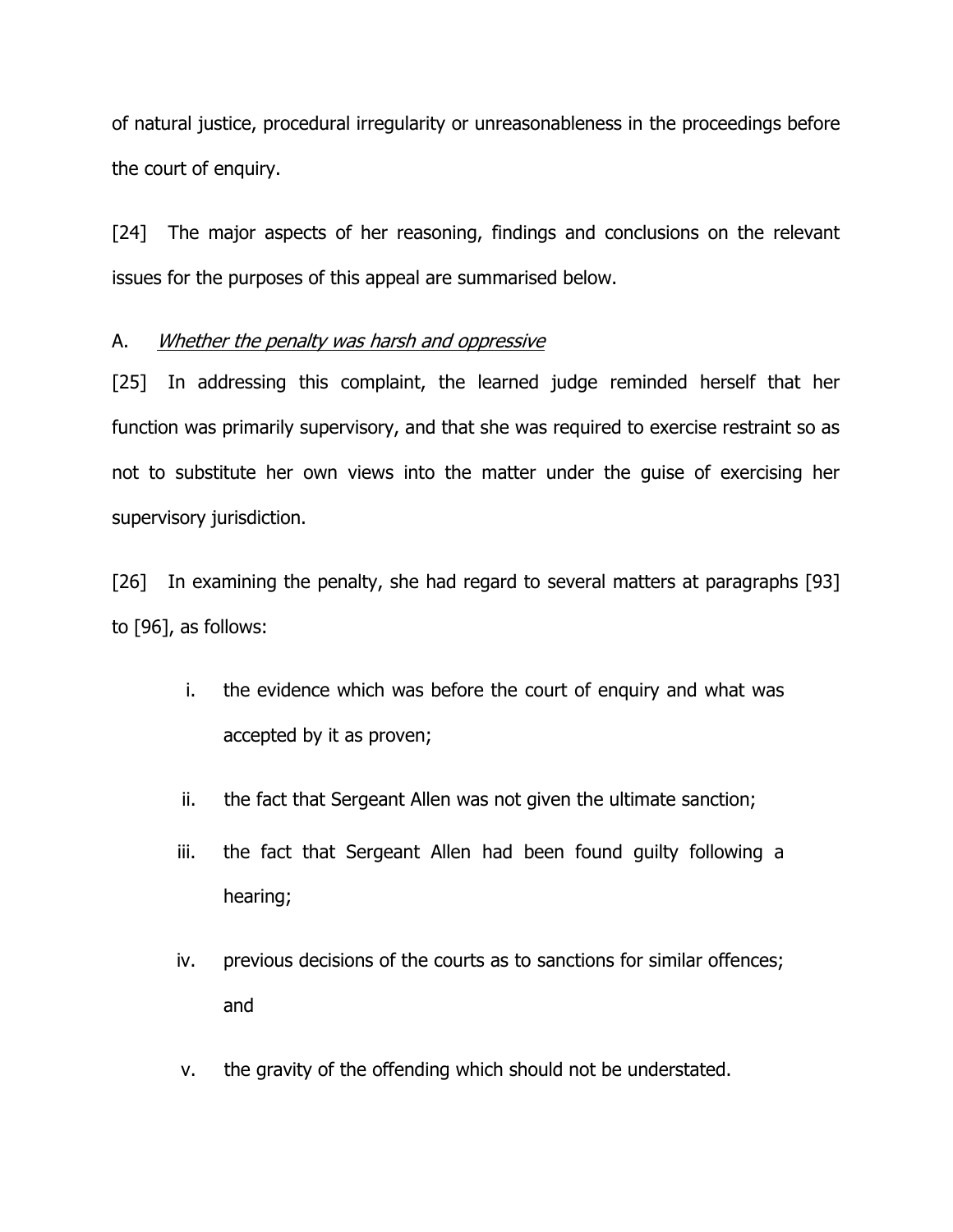[27] These "same set of circumstances", she noted, would have been before the Privy Council in coming to its decision. The learned judge weighed all these factors against Sergeant Allen's previous unblemished record and concluded that there was no indication of the sentence being harsh and oppressive so as to warrant a declaration from the court that it was unreasonable. She also highlighted the necessity for judicial restraint, which, she said, is reinforced by the understanding that the primary decision maker is better placed than the court to evaluate these matters falling within its area of expertise.

### B. The need for a hearing prior to the imposition of the sentence

[28] At paragraph [110] of her judgment, the learned judge reasoned that there was no rule, requirement or expected procedure for the Commission to have afforded Sergeant Allen a hearing prior to recommending the penalty. She opined, that to find that the Commission was required to give Sergeant Allen a hearing would amount to the court advocating for there to be a procedure allowing affected persons to have some input at the stage where penalty was first being considered.

[29] The appropriate question, the learned judge reasoned, was for the court to consider whether the procedure, when taken as a whole, was "objectively fair". She further opined that, even if the court were to have concluded that the process was not objectively fair, sections 125(3) and (4) of the Constitution made it abundantly clear that the Governor-General was not permitted to act on the advice of the Commission at the time of the recommendation of the penalty, as Sergeant Allen would have had a constitutional right (which he did utilise) to have his matter referred to the Privy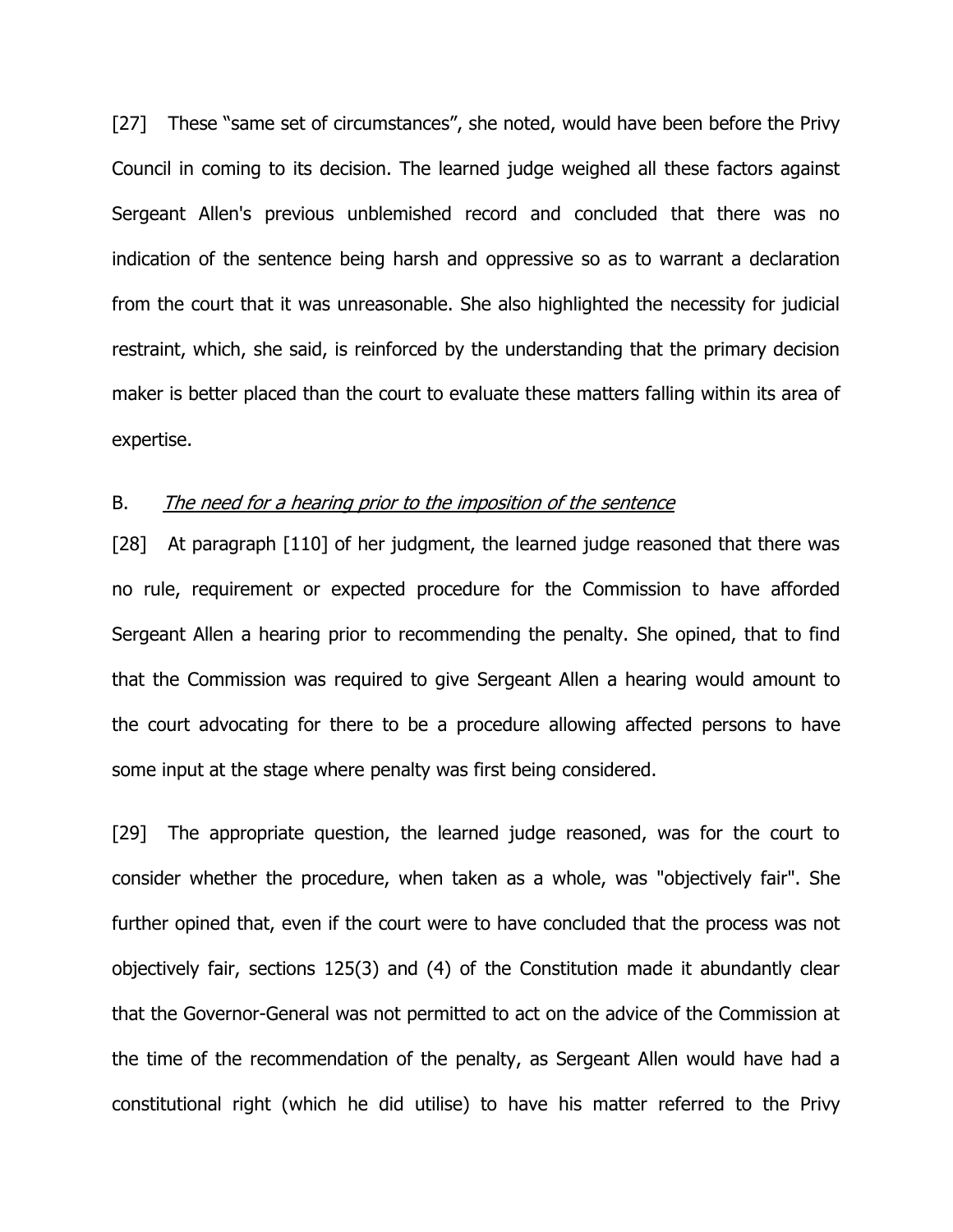Council. This process, the learned judge found, was devised to allow the Governor-General to inform Sergeant Allen of the Commission's recommendation, prior to its implementation. Upon the matter being referred to the Privy Council for consideration, the Commission's recommendation would have been suspended. She further opined that once the referral to the Privy Council was completed, the Governor-General would have been constrained to act on the Privy Council's advice.

[30] The learned judge reasoned at paragraphs [115] to [123] of the judgment that, upon Sergeant Allen having been told of the findings of the court of enquiry and the recommendation by the Commission, his voice had been heard before the penalty was imposed. The Privy Council, she said, had Sergeant Allen's affidavits and the grounds of appeal filed on his behalf, which placed the issues regarding sentence before it. She reasoned that it was unquestionable that he was, in fact, heard (orally) before guilt was determined and (in writing) before the penalty was imposed. She concluded that fairness would not have required that Sergeant Allen should have been heard before the recommendation of the penalty by the Commission.

### C. No reasons given by the Commission and the Governor-General

[31] The learned judge examined this issue in admirable detail between paragraphs [124] and [150] of her judgment. Having examined various authorities on the subject, she found that, in the light of the Commission's role, there would have been no necessity for reasons to be provided.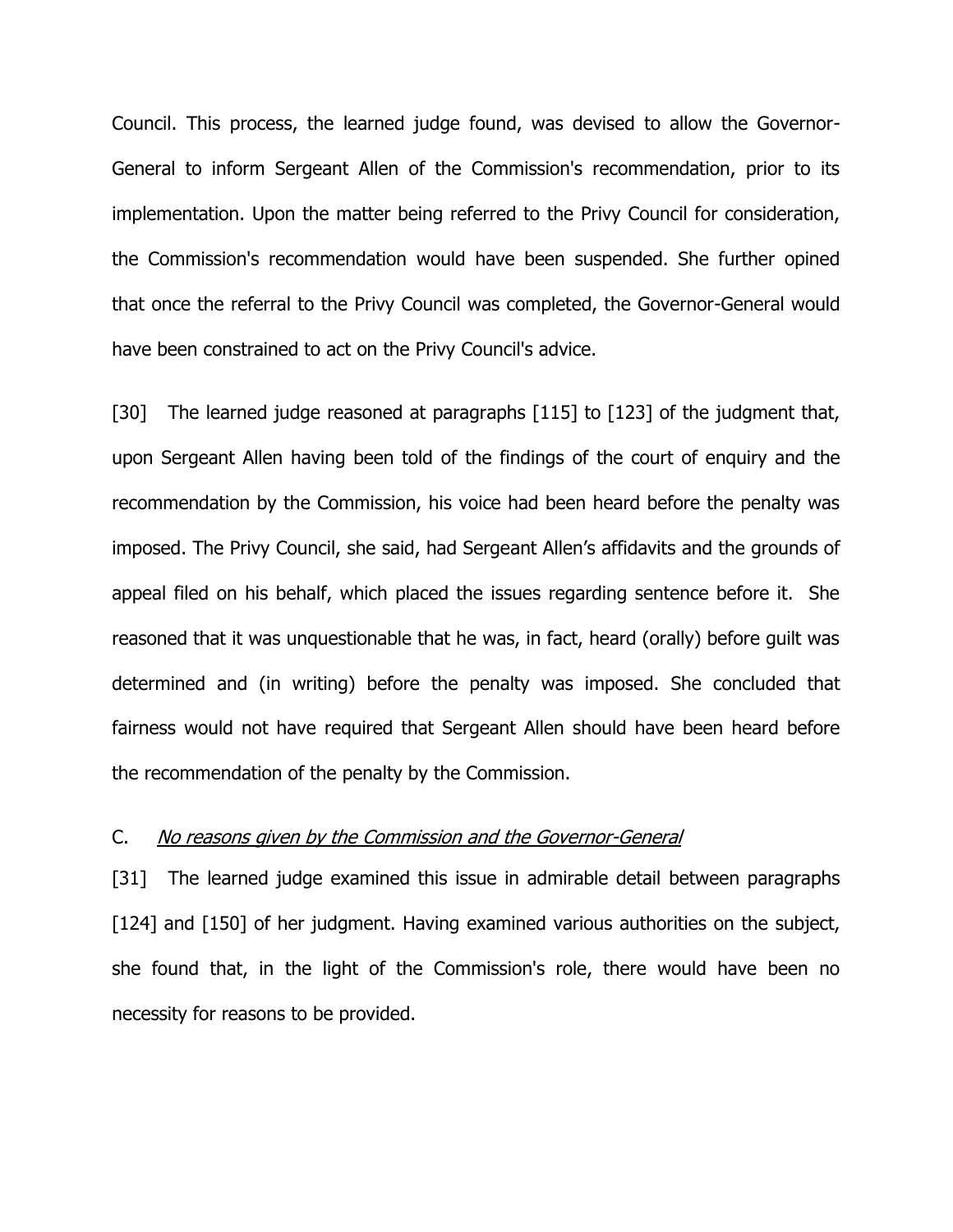[32] She, however, recorded her concerns with respect to the lack of reasons from the Governor-General, acting on the Privy Council's advice. Notwithstanding this disquiet on her part, she concluded that the issue arising for her consideration in this regard was whether the lack of reasons for the penalty that had been recommended by the Commission was sufficient for her to exercise her discretion to either quash the proceedings in its entirety, or, to the limited extent, the penalty imposed. Her concerns were abated, she said, as the rationale for both the findings of guilt and the imposition of penalty could have been deduced from the contents of the transcript of evidence along with the court of enquiry's findings.

[33] In sum, the learned judge concluded that there was no statutory requirement for either the Commission or the Privy Council to provide reasons for their recommendations to the Governor-General. She considered that it was difficult to say that the failure by them to give reasons reflected that the decision was unreasonable or irrational. She opined that the balance of the factors in the case weighed more heavily towards not calling for reasons than calling for reasons.

[34] The core question now to be determined is whether the learned judge erred in her decision that there was no legitimate basis for her to disturb the penalty imposed by the Governor-General on Sergeant Allen. The examination of this question will be undertaken within the broad framework of the two core issues identified for resolution on this appeal.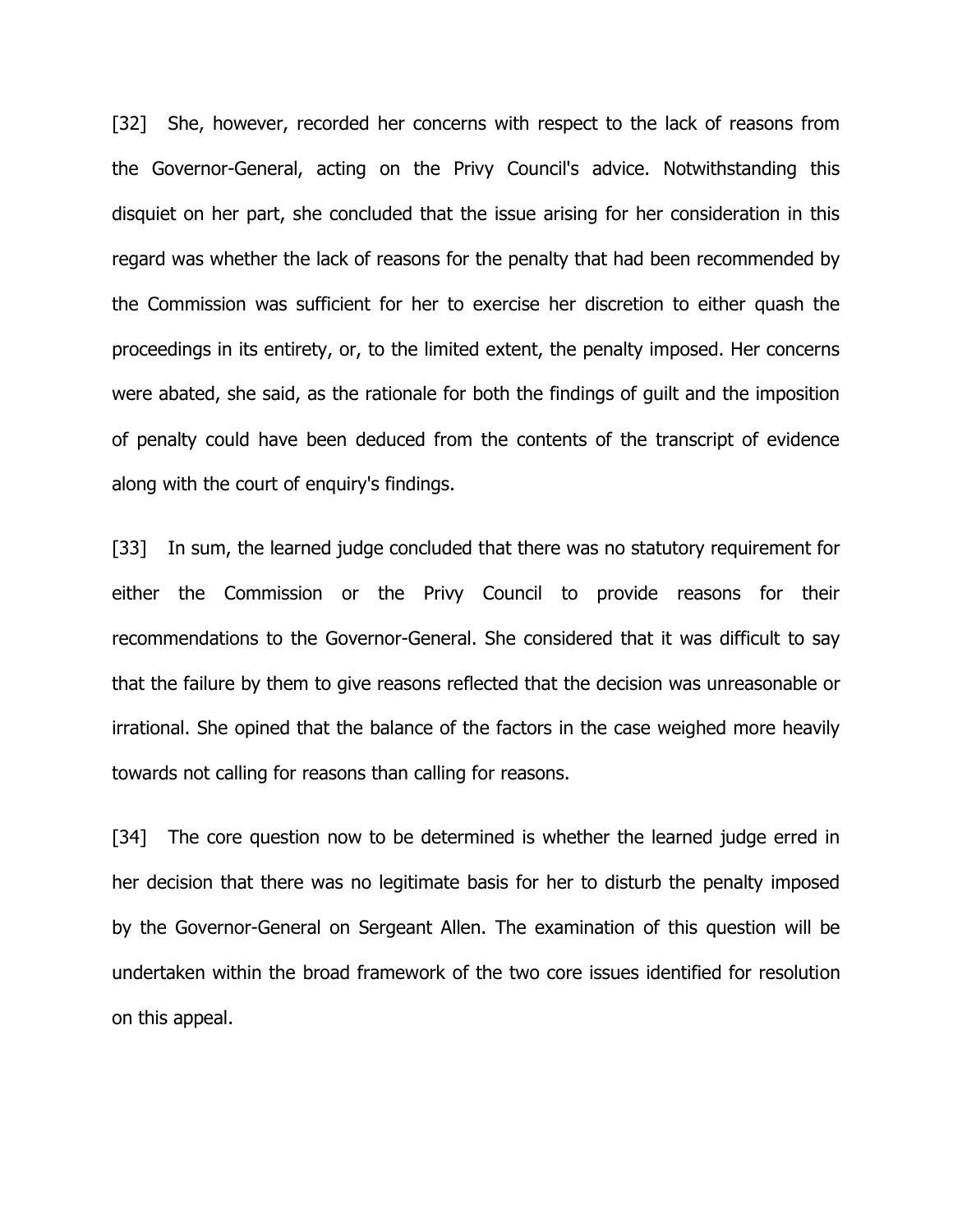## **Analysis and findings**

**Issue 1**

**Whether prior to the Commission's recommendation of a penalty to the Governor-General, Sergeant Allen was entitled to a hearing in mitigation (grounds a, b, c, d, and e)**

# (i) The statutory scheme

[35] The procedures to be adopted with respect to disciplinary proceedings against members of the JCF are outlined in regulations 46 and 47 of the Regulations. In so far as is relevant to this case, regulation 46 governs proceedings against members of or above the rank of Inspector for misconduct not so serious to warrant a dismissal, while regulation 47 governs proceedings in relation to members charged for misconduct, which in the opinion of the Commission warrant dismissal.

[36] Regulation 46 reads, in part, in so far as is immediately relevant:

 $"46. - (1)$  Where  $-$ 

- (a) it is represented to the Commission that a member of or above the rank of Inspector has been guilty of misconduct; and
- (b) the Commission is of opinion that the misconduct alleged is not so serious as to warrant proceedings under regulation 47 with a view to dismissal,

the Commission may cause an investigation to be made into the matter in such manner as it may think proper; and if the Commission is of opinion that the allegation is proved it may recommend such punishment other than dismissal as may seem just.

...

(3) **Where as a result of such investigation it is decided to charge the member with misconduct not**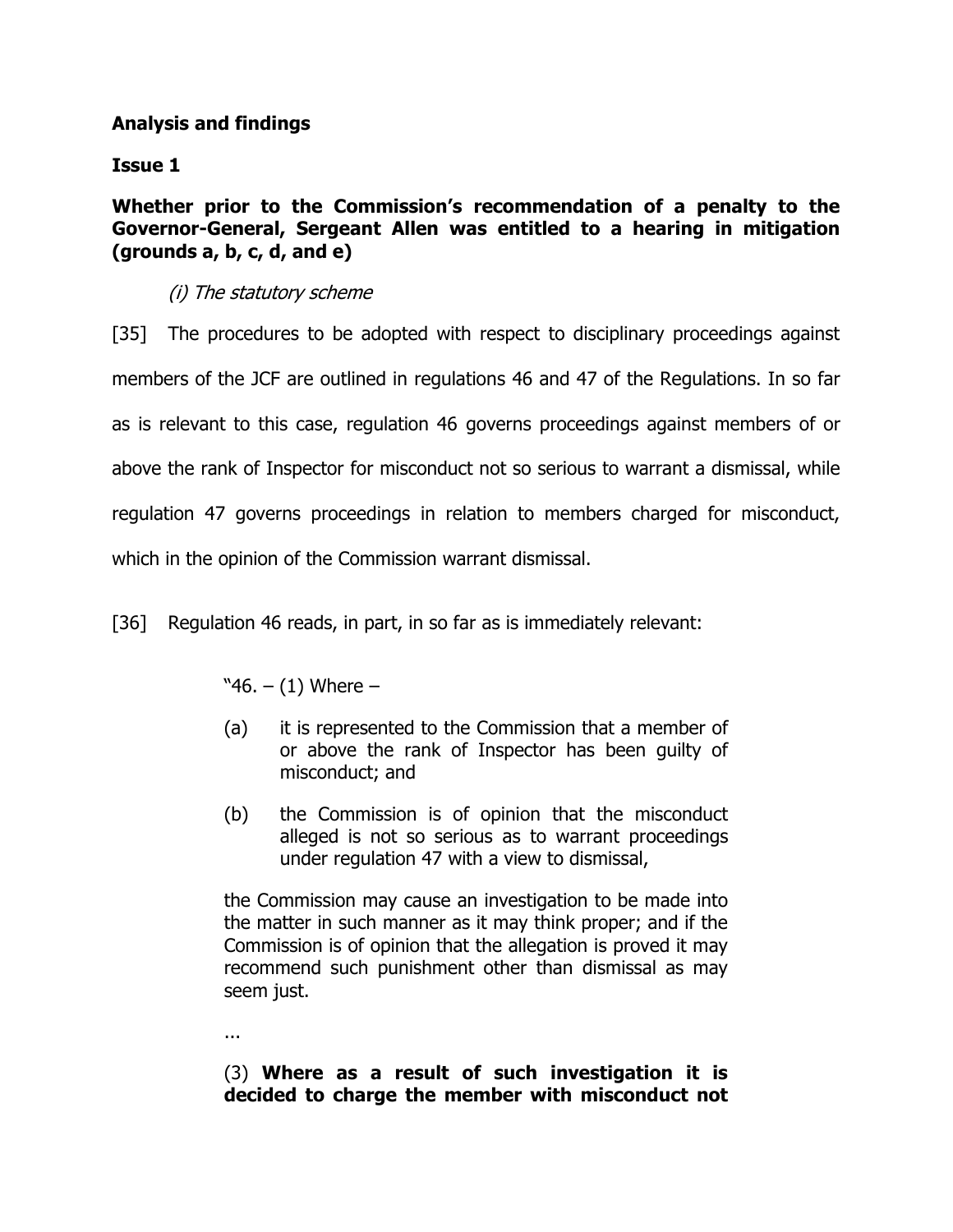## **warranting dismissal, the procedure to be followed shall be similar to that prescribed by regulation 47**:

Provided that this paragraph shall not apply where any offence specified in Part I of the Second Schedule is dealt with summarily." (Emphasis added)

[37] It can be seen, therefore, that regulation 47 becomes relevant, as far as it prescribes the procedure to be adopted, when a decision is made to charge a member with misconduct. For present purposes, it is only necessary to set out regulation 47(2), which states as follows:

"47.- (1) ...

(2) The following procedure shall apply to an investigation with a view to the dismissal of a member-

(a) ...;

(b) if the member (being of or over the rank of Inspector) does not furnish such a statement within the time so specified or he fails to exculpate himself the Governor-General shall on the recommendation of the Commission appoint a court of enquiry consisting of one or more persons (who may include the Commissioner, or other Officer) to enquire into the matter; the members of the court shall be selected with due regard to the rank of the member concerned, and to the nature of the charges made against him;

 $(c)$  ...

(d) the court shall inform the member charged that on a day specified the court will enquire into the charges and that he will be permitted to appear before the court and defend himself;

(e) if witnesses are examined by the court the member shall be given an opportunity of being present and putting questions to the witnesses on his own behalf, and no documentary evidence shall be used against him unless he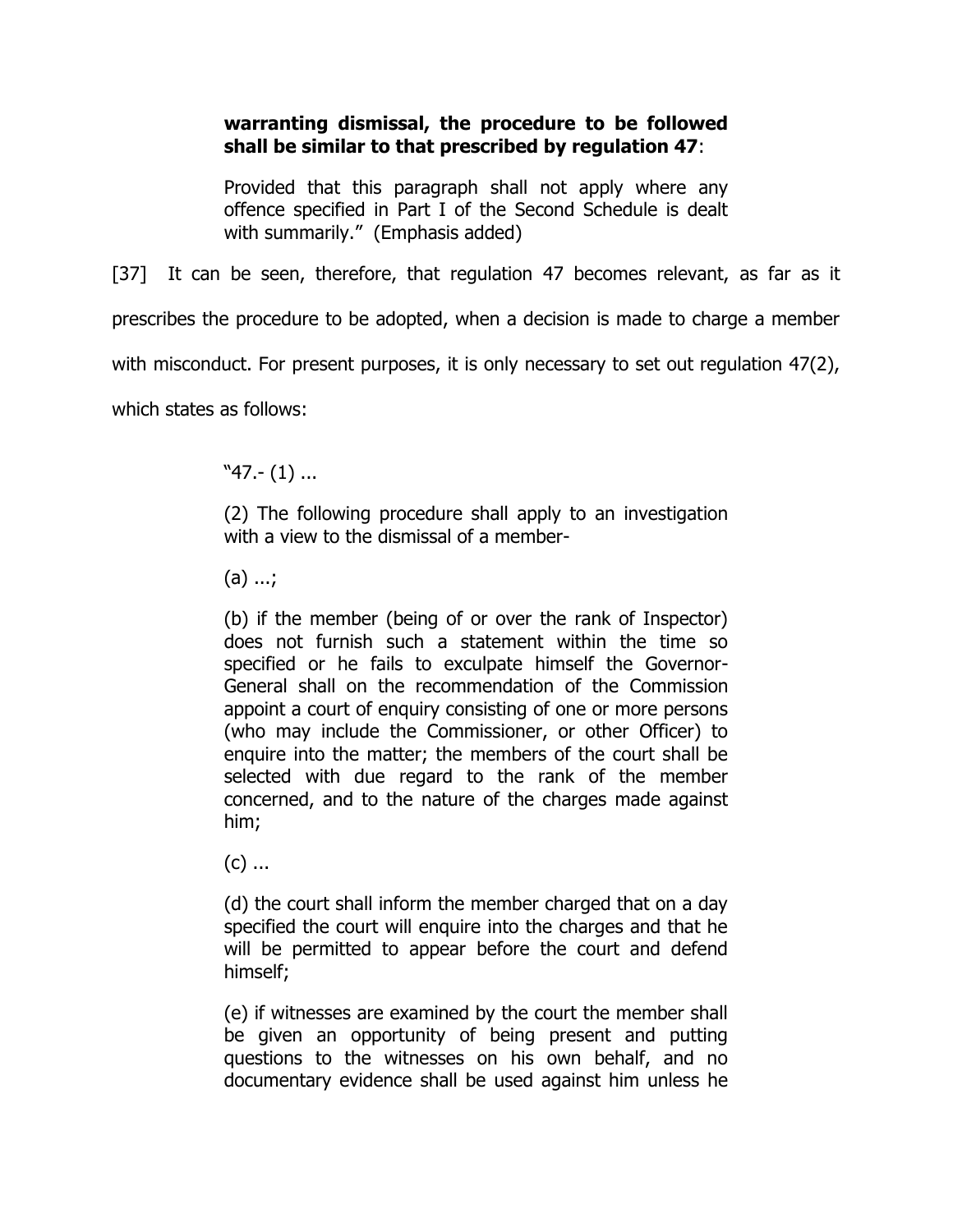has previously been supplied with a copy thereof or given access thereto;

(f) the court may in its discretion permit the member charged or the person or authority preferring the charges to be represented by another member or by a member of the public service or by a solicitor or counsel and may at any time, subject to such adjournment as in the circumstances may be necessary, withdraw such permission; so, however, that where the court permits the person or authority preferring the charges to be represented the member charged shall be given the like permission;

 $(g)$  ...

(h) ...

(i) The court shall furnish to the Commission a report of its findings (which may include a report on any relevant matters) together with a copy of the evidence and all material documents relating to the case; if the Commission is of opinion that the report should be amplified in any respect or that further enquiry is desirable, it may refer any matter back to the Court for further enquiry or report accordingly;

(j) If the Commission is of opinion that the member should be dismissed the Commission shall recommend to the Governor-General that an order be made accordingly;

(k) if the Commission is of opinion that the member deserves some punishment other than dismissal, it shall recommend to the Governor-General what other penalty should be imposed; ..."

[38] Regulation 47(2) sets out in detail the procedure to be adopted in conducting a hearing into an allegation of misconduct. However, of significant relevance in connection with the procedure under regulation 47(2) are the provisions made under regulation 52 for a member facing disciplinary charges not only to give evidence (or a statement) on his own behalf, but also to call witnesses to give evidence as to his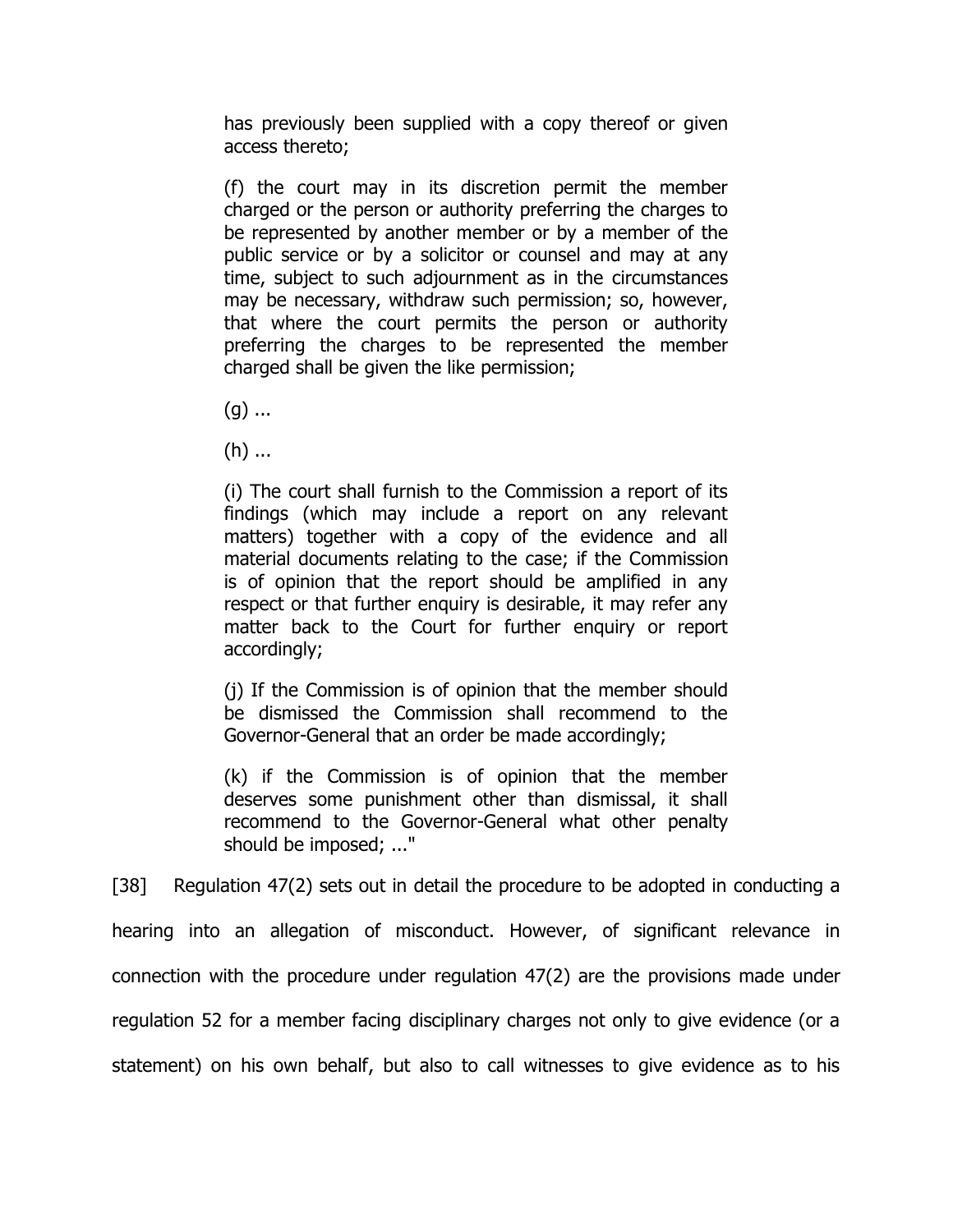defence and character. Regulation 52(4), in particular, specifically states that, "[t]he member charged shall be given every facility as regards the obtaining of evidence of character from any Officer under whom he has served".

[39] It is after all these things have been done that the court of enquiry is required to furnish to the Commission a report of its findings together with a copy of the evidence and all material documents relating to the case. Upon receiving and reviewing the report, the Commission is then charged with recommending to the Governor-General the appropriate penalty for imposition.

[40] It is with respect to the stage where the Commission made the recommendation as to penalty to the Governor-General, that Sergeant Allen and counsel who appeared on his behalf, Mr Ransford Braham QC, have aired significant challenge regarding the fairness of the proceedings and the propriety of the sanction. I find, however, that this challenge is misplaced for several reasons that will now be outlined.

[41] It is undeniable that the Constitution and the Regulations, taken together, have provided a comprehensive scheme for the exercise of disciplinary control over members of the JCF. Inbuilt in the provisions of the mechanism are the recognition of the requirements of natural justice, in that, the provisions expressly secure to the affected member the right to be heard at different stages of the procedure. On a strict interpretation of the provisions of regulation 47, the affected member is entitled to a right to be heard at the stage of the court of enquiry. There is no right to be heard at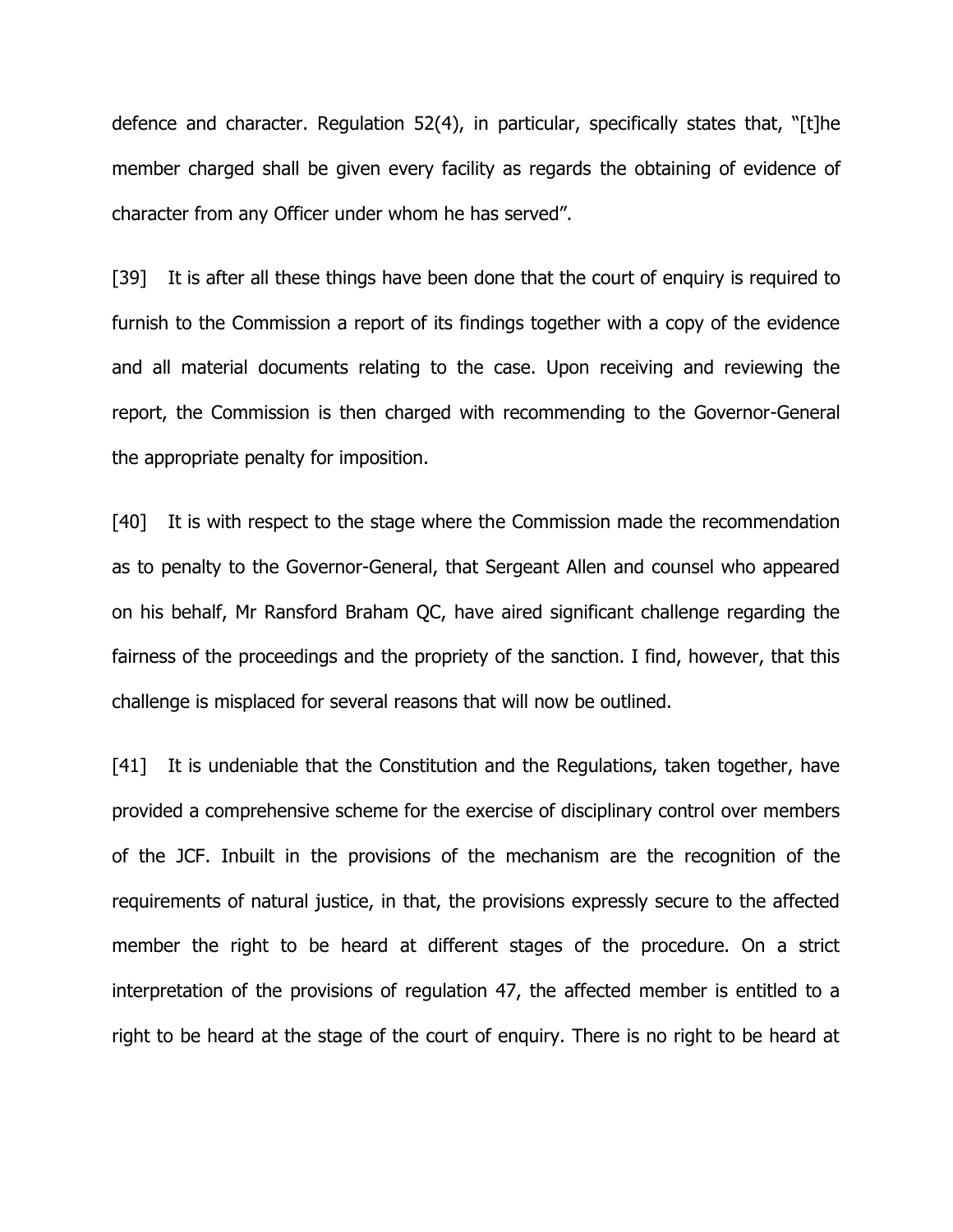the point a report is made to the Commission. No one involved in the case has been given a right to a hearing, at that stage, within the statutory scheme.

[42] It goes without saying, therefore, that there is no statutory requirement for the Commission to give a member who is found guilty of misconduct the right to make submissions in mitigation of penalty or to make what could be regarded as a plea in mitigation to it before the recommendation is made to the Governor-General about the penalty to be imposed. Indeed, it is important to note that the statutory scheme does not allow for any communication between the Commission itself and the affected member at any time before the recommendation is made to the Governor-General or even after. The court of enquiry is the forum which is entitled to be in direct communication and interaction with the member and through which the member is to present his case in defence as well as character evidence, if he so desires. The Regulations provide that Sergeant Allen was to be given every facility to obtain such evidence, if he so desires. This is during the hearing by the court of enquiry and not at the stage the matter is being considered by the Commission.

[43] What is worthy of note, within this context, is that there was an issue raised during the course of the hearing at the court of enquiry concerning whether Sergeant Allen should have called a character witness. The sole enquirer took the view (wrongly it now appears) that it was not necessary for him to do so at that stage. He nevertheless stated that, in any event, Sergeant Allen must have been of good character for him to serve so long in the JCF. That having been said, counsel appearing for Sergeant Allen at the court of enquiry did not insist on calling any witness as to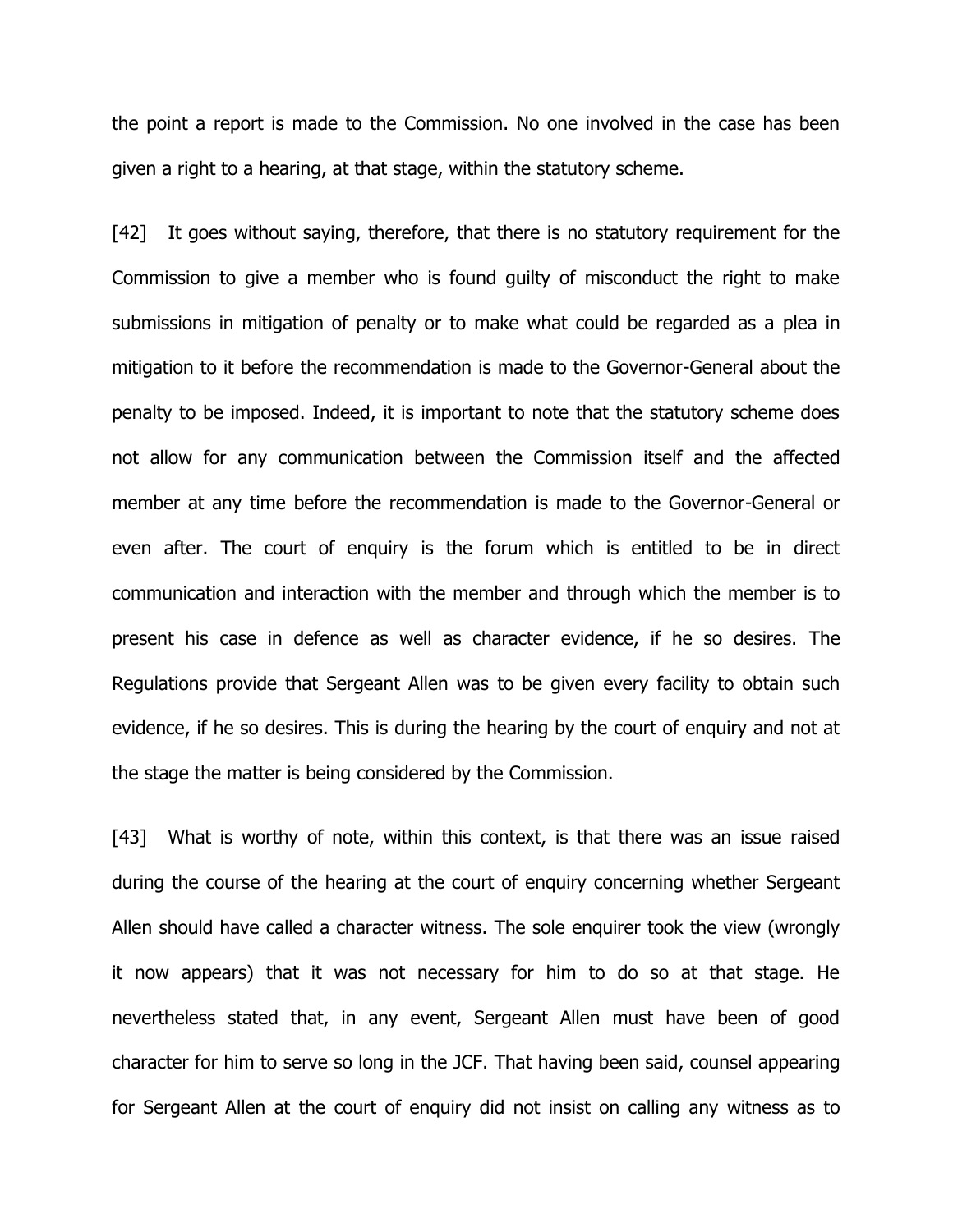character. Regulation 52(4) was never brought to the attention of the sole enquirer, where it should have been done, and the matter of a character witness was never raised again up to the point that the Commission made its recommendation to the Governor-General. There is no appeal arising from what had occurred at the court of enquiry and Sergeant Allen has accepted that the sole enquirer had acknowledged his good character. This was evident on the face of the transcript of the proceedings furnished to the Commission and to this court.

[44] I have undertaken this detailed examination of the Regulations to demonstrate that it was clearly intended by the legislature that any matter going to mitigation (which character evidence would be), should be presented at the stage of the court of enquiry. That evidence or information would then form part of the report forwarded to the Commission. It is only if the Commission was of the opinion that the report should be amplified in any respect or that further enquiry was desirable, that it would have had the power to refer the matter back to the court of enquiry for further enquiry or report (regulation 47(2)(h) and (i)). The Commission was not itself authorised by statute to hear directly from Sergeant Allen or any other party to the proceedings.

[45] An extensive examination of the provisions of the Regulations has served to establish beyond question, that Sergeant Allen had no statutory right to be heard at the stage of the Commission. He had the right to present character evidence at the stage of the court of enquiry, which, in the end, he did not do. The absence of evidence from a witness as to his good character cannot be placed at the feet of the Commission, which was not involved in the hearing and had no statutory right to invite evidence or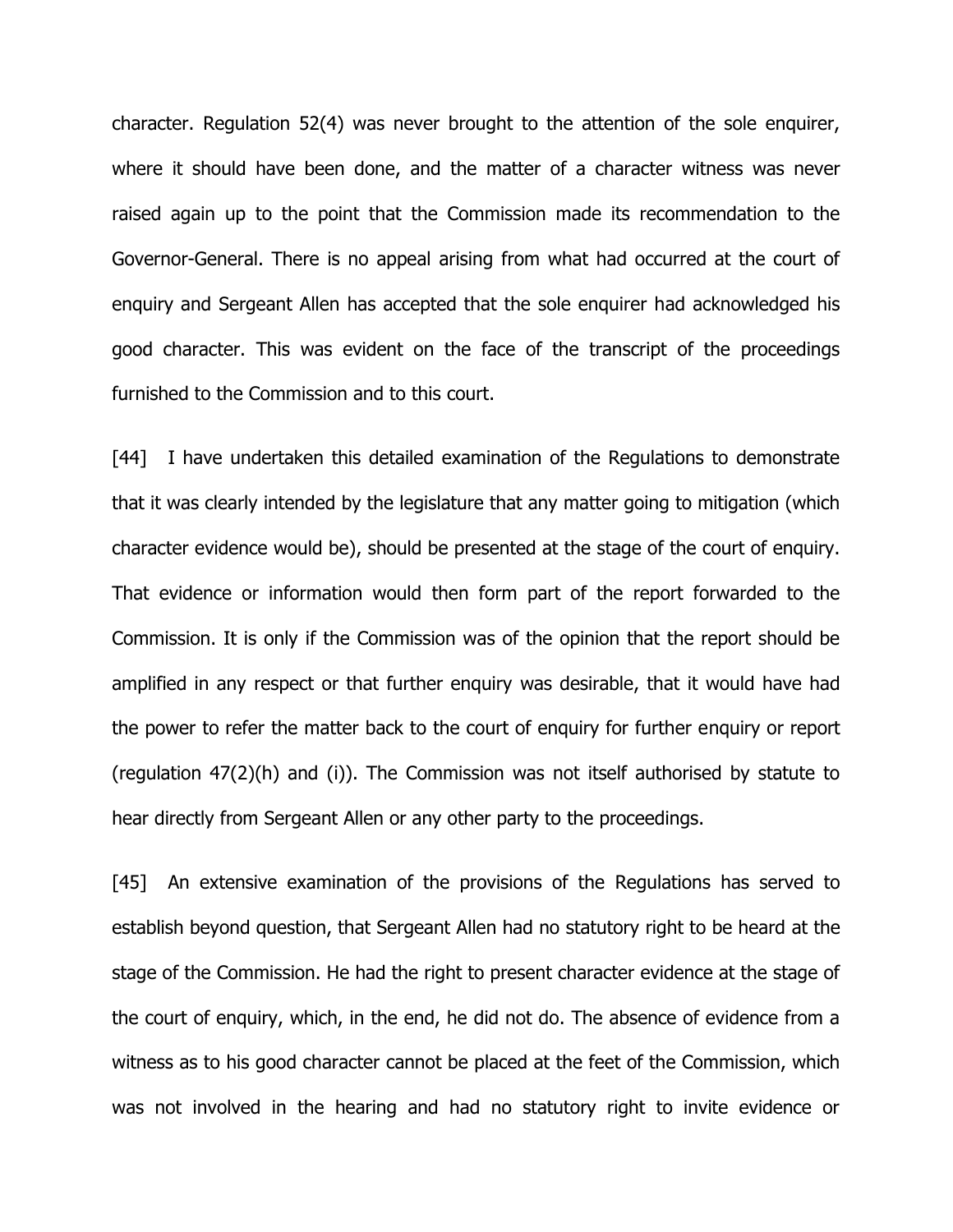representations from Sergeant Allen or anyone else in the proceedings. From all indications, and in any event, Sergeant Allen did not seek to make representations to the Commission, even if he could have done so, and was denied the facility to do so.

[46] Mrs Susan Reid-Jones, counsel for the respondents, submitted that the learned judge could not have erred as the Regulations do not provide a procedure for affected persons to be given a hearing by the Commission, regarding mitigation, prior to the recommendation of a penalty and before its imposition by the Governor-General. She contended that the scheme that currently exists "does not admit or allow for a special 'plea in mitigation' or 'hearing before penalty'". As such, for there to have been an input with respect to mitigation by Sergeant Allen before the Commission, Parliament would be required to amend the law to so provide. I do accept these submissions as far as the procedure before the Commission was concerned.

[47] The learned judge was, therefore, correct in her conclusion that there was no rule, requirement or expected procedure for the Commission to have afforded Sergeant Allen a hearing before it, prior to recommending the penalty to the Governor-General. Sergeant Allen has criticised her as being wrong in law when she opined that for her to hold that he had a right to be heard in mitigation would have amounted to the court advocating for there to be a procedure allowing those affected to have some input at the stage where penalty was first being considered.

[48] I have no basis to declare the learned judge to be wrong in her opinion for the purpose of reversing her decision on the issue. She was correct to hold that the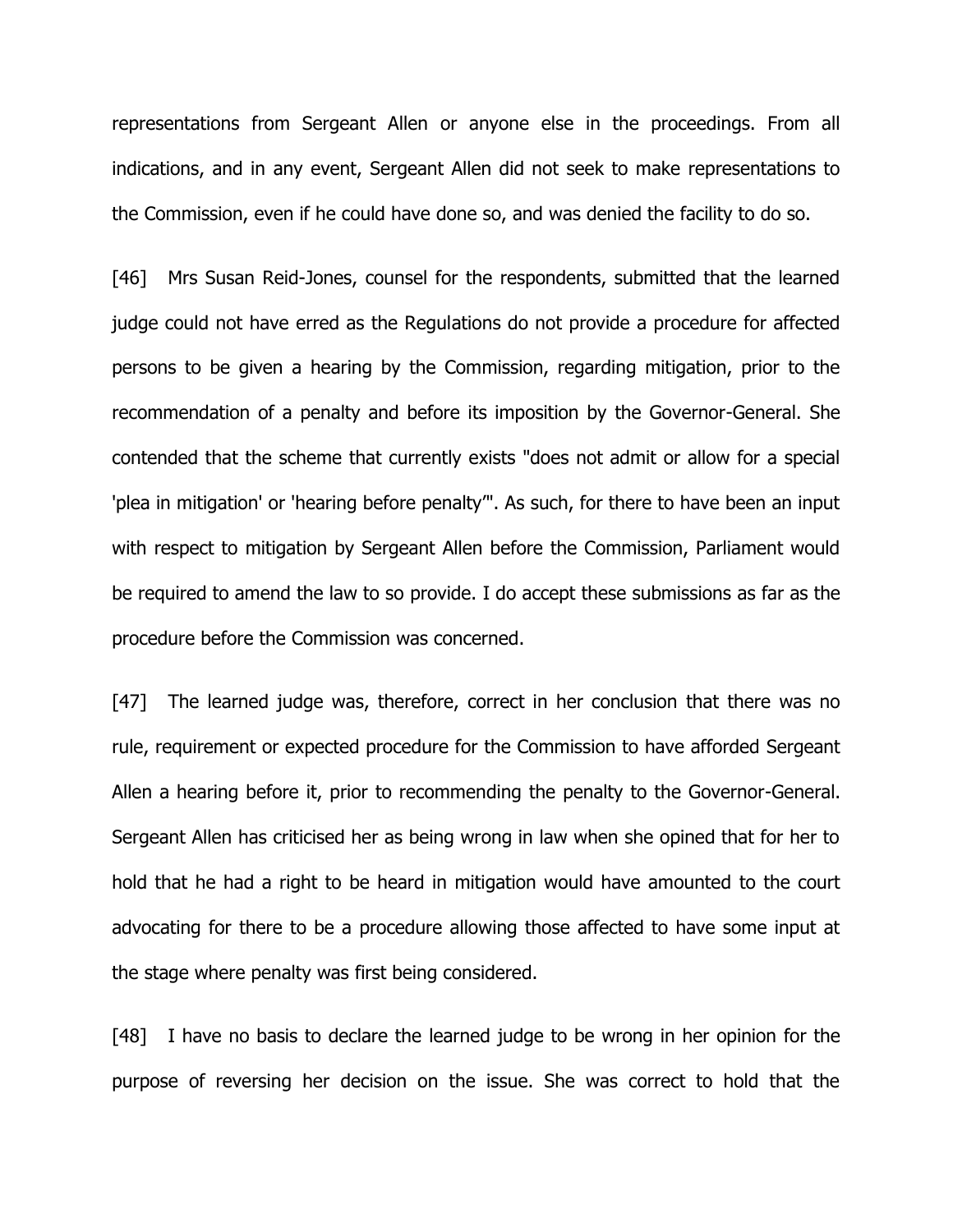statutory scheme did not impose on the Commission any duty or power to invite Sergeant Allen to make a plea in mitigation before recommending the sanction to the Governor-General. For this reason, there was no procedural impropriety or illegality at the stage of the Commission's consideration of the matter that would have warranted the intervention of the court.

### (ii) Common law- natural justice

[49] Notwithstanding the clear and unambiguous provisions of the Regulations, and the finding of the learned judge on this issue, Mr Braham was unrelenting in his arguments that natural justice demanded that the Commission should have heard Sergeant Allen in mitigation. He maintained that for the proceedings to be deemed fair in their truest sense, Sergeant Allen ought to have been allowed to make representations to the Commission, prior to it submitting its report to the Governor-General.

[50] Queen's Counsel relied on the case of **Cooper v The Wandsworth Board of Works** (1863) 14 CB (NS) 180, in making the important point that where there are no positive words in a statute requiring a hearing, it is a fundamental rule of natural justice that the party likely to be affected shall be heard prior to the imposition of any decision which is adverse to him. He cited the statement of Byles J in that case that, "though the statute has not directly provided for it, the common law will supply the deficiency and will not allow a person to be punished without being heard".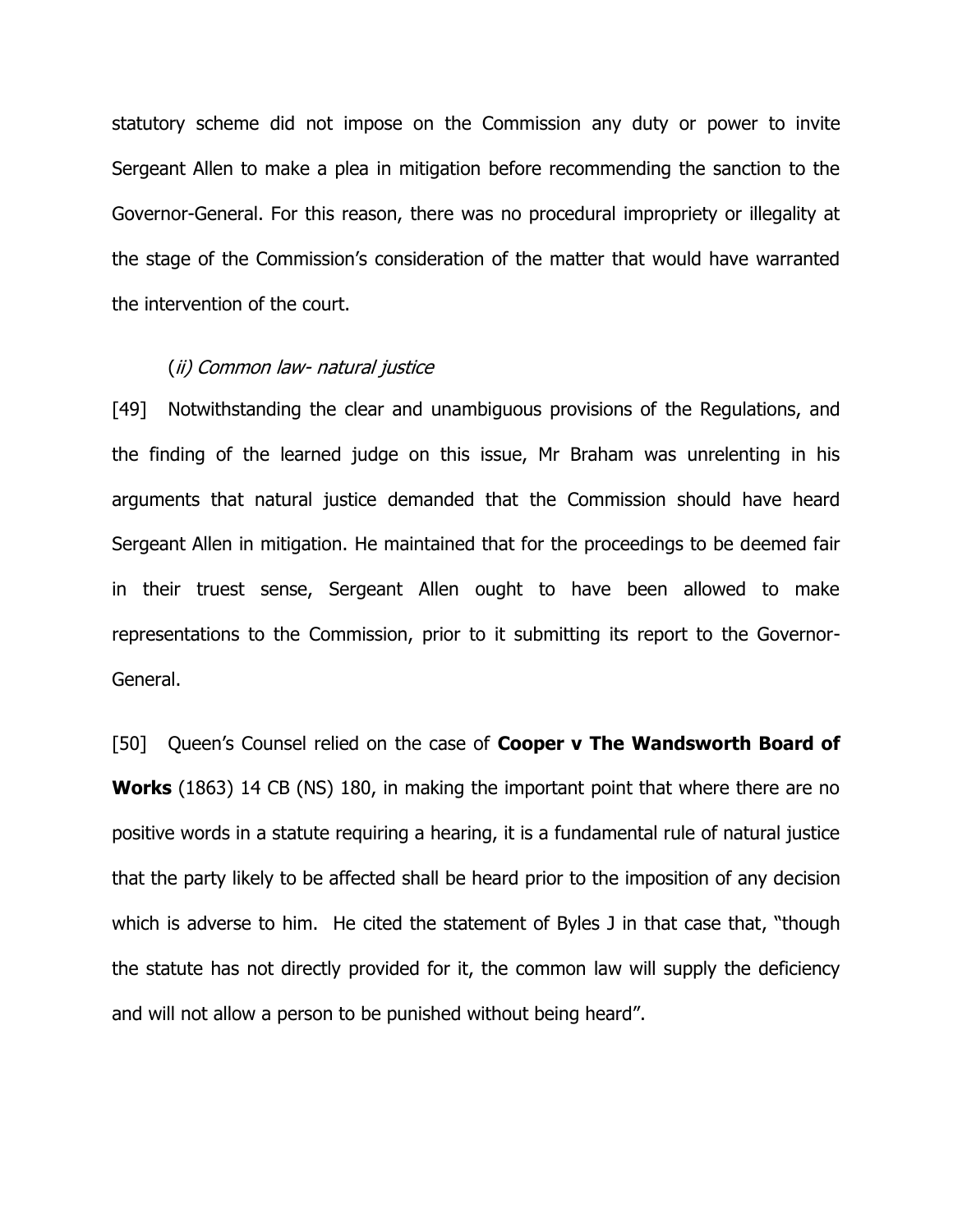[51] I have no reservation in holding that the rules of natural justice are designed to operate in the interests of fairness where Parliament may have omitted to speak concerning the right of an affected person to be heard before any decision adverse to his interest is made. Case law is replete with instances where the court, in its bid to ensure fairness and justice in administrative law cases, has held that an aggrieved party has the right to be heard, notwithstanding the absence of express statutory provisions conferring such a right. The question for present purposes is whether that principle should be brought to bear on this case to avail Sergeant Allen in his contention that the Commission should have heard him in mitigation.

## [52] Langrin J in **R v Commissioner of Police, ex parte Keith A Pickering** (1995)

32 JLR 123, in discussing the requirements of the rules of natural justice, affirmed the

following key principles:

"The law therefore contemplates a hearing prior to the deprivation of the office held by the applicants and any failure to allow the said hearing would amount to a procedural impropriety and accordingly a breach of Natural Justice. The ingredients of a fair hearing may be divided into three categories:

- (1) Advance notice of charges or accusations.
- (2) Right to see factual evidence in the possession of the decision-maker.
- (3) Right to make representations.

Whichever of these processes is adopted will depend upon the particular circumstances of each case. A formal hearing may well be unnecessary but an enquiry on the facts should be carried out and common prudence should dictate that the report or at least its substance should be shown to the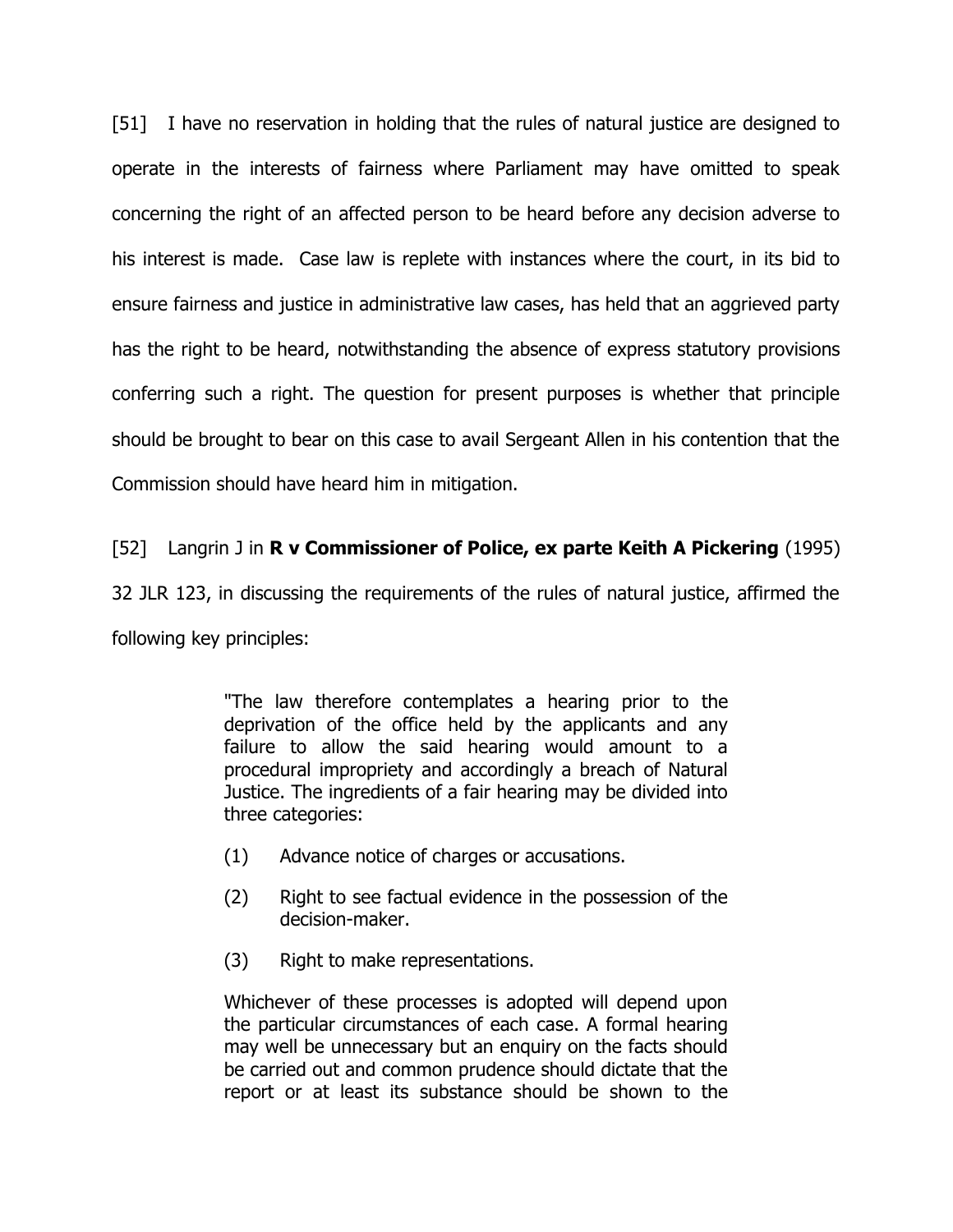applicants and an opportunity afforded them to comment on it before the final decision was taken by the respondent."

[53] Similarly, in the case of **Leary v National Union of Vehicle Builders** [1971] Ch 34 ("**Leary**"), Megarry J highlighted what, in his view, are the rules of natural justice that should operate where the rights and liberty of an aggrieved person are at risk. He opined that they require, among other things, (a) a charge of some kind; (b) notice to the person affected when the matter is to be decided; (c) the right of the affected person to know the case against him; and (d) the right of that person to appear and defend himself as to his liability and then to be "heard in mitigation". The judge's statement of the right to be heard in mitigation of a penalty as part of the requirements of natural justice was strongly relied on by Mr Braham in advancing the argument that there was a breach of natural justice in this case.

[54] Queen's Counsel asked this court to consider, within this context, what he described as the mandatory wording of section 32(2) of the Constitution. The section reads:

"32.- (1) ...

(2) Where the Governor-General is directed to exercise any function on the recommendation of any person or authority, he shall exercise that function in accordance with such recommendation:

Provided that-

(a) before he acts in accordance therewith, he may, in his discretion, once refer that recommendation back for reconsideration by the person or authority concerned; and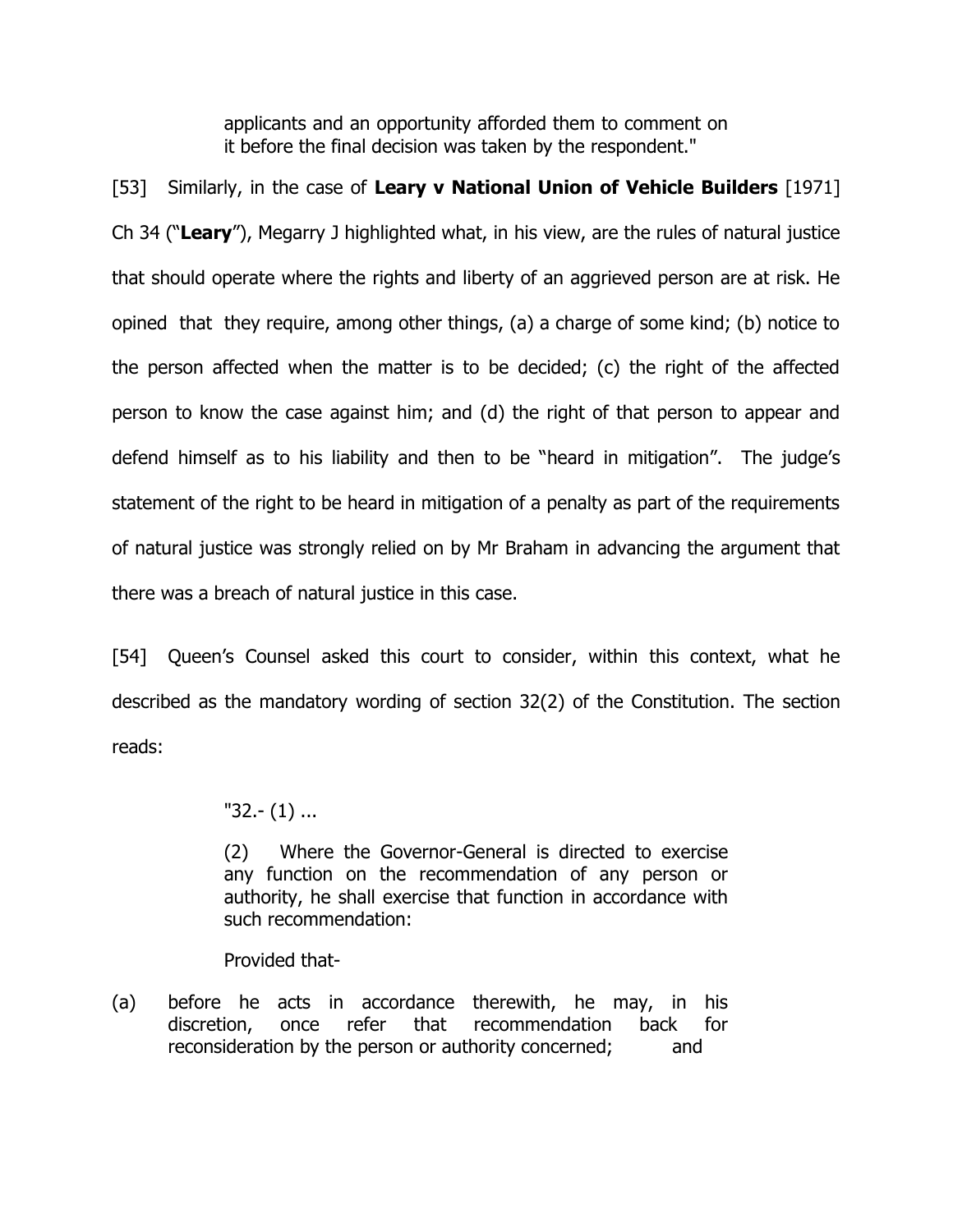(b) if that person or authority, having reconsidered the original recommendation under the preceding paragraph, substitutes therefor a different recommendation, the provisions of this subsection shall apply to that different recommendation as they apply to the original recommendation."

[55] Mr Braham contended that the section infers that the Governor-General, subject to very limited circumstances (not applicable to the case in question), would have been required to act in accordance with the recommendation of the Commission. Therefore, notwithstanding the fact that the statute does not make provision for a hearing in mitigation, natural justice required that Sergeant Allen make representations before the Commission and not the Privy Council because the Commission's recommendation of a penalty was central to the process and would have clearly been taken into account by the Privy Council or the Governor-General in deciding what penalty to impose.

[56] With all due respect, Mr Braham's reliance on section 32 of the Constitution cannot take him very far in his effort to establish that the learned judge erred when she found that natural justice was not breached due to absence of a plea in mitigation before the Commission. This is so because when the Constitution is read as a whole (as it should be), it becomes evident that section 32(2) cannot be considered in isolation from sections 125 and 130. To do so would inaccurately convey the notion that the Governor-General would have been obliged to adopt the Commission's recommendation, without more. The relevant portions of section 125 read as follows:

> "125.-(1) Subject to the provisions of this Constitution, power to make appointments to public offices and to remove and to exercise disciplinary control over persons holding or acting in any such offices is hereby vested in the Governor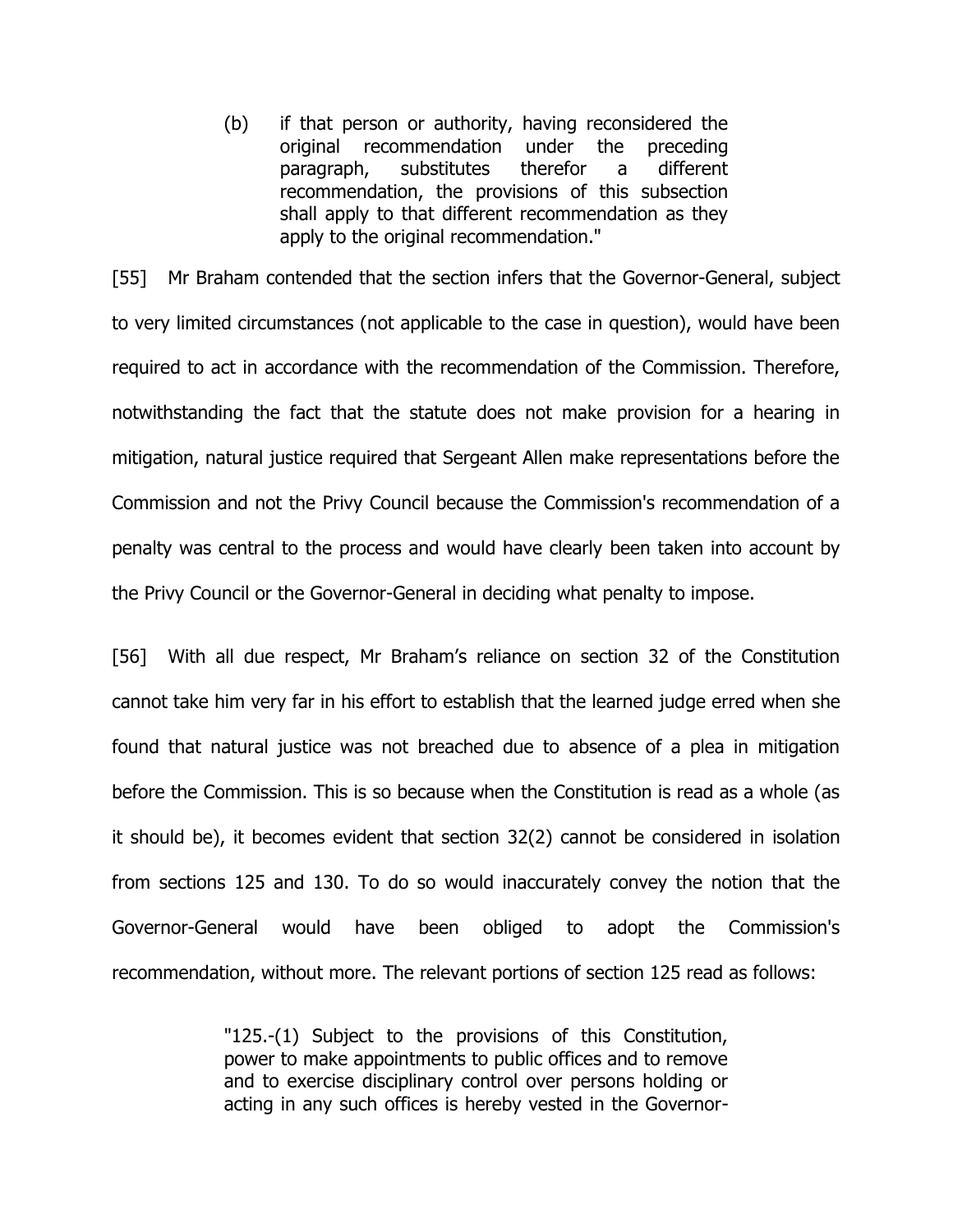General acting on the advice of the Public Service Commission.

 $(2)$ ...

(3) **Before the Governor-General acts in accordance with the advice of the Public Service Commission that any public officer should be removed or that any penalty should be imposed on him by way of disciplinary control, he shall inform the officer of that advice and if the officer then applies for the case to be referred to the Privy Council, the Governor-General shall not act in accordance with the advice but shall refer the case to the Privy Council accordingly**:

Provided that the Governor-General, acting on the advice of the Commission, may nevertheless suspend that officer from the exercise of his office pending the determination of the reference to the Privy Council.

(4) **Where a reference is made to the Privy Council under the provisions of subsection (3) of this section, the Privy Council shall consider the case and shall advise the Governor-General what action should be taken in respect of the officer, and the Governor-General shall then act in accordance with such advice**." (Emphasis added)

[57] Section 125 is rendered applicable to police officers by virtue of section 130 of

the Constitution, which reads:

"Section 125 of this Constitution (with the substitution therein of the words "the Police Service Commission" for the words "the Public Service Commission" wherever the same occur and of the words "the Public Service Commission" for the words "the Police Service Commission" in subsection (2) thereof) shall apply in relation to police officers as it applies in relation to other public officers."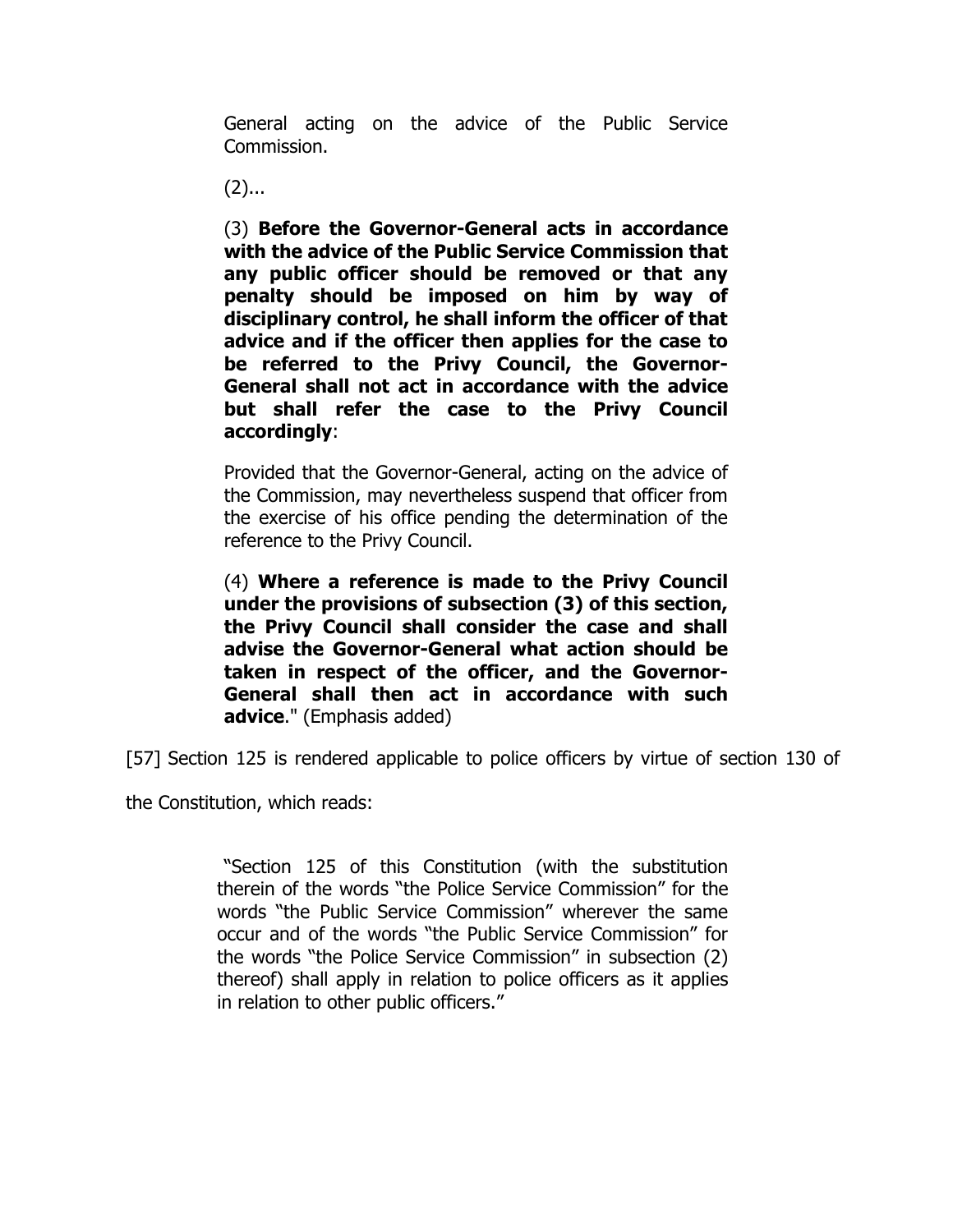[58] It is seen that section 125 of the Constitution prescribes that once a recommendation is received from the Commission, and before any imposition of penalty, the Governor-General is required to inform the affected member of the recommendation. This is designed to afford the affected member the opportunity to request that his case be referred to the Privy Council for its consideration. There is no question that the procedure laid down by the Regulations and the Constitution was followed by the Commission and the Governor-General. Sergeant Allen was given an opportunity for the matter to be referred to the Privy Council for consideration, which he did utilise on two occasions. It was at the conclusion of this process that the penalty was imposed by the Governor-General based on the Privy Council's advice. The procedure before the Commission cannot be considered without reference to the law regarding the referral to the Privy Council.

[59] In strongly urging the court to find that there should have been an opportunity presented for a plea in mitigation at the stage of the Commission, notwithstanding the referral to the Privy Council, Mr Braham also placed heavy reliance on dicta from several other cases, which included, **Evan Rees and others v Richard Alfred Crane**  [1994] 2 AC 173 ("**Rees v Crane**"); **R v Agricultural Dwelling-House Advisory Committee for Bedfordshire, Cambridgeshire and Northamptonshire, ex parte Brough** [1987] 1 EGLR 106 ("**ex parte Brough**"), and **Walter Annamunthodo v Oilfields Workers' Trade Union** [1961] AC 945 ("**Annamunthodo**"). All the cases have been duly considered even though not mentioned for present purposes, but two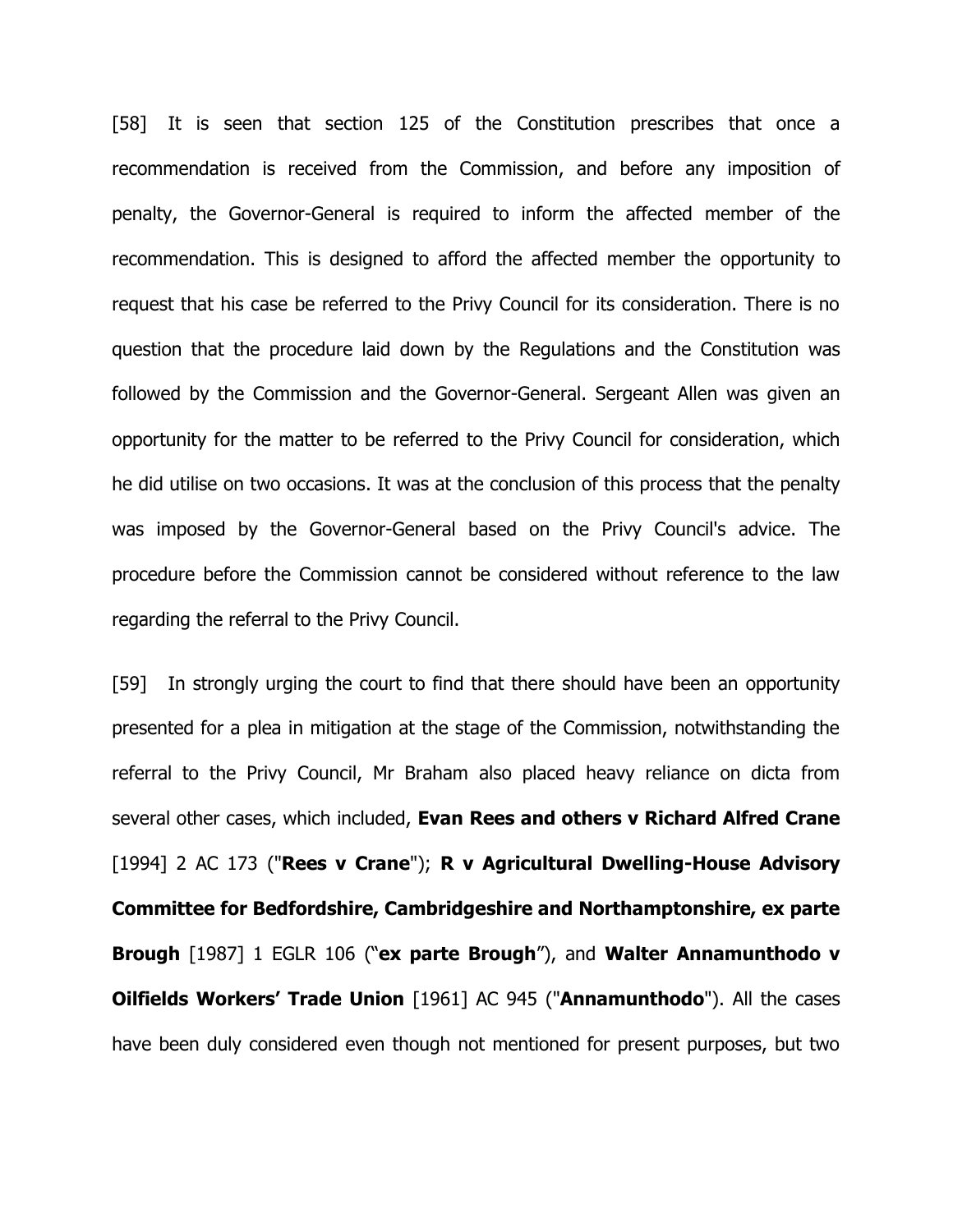have been selected for deeper analysis to the extent that they are relevant in disposing of the issue under review.

[60] In **Rees v Crane**, the Board addressed the question of the operation of natural justice at the preliminary stage of an enquiry. It found that there was breach of natural justice at the investigative stage of the proceedings, notwithstanding the fact that the applicant had a right to be heard later, at two other stages. The facts, in outline were as follows. The Chief Justice of Trinidad and Tobago decided not to include the respondent, a judge of the High Court, on the roster of judges who were to sit in court for the following term, after receiving complaints about him. The Judicial and Legal Service Commission, of which the Chief Justice was, ex officio, a member, agreed with that decision. The respondent was informed that it had been decided that he should cease to preside in court until further notice. Without notifying the respondent, the Commission met to decide whether to make a representation to the President that the question of his removal from office under the Constitution be investigated. The respondent was not informed of the complaints or given an opportunity to respond to them. The Commission made the representation to the President and an investigation to remove him was commenced by the President. He was suspended during the course of the investigations. The respondent brought an application for judicial review.

[61] An extract from the headnote will suffice to reflect the principle on which Sergeant Allen, partially, placed reliance. It reads:

> "... [N]otwithstanding that the procedure for removing a judge from office under section 137 had three stages only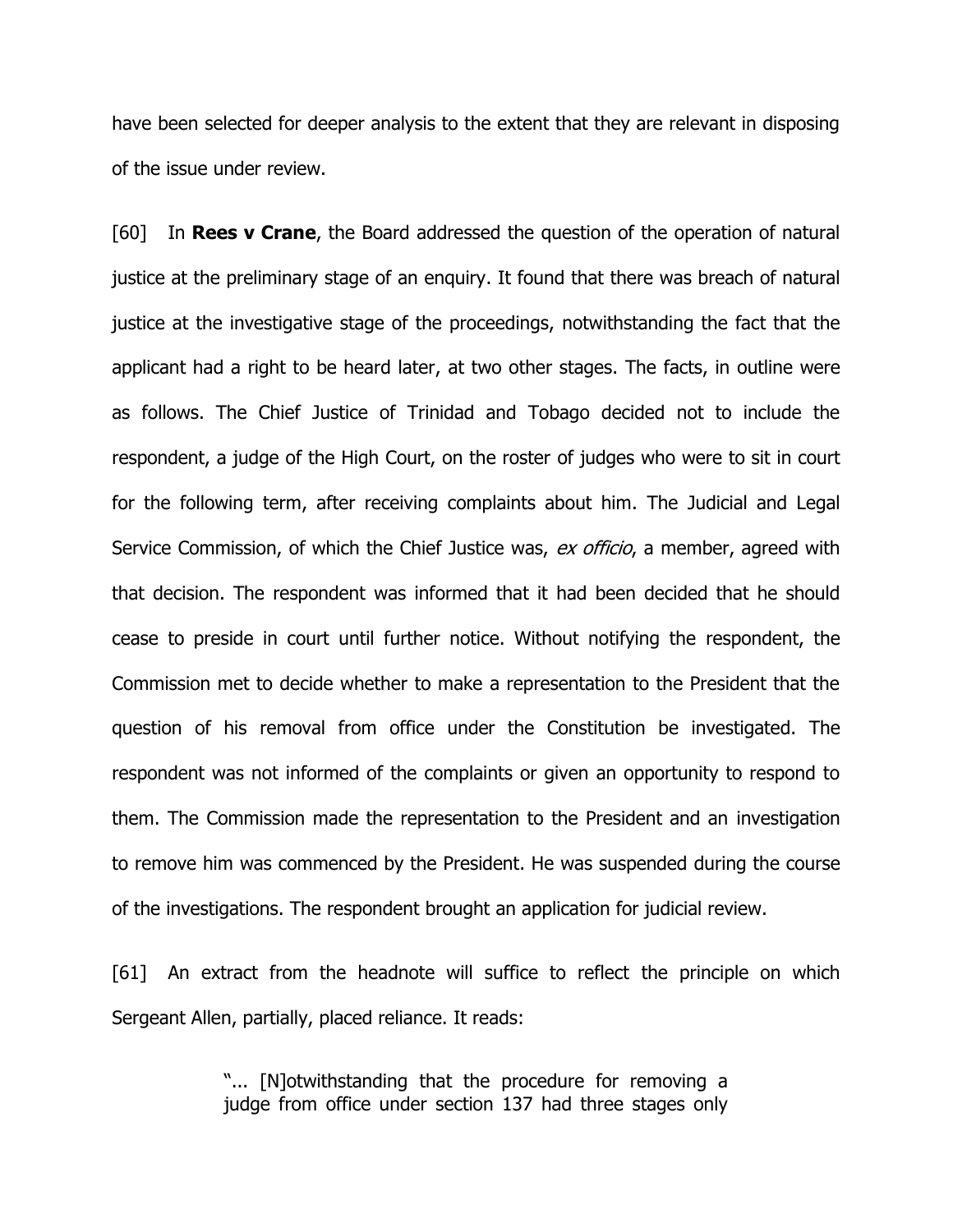the first of which was before the commission and at the two later stages the judge had a right to know of and to answer the complaints made against him, the commission had a duty to act fairly in deciding whether a complaint had prima facie sufficient basis in fact and was serious enough to warrant making a representation to the President; that, in view of the seriousness of the allegations and the suspicions both for the present and the future raised by a decision to suspend a judge which a subsequent revocation of the suspension would not necessarily dissipate and in all the circumstances, the commission had not treated the respondent fairly in failing to inform him at that stage of the allegations made against him or to give him a chance to reply to them in such a way as was appropriate, albeit not necessarily by an oral hearing; and that, accordingly, the commission had acted in breach of the principles of natural justice and had contravened the respondent's right to the protection of the law..."

[62] It is on the strength of this authority that Mr Braham argued that it is irrelevant that Sergeant Allen had the right to be heard at the stage of the Privy Council because it was at the stage of the Commission that his rights were determined. For this reason, he said, the learned judge's finding on the issue was fundamentally flawed. I do not accept, however, as contended by Mr Braham that the learned judge was wrong to conclude that there was no breach of natural justice at the stage of the Commission that would have adversely affected the decision regarding penalty.

[63] Having given full consideration to the facts of **Rees v Crane** and the reasoning of their Lordships in arriving at their decision, I find that **Rees v Crane** is unhelpful to Sergeant Allen because the circumstances of the two cases are patently distinguishable and require different considerations. It is observed that in this case, the proceeding before the Commission was not the preliminary investigative phase. The preliminary phase was before the court of enquiry and Sergeant Allen was given the right of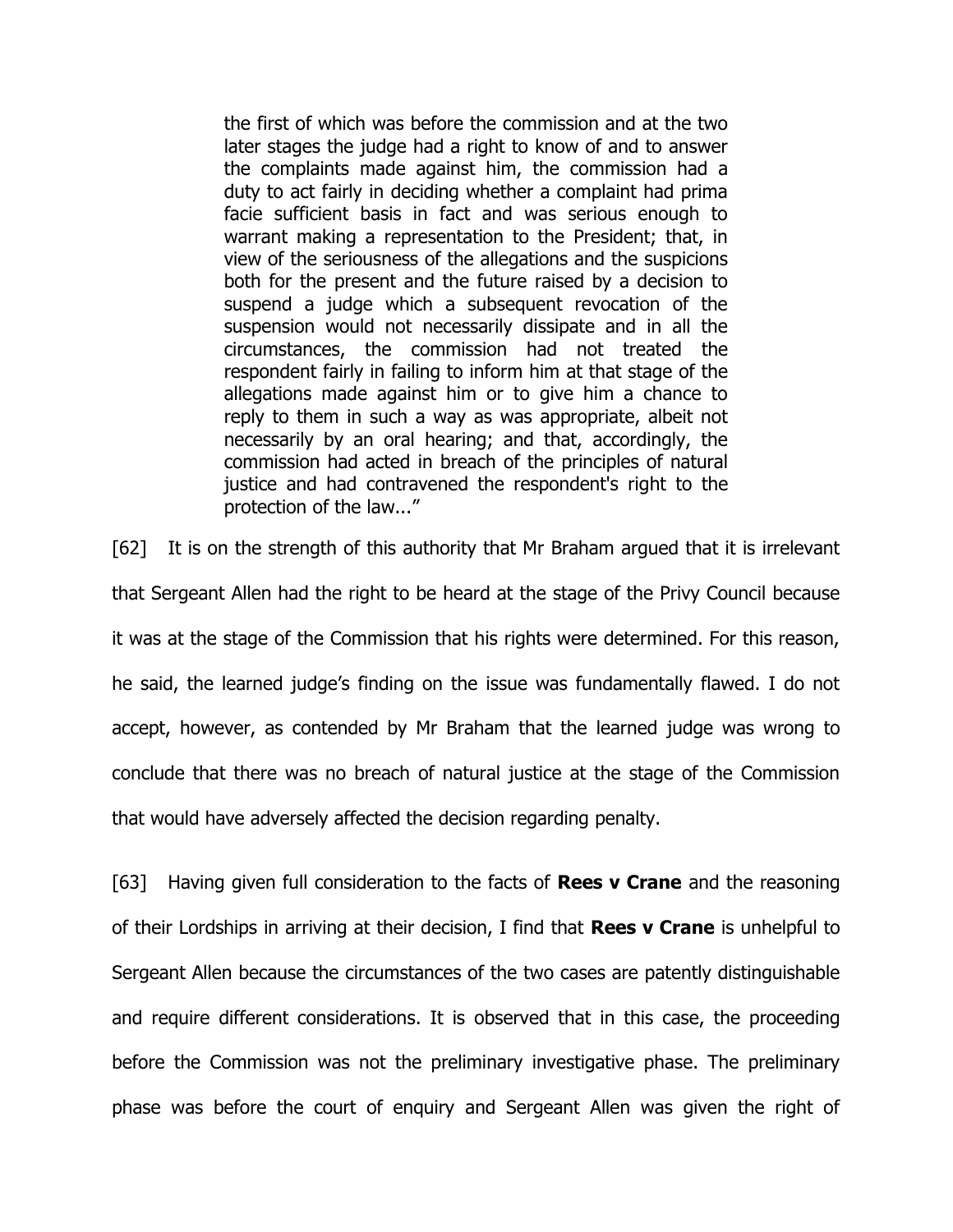hearing at that stage. Unlike the affected judge in **Rees v Crane**, he was informed of the complaints against him and given the right to be heard. At that stage, he participated fully and presented his defence. Admittedly, there was no affirmative evidence of his good character adduced at the court of enquiry but his good character was explicitly acknowledged by the sole enquirer. This acknowledgment is reflected on the transcript of the proceedings, which went before the Commission. Sergeant Allen was mindful of that because he did not insist on calling a character witness and, in his affidavit to the Privy Council, he did accept that his good record in the JCF was acknowledged by the sole enquirer.

[64] The proceedings against him did not end with the decision of the Commission and no adverse result flowed from the recommendation of the Commission as in the case of **Rees v Crane**, where the affected judge was suspended by the President following the report of the Commission, without him having been given a right of hearing. As already indicated, the law provided that before the Governor-General acted on the recommendation of the Commission, an opportunity was to have been presented to Sergeant Allen to have his matter considered by the Privy Council. He invoked that procedure twice. He was, therefore, given the right of audience at the stage of the Privy Council before the decision was made by the Governor-General, which adversely affected his interests.

[65] It is noteworthy that in Sergeant Allen's grounds of appeal and two affidavits in support of his petitions to the Privy Council, he made strong representations with respect to his good character and his view of the likely effects of the proposed penalty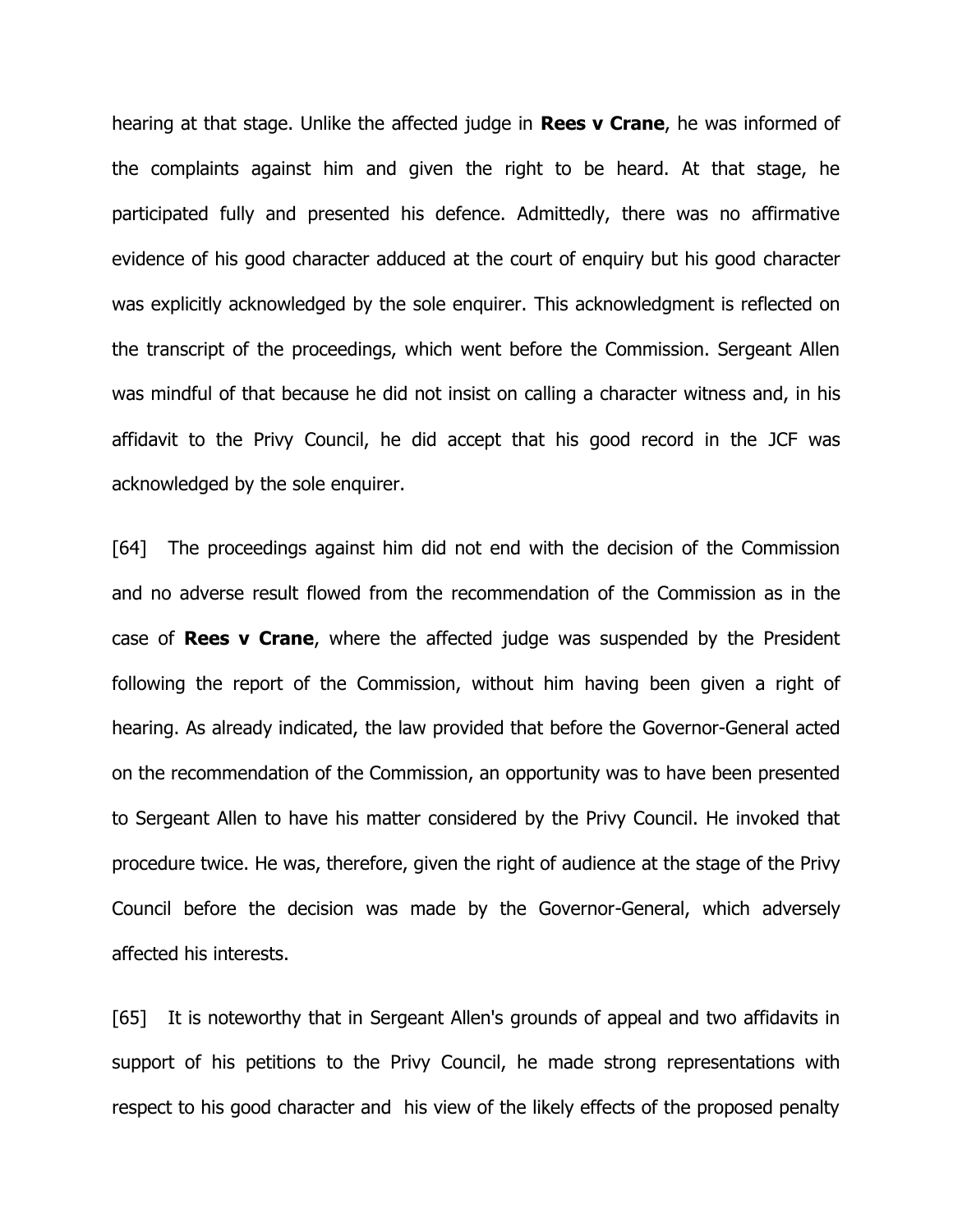on him. He put forward the following facts in his petitions and affidavits, which touched and concerned matters of mitigation and the appropriateness of the penalty:

- i. the recommended sentence is harsh, disproportionate and manifestly excessive;
- ii. there was no blatant wilful disobedience regarding the duties that were assigned to him (the subject matter of the charges);
- iii. his apology to his superior who caused the charges to be laid against him;
- iv. the assignment he was given by the senior superintendent to attend court (which Corporal Frazer's fresh evidence was intended to corroborate);
- v. his 35 years and six months in the JCF with an unblemished record;
- vi. the acknowledgment of the President of the court of enquiry of his good character;
- vii. his retirement from the JCF "in the very near future";
- viii. the penalty of a reduction in rank would severely affect his pension emoluments; and
- ix. the penalty severely affecting his pension emoluments would "no doubt be a second penalty imposed on [him], albeit indirectly".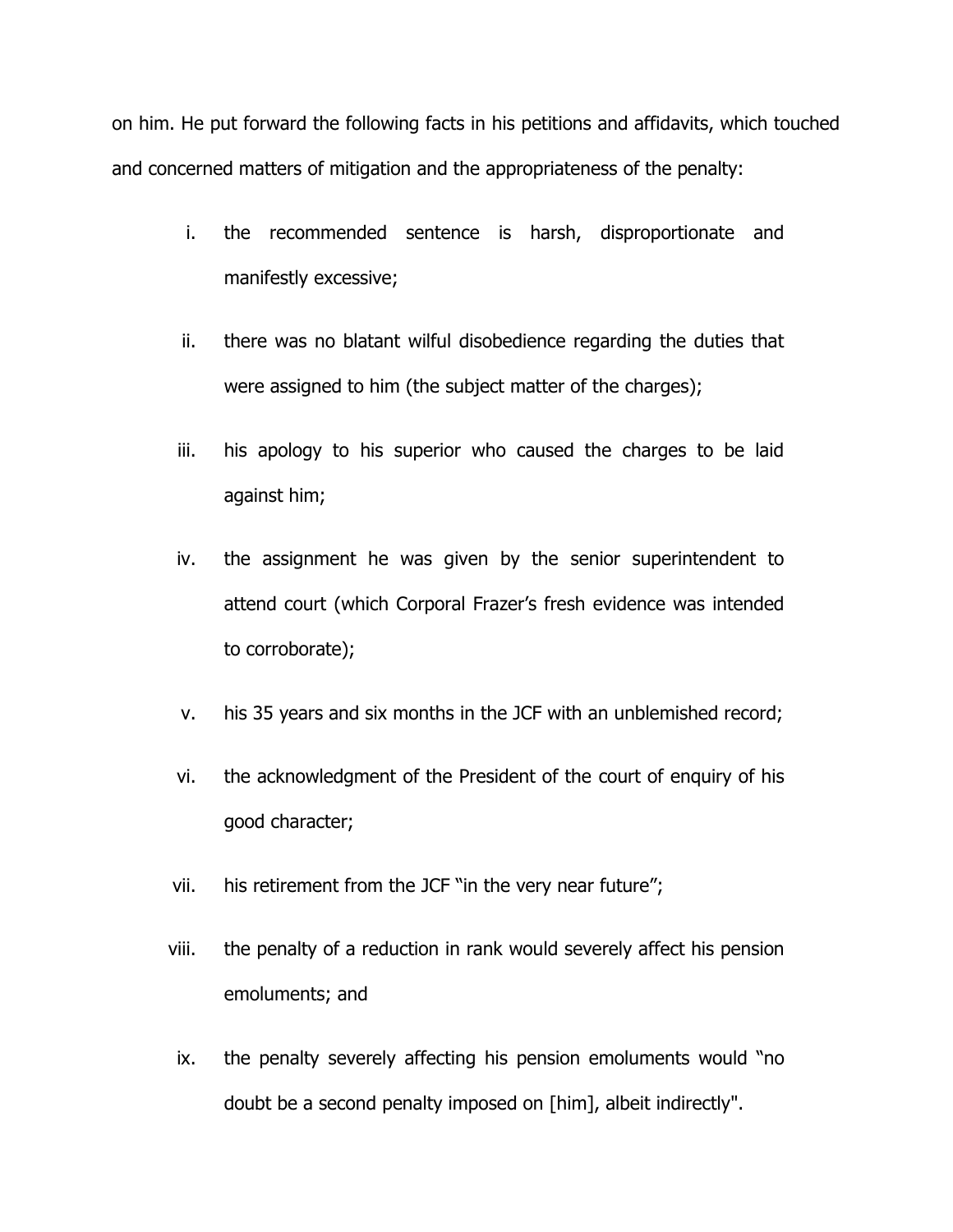[66] In addition to those facts, Sergeant Allen also presented fresh evidence through the statement of Corporal Frazer, regarding the substance of one of the charges against him. He did not elect to present any character evidence from any third party, which he must have known he could have done, in the light of the fact that the issue of calling a character witness was raised at the court of enquiry and the sole enquirer had said that it was not necessary at that stage. Given that he was of the view that he was not heard in mitigation by the Commission, he was at liberty to present evidence of his character at the Privy Council stage just as he sought to present evidence from Corporal Frazer on an issue of fact. There is no evidence or anything on the record to suggest that he attempted to do so and was prevented by the Commission, the Governor-General or the Privy Council, none of which had any lawful authority to call character witnesses of their own motion.

[67] In view of all the circumstances, and the information that was made available by Sergeant Allen to the Privy Council, he was, in fact and law, afforded the opportunity to make representations, in mitigation, before penalty was imposed by the Governor-General. He availed himself of that opportunity, albeit that it was not by way of oral representations but in writing. Of significant relevance to my conclusion, in this regard, is the opinion of Panton JA (as he then was) in **Nyoka Segree v Police Service Commission** (unreported), Court of Appeal, Jamaica, Supreme Court Civil Appeal No 142/2001, judgment delivered 11 March 2005, that:

> "**It is surprising that at this stage of our jurisprudential development, it is being thought that to be heard means that evidence has to be taken viva**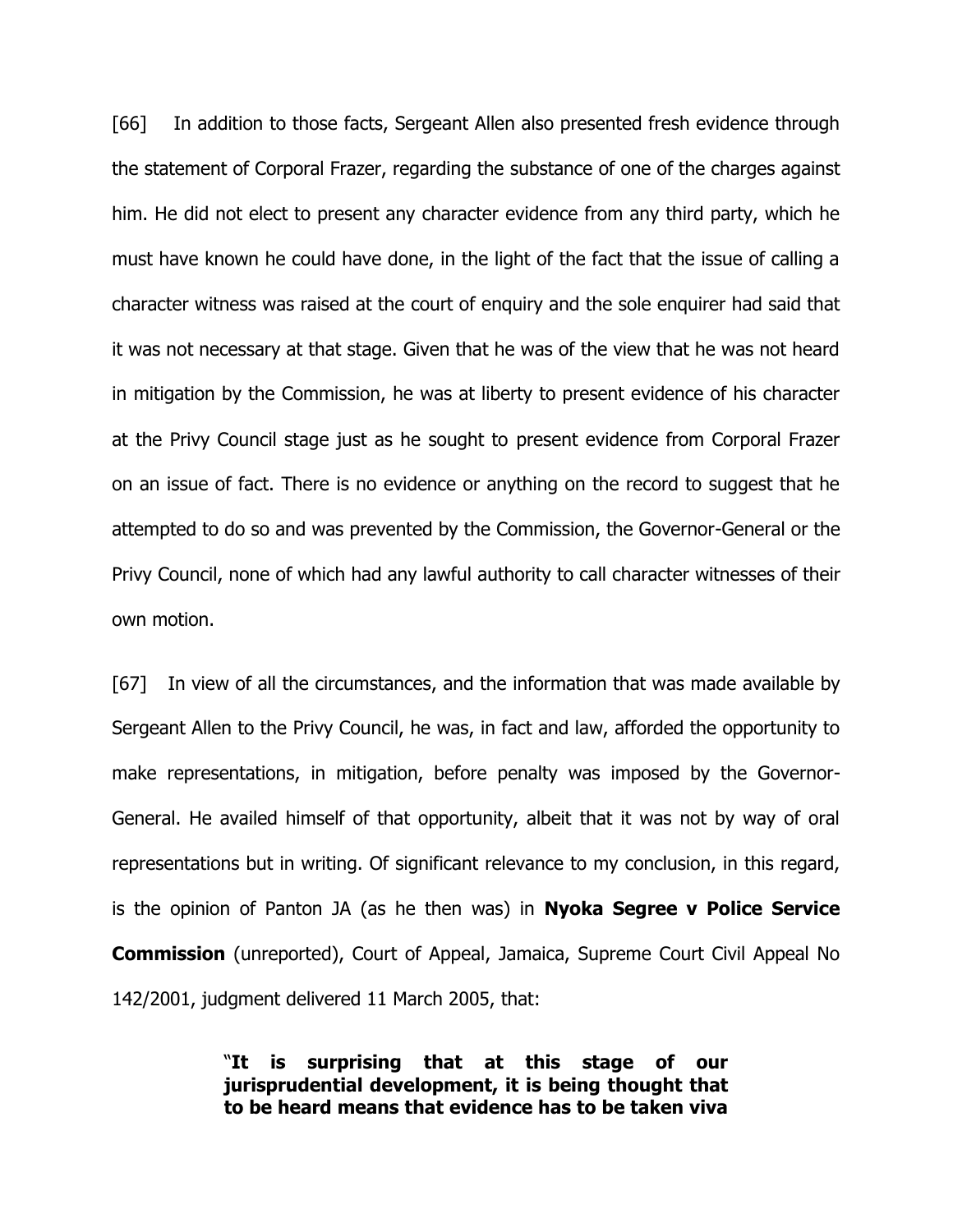**voce. This Court has said on several occasions, for example in respect of disciplinary proceedings such as the instant matter as well as in relation to applications for licences, that the right to be heard is not confined or restricted to a viva voce hearing**. The management of public affairs in this regard would be too hamstrung if all proceedings of this nature had to be done completely viva voce. The unbridled fact is that the appellant was given ample information as to what was being alleged, and was given generous opportunities to respond." (Emphasis added)

[68] Sergeant Allen was, therefore, given an opportunity to be heard on penalty at the stage at which it would have mattered most, that is, before the tribunal on whose advice the Governor-General was obliged by law to act.

[69] Section 125(4) of the Constitution states that the Privy Council "**shall consider the case and shall advise the Governor-General what action should be taken in respect of the officer**", and the Governor-General "**shall then act in accordance with such advice**" (emphasis added). The Privy Council was, therefore, not exercising a function of review of the Commission's decision to see whether it was right or wrong. The Privy Council was obliged to consider the case in its own right, make its own independent decision and substitute its own opinion for that of the Commission. Its advice would have replaced that of the Commission because the Governor-General was no longer entitled by law to act on the Commission's recommendation, once the referral to the Privy Council was made. The Privy Council was obliged to consider all "the case" and advise the Governor-General on what should happen to Sergeant Allen (not what should happen to the decision of the Commission). The proceedings would, therefore, have been in the nature of a rehearing, rather than a review.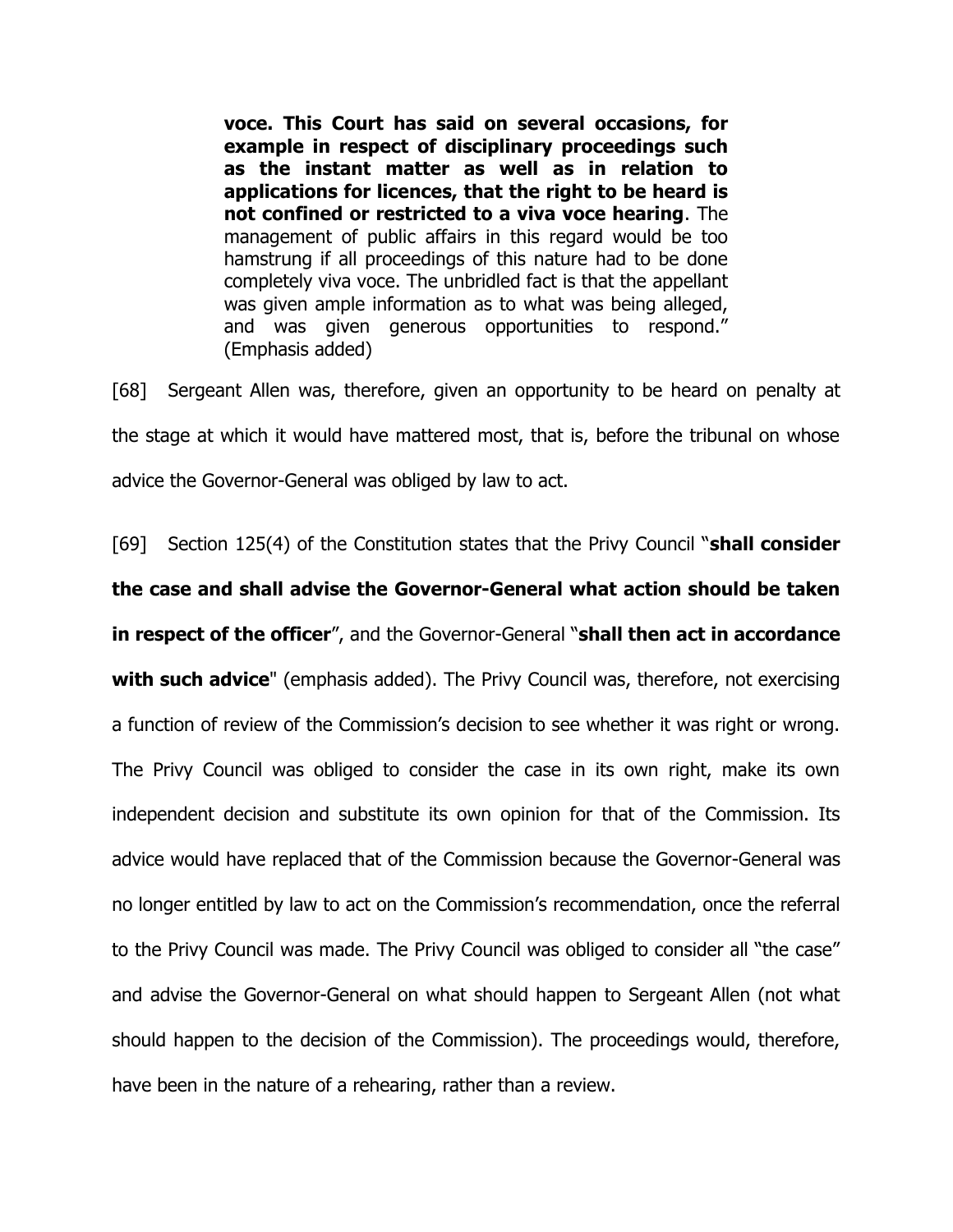[70] Mr Braham had also cited **ex parte Brough** and **Annamunthodo** in his bid to persuade the court to the viewpoint that, notwithstanding the intervention of the Privy Council, the duty was still on the Commission to hear Sergeant Allen in mitigation of penalty, and so, the later hearing before the Privy Council could not cure that defect. Regrettably, neither case assists Sergeant Allen's case. To demonstrate this, it is only necessary to examine his contention by reference to **ex parte Brough** as the facts of **Annamunthudo** bear no appreciable resemblance to the circumstances that are under review in this case to make it applicable in any material way.

[71] In **ex parte Brough**, the applicant made an application for judicial review, challenging the report of the Agricultural Dwelling-House Advisory Committee for Bedfordshire, Cambridgeshire and Northamptonshire ("the advisory committee"). The Advisory Committee had submitted an advice to the South Bedfordshire District Council ("the Council") against his application for vacant possession of a cottage which was occupied by the applicant's former employee, the respondent in the proceedings. The Council had the duty under the statute to take full account of any advice tendered to it by the advisory committee as well as a statutory duty to give reasons for its decision if it found against the applicant. The competing parties were heard in the absence of each other. The applicant also contended that allegations were made against him without him having been afforded the opportunity to contest them. Consequently, the court decided to quash the advisory committee's report.

[72] Hodgson J's reasons, in granting the order for certiorari to guash the advisory committee's decision, are of relevance to this case. At page 108, he stated: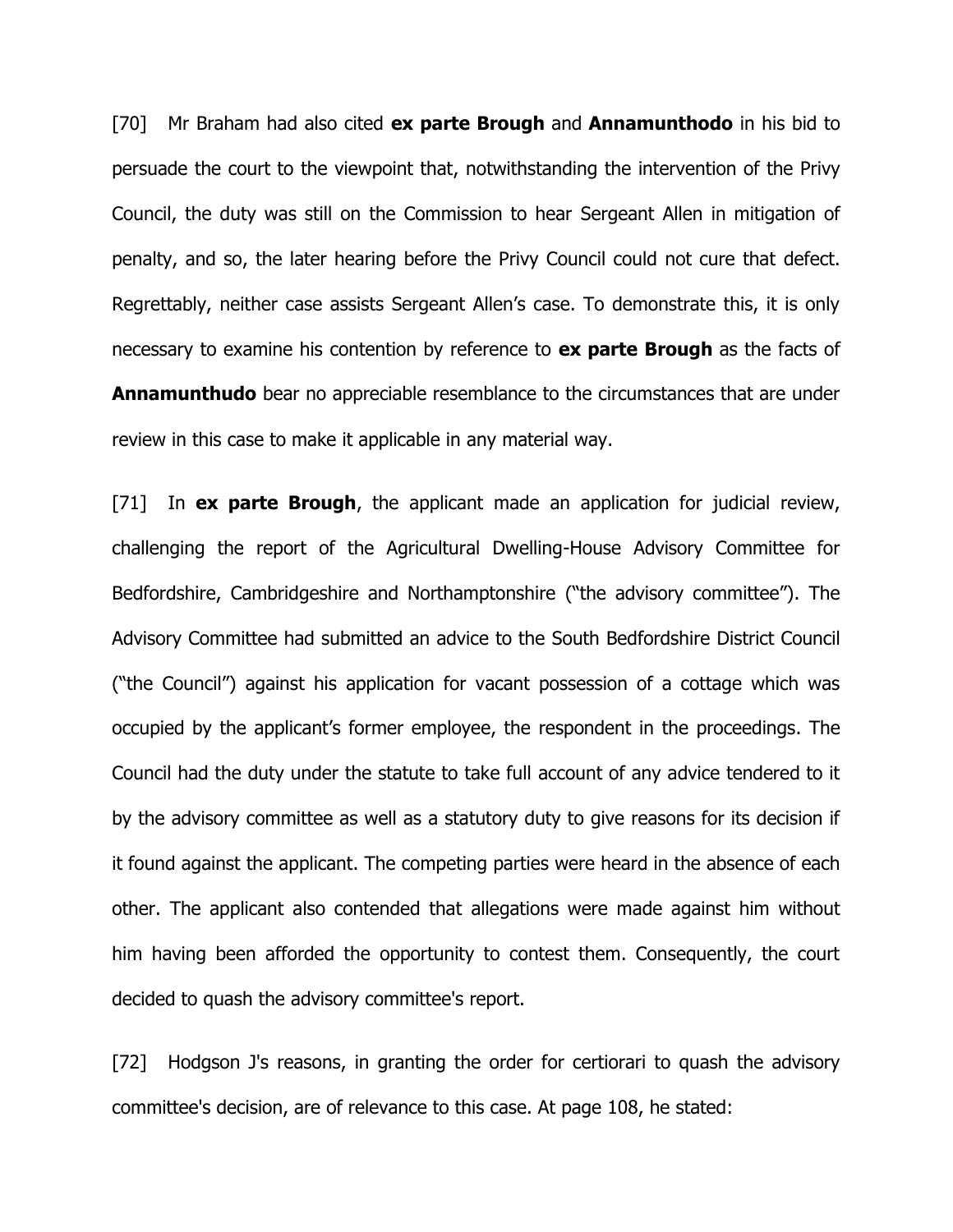"In my judgment, particularly when one is considering the procedural impropriety or otherwise by which a decision of this nature - that is, one which is not finally determined can be subject to judicial review, one has to pay great regard to a consideration which appears in a sentence of de Smith at p 234:

**The degree of proximity between the investigation and an act or decision directly adverse to the interests of the person claiming entitlement to be heard may be important**.

**I think that is right. Merely because a decision to give advice, or the advice itself, is not finally determinative of a question is not in my view the determining factor. I think it is important to look at all the facts and see in general terms what part that subdecision, if I can coin a phrase, plays in the making of the decision as a whole**.

If it is only a decision to give evidence one way or the other, then plainly it would not be subject to judicial review. **But where that advice is sought by the determining authority from a committee of whose decision the authority is required by statute to take full account, and where there is some evidence that in practice the advice is - to put it no higher - highly likely to be followed, then I think it would be wrong to allow the proceedings to go further and require the applicant to wait until the decision of the local authority is made against him, if it is, before attacking that decision on the basis that the material upon which it was based is flawed**.

That would seem to be a wholly unnecessary requirement, and I have no doubt on the facts of this case and within the context of this legislation that the court has power to interfere at this stage and that it is a power which it ought to exercise if it is satisfied that there has been a procedural impropriety. I am satisfied that there has been that procedural impropriety. I think that in my discretion I ought not to refuse the relief sought at this stage and the consequence of that is that this decision of the committee must be brought up to this court and quashed." (Emphasis added)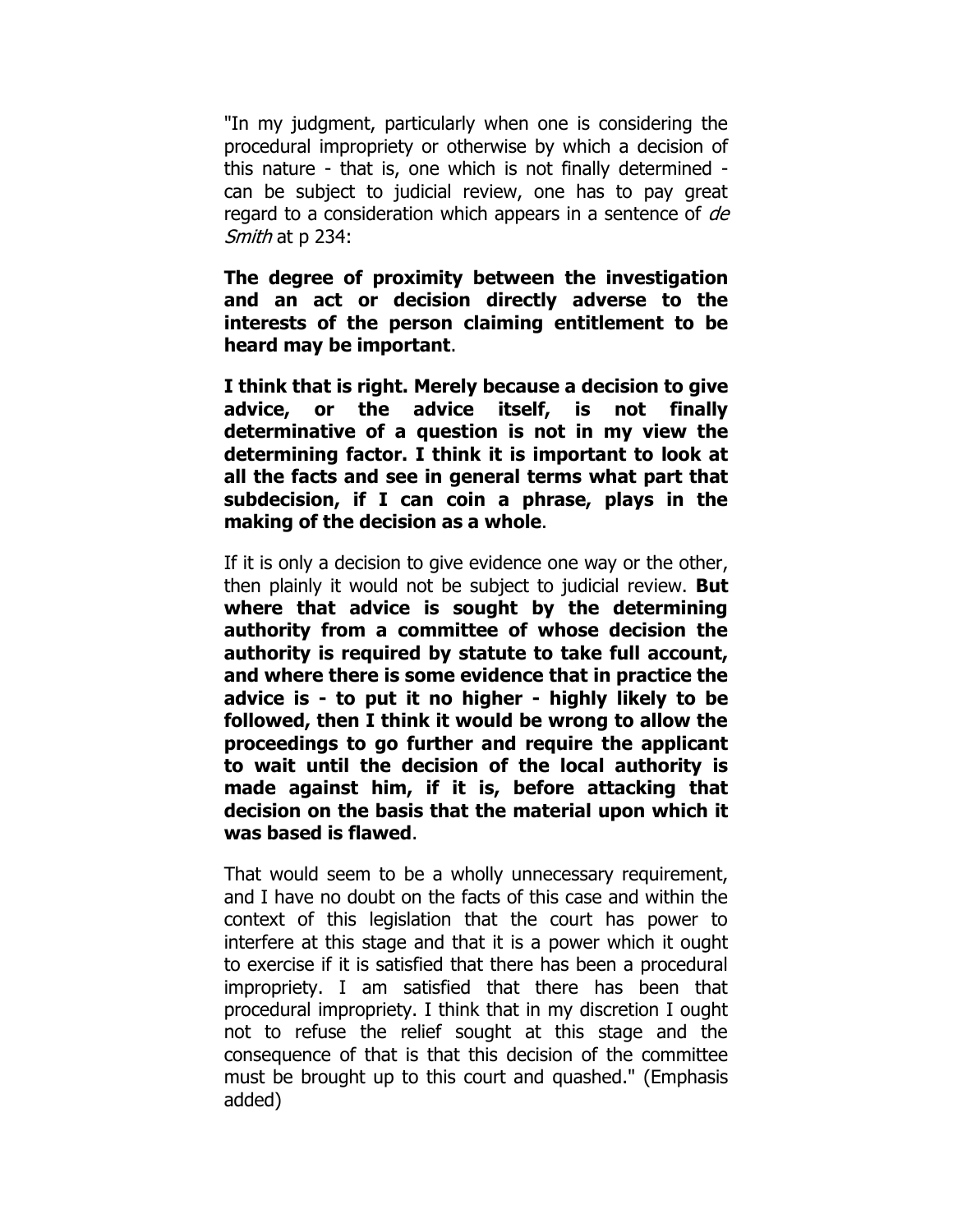[73] This reasoning of Hodgson J highlights that one factor that may be considered in determining whether to quash an advisory decision, when the final determination rests with another body, is the degree of proximity between the investigation and the act or decision that is directly adverse to the interests of the affected person.

[74] On the basis of this principle extrapolated from **ex parte Brough**, it was open to the learned judge to examine the degree of proximity between the Commission's recommendation and the final decision of the Governor-General, acting on the advice of the Privy Council. There is every indication that she did so as reflected in her examination of the role of the Commission from paragraphs [100] to [114] of her judgment and her conclusion that the Commission's recommendation was suspended once the referral was made and the Governor-General "would have then been constrained to act on the advice of the Privy Council".

[75] In **ex parte Brough**, the evidence indicated that the Council was **required by statute to take full account of the advice** from the advisory committee, and there was evidence that established that the Council usually accepted that advice (for emphasis). Consequently, in such circumstances, the preliminary advice would have been closely connected to, and directly influential in, the final decision of the Council that could have adversely affected the interests of the applicant.

[76] In this case, the degree of proximity between the advice of the Commission on penalty and the decision of the Governor-General to impose the penalty he did, is far less than in **ex parte Brough**. This renders the case readily distinguishable. It is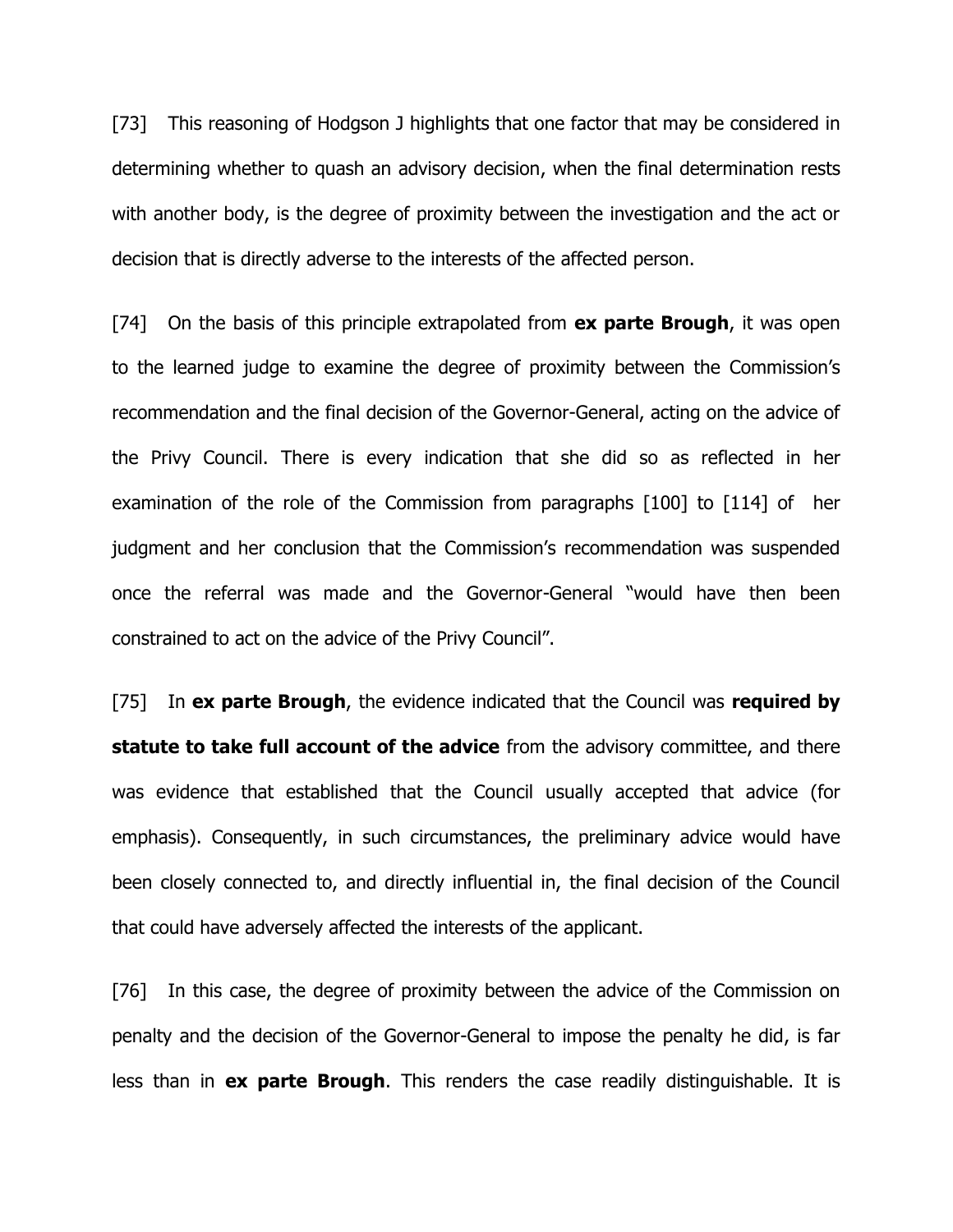obvious, as was noted by the learned judge, that in this case, subsections 125(3) and (4) of the Constitution stipulate that the Governor-General was not permitted by the Constitution to act on the Commission's recommendation regarding penalty, when it was received. This is so because Sergeant Allen had a constitutional right, which he did exercise, to request that the matter be referred to the Privy Council for its consideration. The learned judge correctly noted that once this referral had been made, any recommendations from the Commission would have been in a suspended state. In fact, at paragraph [113] of the judgment, she stated that the penalty recommended by the Commission "remained in the vein of an unactivated recommendation until Sergeant Allen could exercise his constitutional right to refer the matter to the Privy Council".

[77] In my view, although the learned judge regarded the recommendation as 'suspended', it was more than a suspension, once the referral to the Privy Council was invoked and pursued. The recommendation was no longer operable in the scheme of things as the views of the Privy Council would supersede and replace the views of the Commission in the decision making process. The advice of the Privy Council would have had to follow its independent consideration of the matter, because nowhere in the Constitution is it expressly stated (and there is nothing indicating an implication) that it should come to a decision, having regard to the recommendation of the Commission. On the wording of the constitutional provisions, it was not an appeal for the Privy Council to determine whether the Commission was right or wrong.

[78] The Governor-General was constitutionally bound to act on the advice of the Privy Council and not that of the Commission. The involvement of the Privy Council in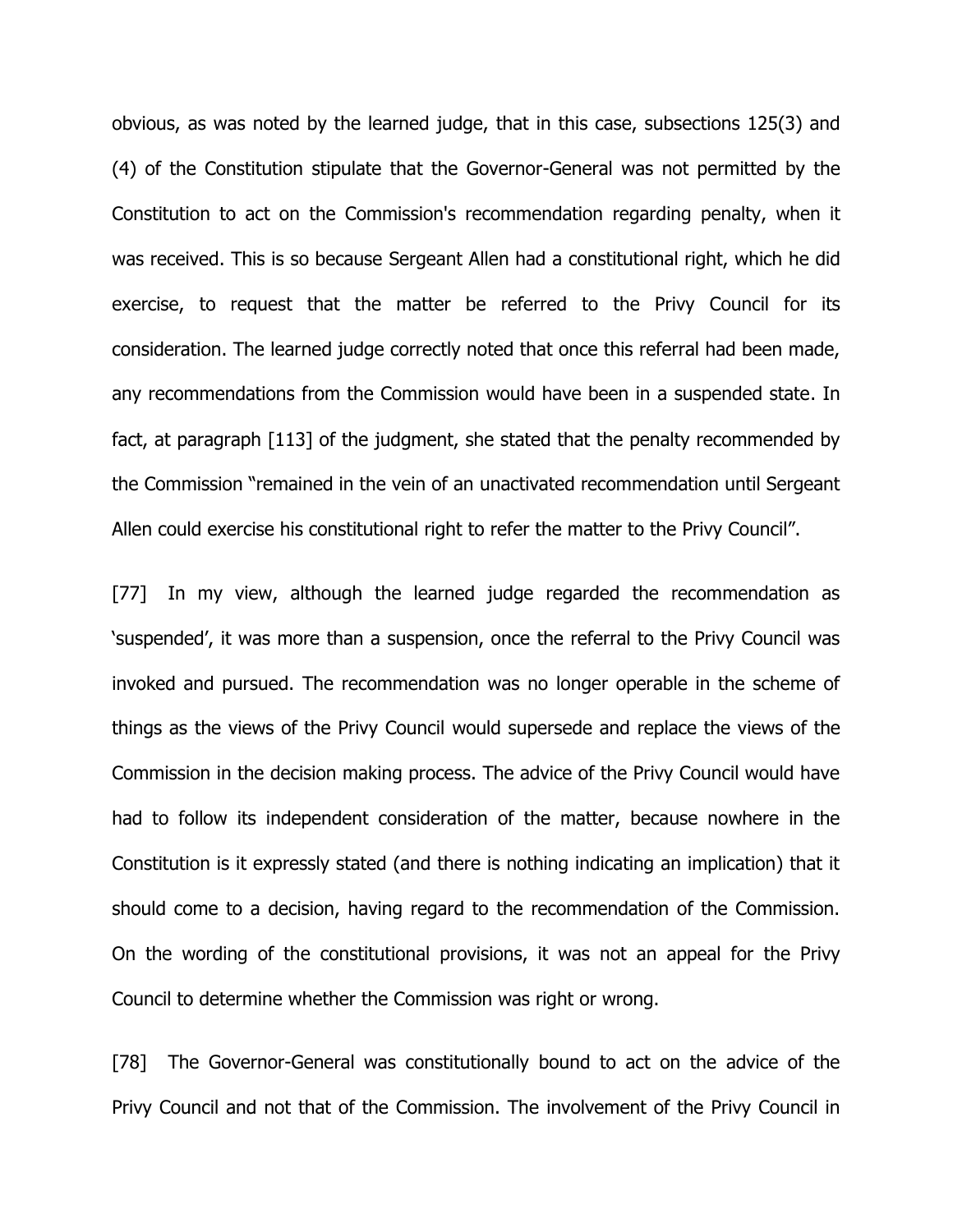this case would, as a matter of law, have broken any causal nexus between the Commission's recommendation and the Governor-General's decision to impose the penalty in question. In such circumstances, the recommendation of the Commission was not sufficiently proximate, or indeed, proximate at all, to the final decision that was made regarding the penalty to be imposed because the Governor-General was not entitled to act on it. To borrow, the words of the learned judge, I would say that in such circumstances the Commission's recommendation, essentially, "remained in the vein of an unactivated recommendation". This is a fundamental difference between the procedure in **ex parte Brough** and the one followed in this case.

[79] Therefore, even if one were to find that there was a breach of natural justice at the Commission stage of the proceedings (which is not the finding), the control or influence of the Commission over the punishment of Sergeant Allen would have been irrevocably broken by the referral to the Privy Council.

[80] The Privy Council, having been entrusted with the task to consider the case and to advise the Governor-General on what action should be taken against Sergeant Allen, would have had to be cognizant of the suite of penalties from which it should chose the one that was most appropriate, in its view. Also, it should not be forgotten that no reason for the Commission's recommendation was forwarded to the Privy Council. It must, therefore, be presumed that it had independently considered the circumstances of the case, the personal circumstances of Sergeant Allen and the prescribed penalties available, in order to arrive at its decision to be communicated to the Governor-General as it was legally obliged to do. Therefore, the mere fact that it chose the same penalty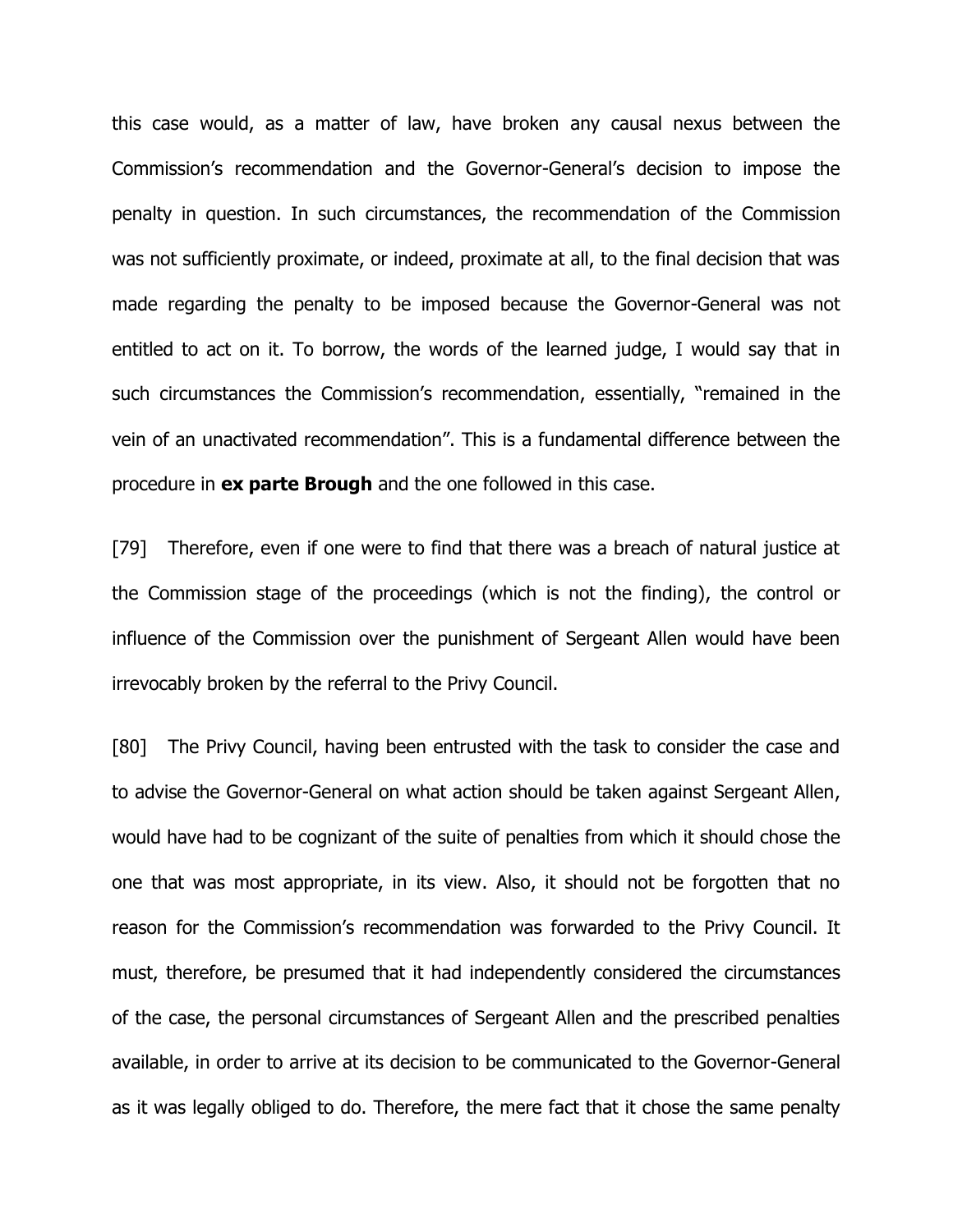which was recommended by the Commission cannot, in the absence of clear evidence, be taken to mean that it acted on the advice of the Commission. The court must presume that it acted in accordance with lawful authority.

[81] Finally, in **ex parte Brough**, the learned judge noted that there was procedural impropriety in the preliminary stage of the investigation. There was no such procedural impropriety in the proceedings before the court of enquiry in the instant case. Sergeant Allen was given the opportunity to respond to the allegations brought against him and to advance his defence and make his representations before his guilt was determined. The fact that he would have been of good character was acknowledged by the sole enquirer and formed part of the record of the proceedings, which reached the Commission and later the Privy Council. Sergeant Allen himself also brought this acknowledgement of his good character to the attention of the Privy Council.

[82] On the basis of the statutory and administrative scheme within which the disciplinary proceedings were conducted, and the role of the Privy Council in the decision making process at the level of the Governor-General, there is nothing that would lead this court to find that the decision should have been quashed on the basis of breach of natural justice at the stage of the Commission.

[83] I am satisfied that natural justice would have operated at the stage of the proceedings before the Privy Council, being the body whose decision the Governor-General was legally bound to accept. Therefore, at this final stage, it was the advice of the Privy Council that was valid and effectual for all intents and purposes and not that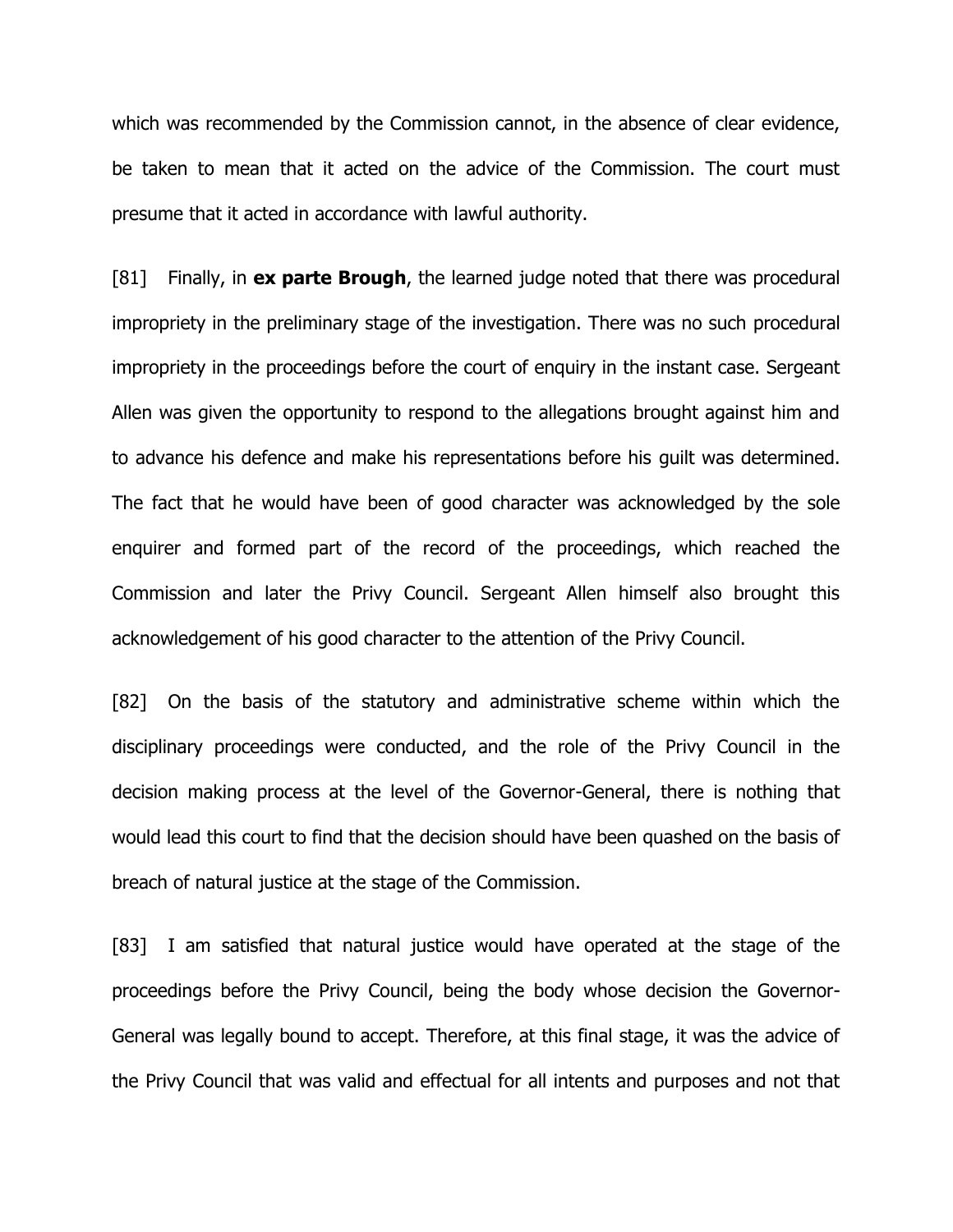of the Commission. Sergeant Allen was afforded the opportunity at the critical stage before the Privy Council to depose to matters going to his personal mitigation and the effect the penalty would have had on him before the sanction was imposed by the Governor-General.

[84] I find that the learned judge's assessment, at paragraph [115] of her judgment, as to whether Sergeant Allen's right to natural justice was adhered to cannot be faulted. There, she agreed that natural justice required that Sergeant Allen be given "some such opportunity, not only because of the consequences resulting from the penalty imposed but also because it cannot be argued that there were any circumstances of urgency or administrative necessity to justify the abrogation of such a right". She however found, correctly in my view, that contrary to his assertions, his "voice was heard before the penalty was imposed". This, she noted at paragraphs [120] and [123] of the judgment:

> "[120] In relation to the issue of the character evidence, all empathy aside, I bear in mind the circumstances of this case and the fact that his good record was acknowledged, as admitted by Sergeant Allen. I bear in mind also that he was never prevented from presenting character evidence and that all other relevant factors were put before the Privy Council. Under those circumstances, it is difficult to accede to [Sergeant Allen's counsel's] submission that [he] was not given an opportunity to be heard.

...

[123] In conclusion, it is therefore fair to say that Sergeant Allen had the opportunity to be heard (orally) before guilt was determined and to be heard (in writing) before the sentence was imposed. He has not shown this court that he has suffered any injustice in relation to these issues.[Counsel on behalf of Sergeant Allen] is therefore patently misguided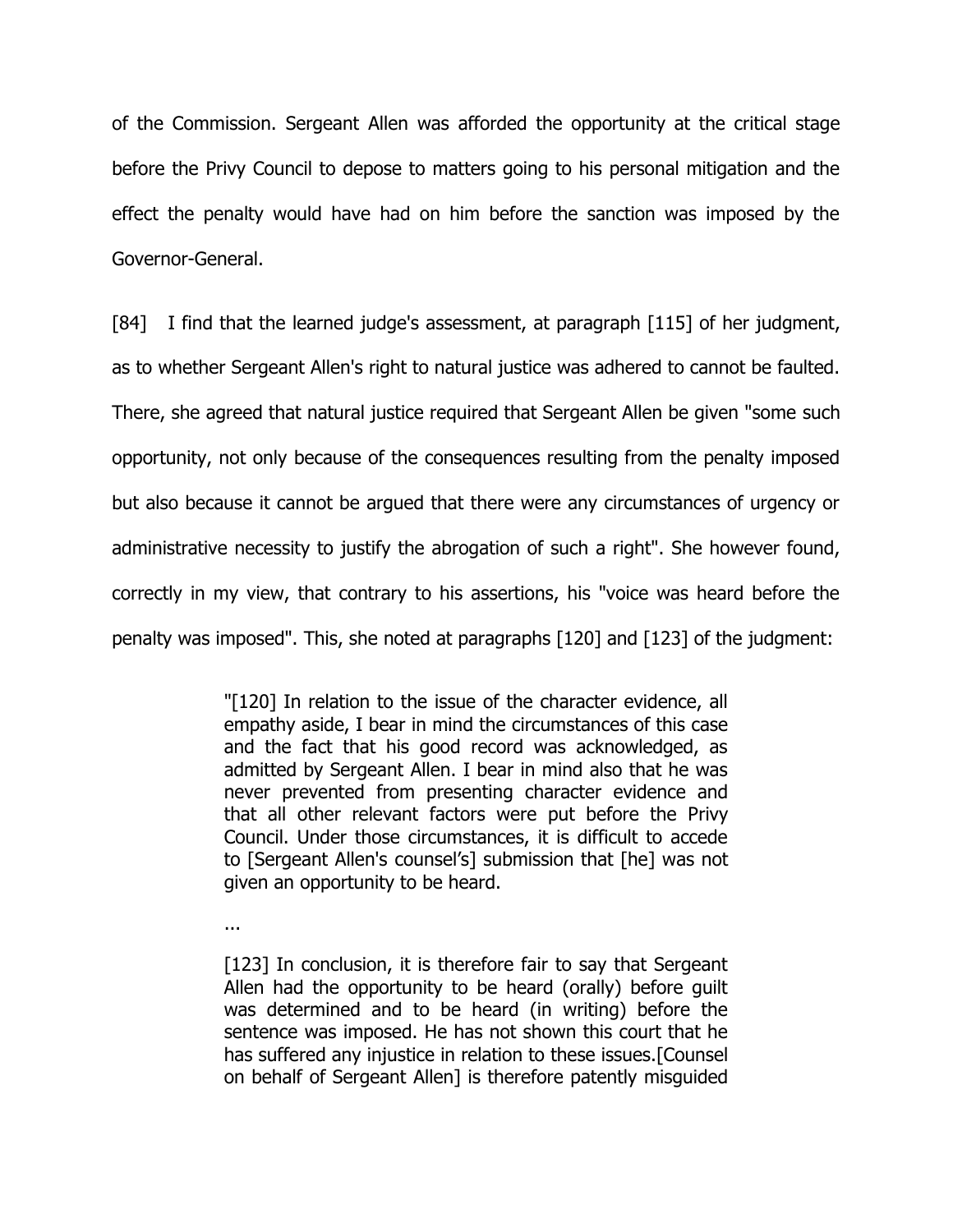and incorrect as far as a hearing before the Privy Council is concerned."

[85] Furthermore, at paragraph [110], the learned judge, before considering the role of the Privy Council, identified the question for her consideration to be, whether the proceeding before the Commission, taken as a whole, was objectively fair (Michael Fordham QC, Judicial Review Handbook, page 172, paragraph 16.5). She concluded that taken as whole, the process was "objectively fair". I would state that the entire process from the court of enquiry to the Privy Council is what ought to have been assessed with the overarching question being, whether the process was "objectively fair". When that question is considered, I find that it cannot be said that the whole process was not objectively fair.

[86] I conclude that the learned judge's refusal to quash the Governor-General's decision on the basis that Sergeant Allen was not allowed to make representations in mitigation of penalty, before the decision imposing the sanction was made, is justified. Her decision on this point is unassailable.

[87] I would hold that grounds of appeal a, b, c, d, and e are not of such potency to move this court to find that the learned judge erred in law when she refused the reliefs sought by Sergeant Allen in his fixed date claim form.

### **Issue 2**

**Whether the Commission, Privy Council or Governor-General was required to give reasons for the decision to impose the penalty of reduction in rank (grounds f, g, and h)**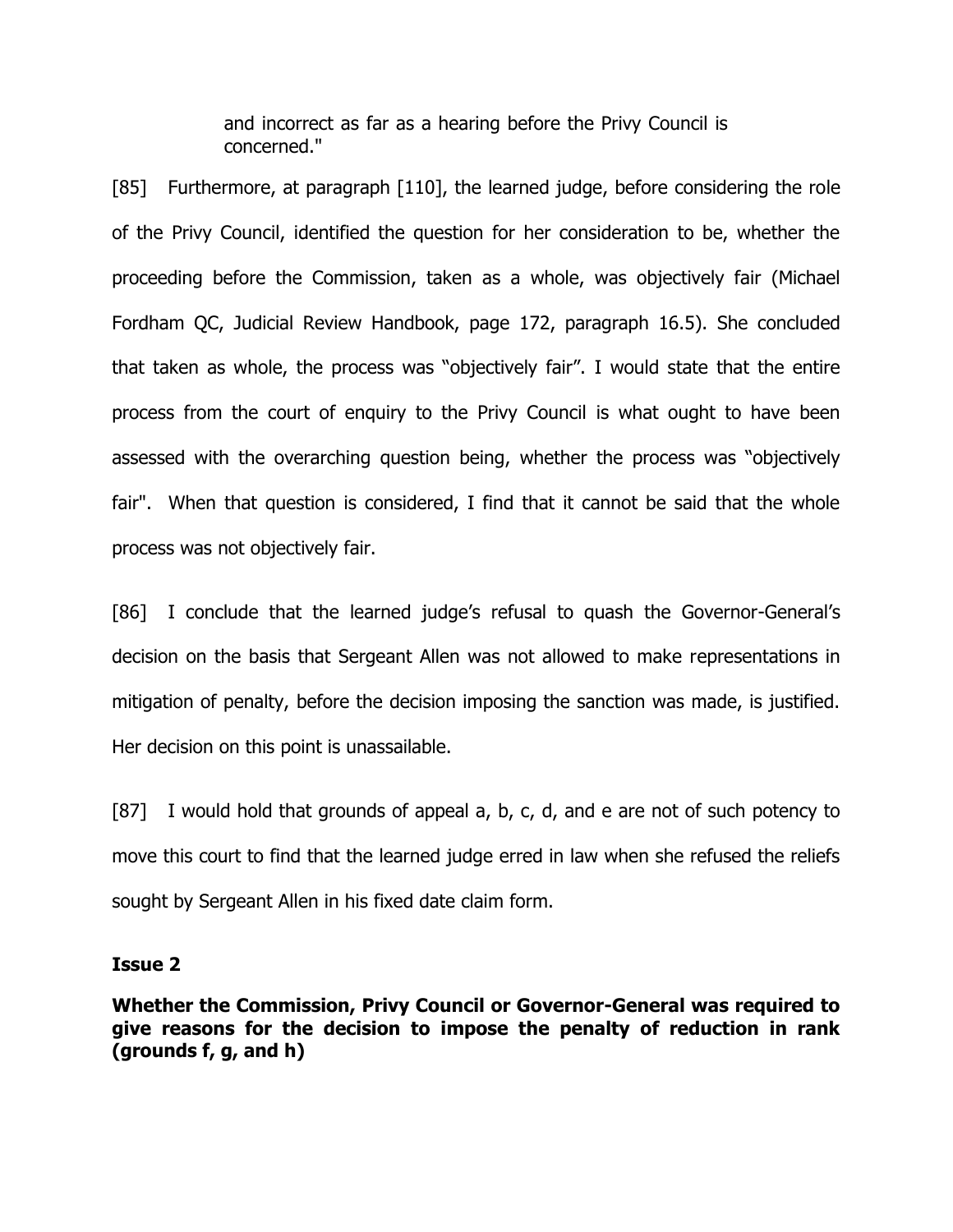[88] Sergeant Allen remonstrates that in making his application for judicial review, he was significantly handicapped and prejudiced, having not had the benefit of the reasons for the decision of the Governor-General (acting on the advice of the Privy Council) "to uphold" the recommendation of the Commission. Mr Braham contended further, on Sergeant Allen's behalf, that although the Commission is only charged with giving its recommendation to the Governor-General, it may still be subject to judicial review. As such, Queen's Counsel argued, its failure to give an explanation for the penalty which was imposed was considerable because there was no basis to infer that Sergeant Allen's good character or exemplary service had been taken into account and if so, what weight was given to these factors. He further submitted that the learned judge's finding that no reasons were required because the rationale for the decision could be deduced from the contents of the transcript of evidence, along with the court of enquiry's findings, was clearly erroneous.

[89] Learned Queen's Counsel also contended, that an essential element of administrative law predicates that "justice ought to be seen to be manifestly and undoubtedly done". The giving of reasons, he submitted, is entrenched in the principle of the right to a fair hearing as was held in **Threlfall v General Optical Council** [2004] EWHC 2683 (Admin), where the court found that the three possible sources of an obligation to give reasons were, statute, the common law and article 6 of the European Convention on Human Rights. Furthermore, Queen's Counsel maintained that there is currently a trend towards an insistence on greater openness or transparency in the making of administrative decisions. Consequently, where an authority fails to give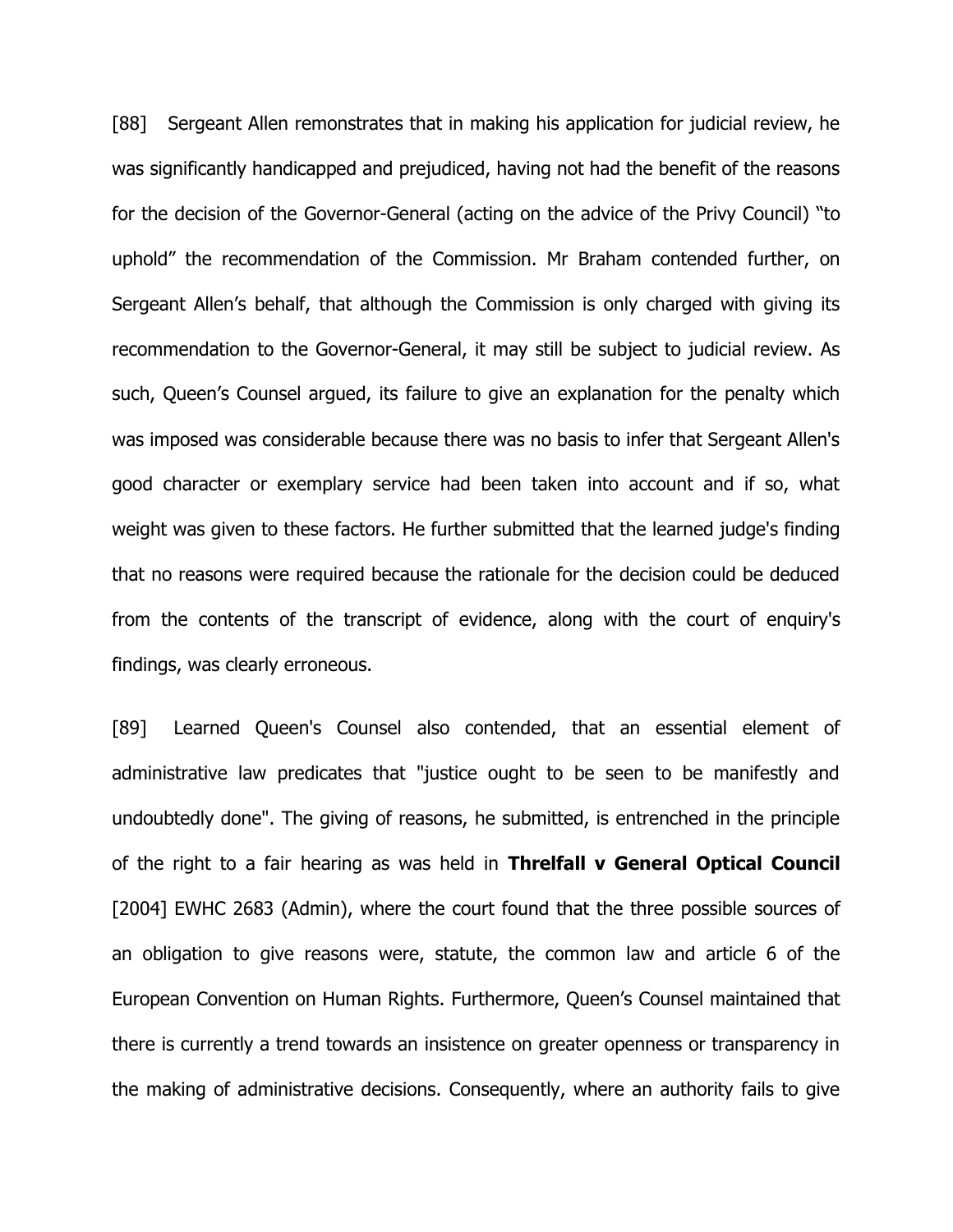reasons, as was done in this case, it was imperative that it demonstrated that the procedure adopted was not unfair (see **Regina v Secretary of State for the Home Department, Ex parte Doody** [1994] 1 AC 531).

[90] Drawing on dicta from such authorities as **Regina v Higher Education Funding Council ex parte Institute of Dental Surgery** [1994] 1 WLR 242 and **South Bucks District Council and another v Porter** [2004] UKHL 33, among others, Mr Braham argued that "the absence of reasons has put in doubt the fairness of the penalty exacted on [Sergeant Allen]".

[91] Mrs Reid-Jones, in her response on behalf of the respondents, submitted that the argument advanced by Mr Braham that "the duty to give reasons is now seen as an essential element of administrative law...", is pointing to what has occurred elsewhere and what Sergeant Allen and his counsel are advocating should occur in Jamaica. She maintained however, that, "it will be necessary for the Parliament of this nation to be moved in order to achieve an amendment to the Police Service Regulations in this regard...". She contended that as the law currently stands, the learned judge did not fall into error in this case.

[92] The learned judge gave consideration to those submissions and noted, in agreement, that there was no statutory requirement for the Commission or the Governor-General (acting on the advice of the Privy Council) to give reasons for their decision. She further held that "there [was] no issue that either the Commission or the Governor-General (acting on the advice of the Privy Council) acted outside the scope of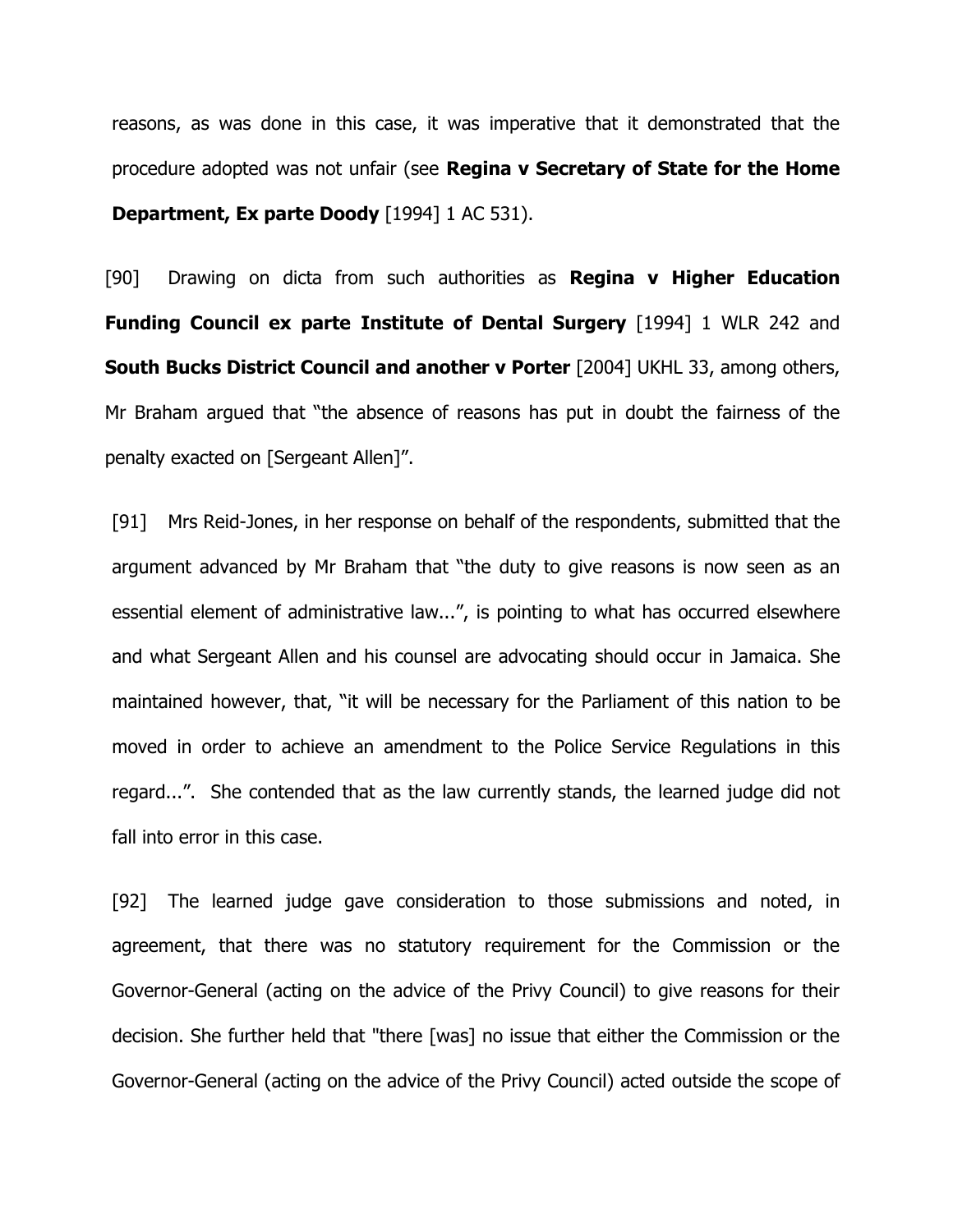the Constitution or [the Regulations]" in not giving reasons. She, nevertheless, expressed the view at paragraph [151] of the judgment, that "...we are approaching a time, when the circumstances will demand that fairness has been breached by lack of reasons". She proceeded to endorse the views of Parnell J, made as far back as 1970 in

**R v Licensing Authority for the Western Area ex parte L S Panton Ltd** (1970)

15 WIR 380, calling on Parliament to make provision for reasons for decisions to be given by administrative tribunals.

[93] Professor Eddy Ventose in his very informative text, Commonwealth Caribbean Administrative Law, has provided a most invaluable insight into the development in the law in the Commonwealth Caribbean courts, surrounding this question of the giving of reasons in administrative law cases. At the opening of chapter 14, at page 339, he usefully observed:

> "The debate as to whether the common law should provide a general right to reasons is also raging in the Commonwealth Caribbean. The UK courts have remained adamant that there is no such general right at common law for administrators to provide reasons for their decisions. The Commonwealth Caribbean courts have followed suit and have similarly held that no such right exists at common law. The courts have, nonetheless, approached the issue on a case-by-case basis and have avoided articulating principles that would lead to a general duty to state reasons."

[94] As pointed out by Professor Ventose, Barbados and Trinidad and Tobago are two countries in the Commonwealth Caribbean in which Parliament has intervened into this area, therefore, modifying the common law. It must be highlighted, however, that despite the change in the common law position in Barbados, there are some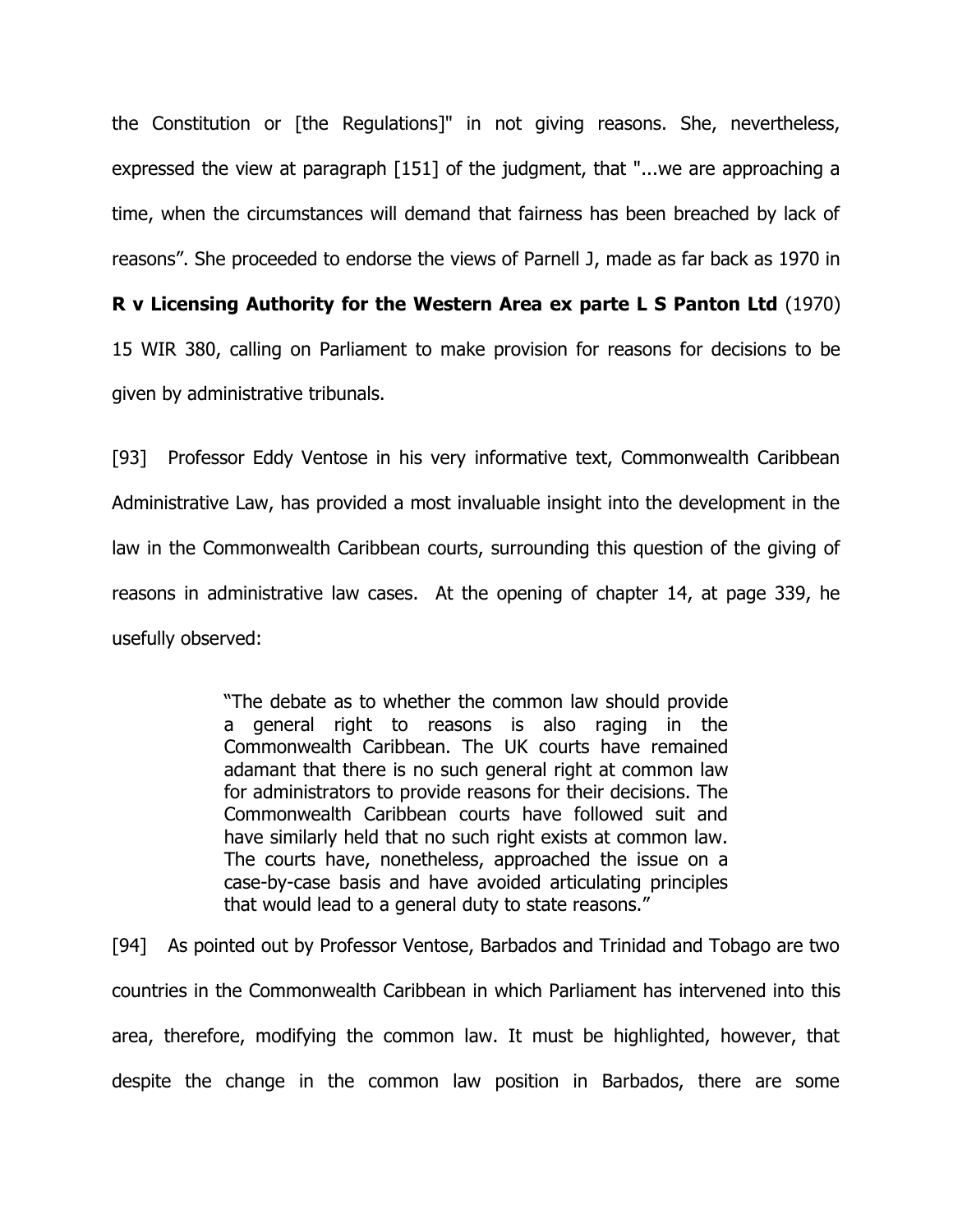proceedings that are still exempted from the statutory duty to give reasons. This proves, therefore, that it is an area that is not free from difficulty and the mere fact that there may be a trend towards that requirement, would not have been enough to bind the learned judge.

[95] In the absence of legislation, Sergeant Allen has brought no authority that would have been binding on the learned judge to hold that there was a legal obligation or duty on the Commission, Governor-General or Privy Council to give reasons for their decision.

[96] I endorse the view that there is no common law or statutory requirement for reasons for the decision to reduce Sergeant Allen's rank from Inspector to Sergeant to be furnished to him. I would only slightly depart from the learned judge's view that "we are approaching the time" when circumstances will demand that fairness has been breached by lack of reasons. I would say instead that the time has already come for the court to determine whether fairness is manifestly eroded by the absence of reasons so that an impugned decision ought not to be allowed to stand. Therefore, the mere fact that there is no legal requirement for reasons to be provided should not preclude the court from determining whether the decision should stand in the absence of reasons.

[97] Therefore, I would go further to say, as several authorities seem to have established, that the absence of a settled rule should not be a bar to the court quashing a decision in the absence of reasons being provided for it. In my view, the court should exercise its supervisory powers, if without reasons, a decision, in the light of all the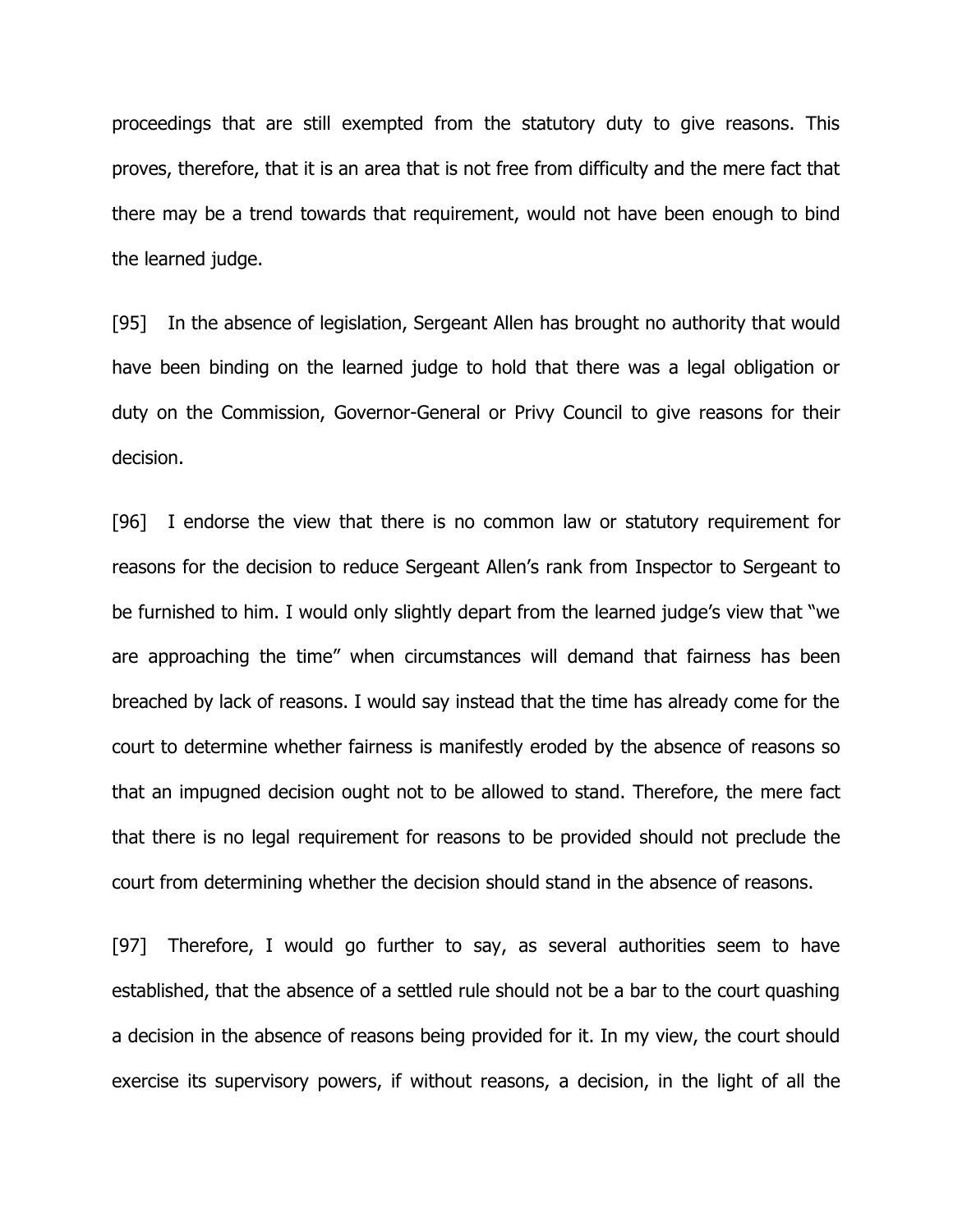facts and circumstances disclosed to the court, is found to be irrational, aberrant or perverse. This would fall within the unreasonableness required for the court's interference with administrative decisions laid down in **Associated Provincial Picture Houses Ltd v Wednesbury Corporation** [1948] 1 KB 223. This would apply to a decision that is "...so outrageous in its defiance of logic or of accepted moral standards that no sensible person who applied his mind to the question to be decided could have arrived at it... " (see also **Council of Civil Service Unions v Minister for the Civil Service** [1985] AC 374 at page 410 per Lord Diplock).

[98] Professor Ventose at page 339 of his text referenced the decision from this court in **Brian Alexander v Land Surveyors Board of Jamaica** (unreported), Court of Appeal, Jamaica, Supreme Court Civil Appeal No 13/2008, judgment delivered 2 July 2009. In that case**,** the appellant, a land surveyor, challenged the decision of the Disciplinary Committee of the Land Surveyors Board of Jamaica ("the Committee") to suspend him. The issue arose as to whether the Committee had failed to give adequate reasons for its decision. The court considered that there was no statutory requirement for the Committee or the Land Surveyors Board of Jamaica ("the Board") to give reasons for its decision. The court noted that, at common law, there seemed to be no general duty to give reasons for administrative or quasi-judicial decisions and that the mere fact that a decision-making process was held to be subject to the requirements of fairness did not automatically or naturally lead to the further conclusion that reasons must be given. The court stated, however, that fairness may require that a person aggrieved by a decision, and who had a right of appeal from that decision, be provided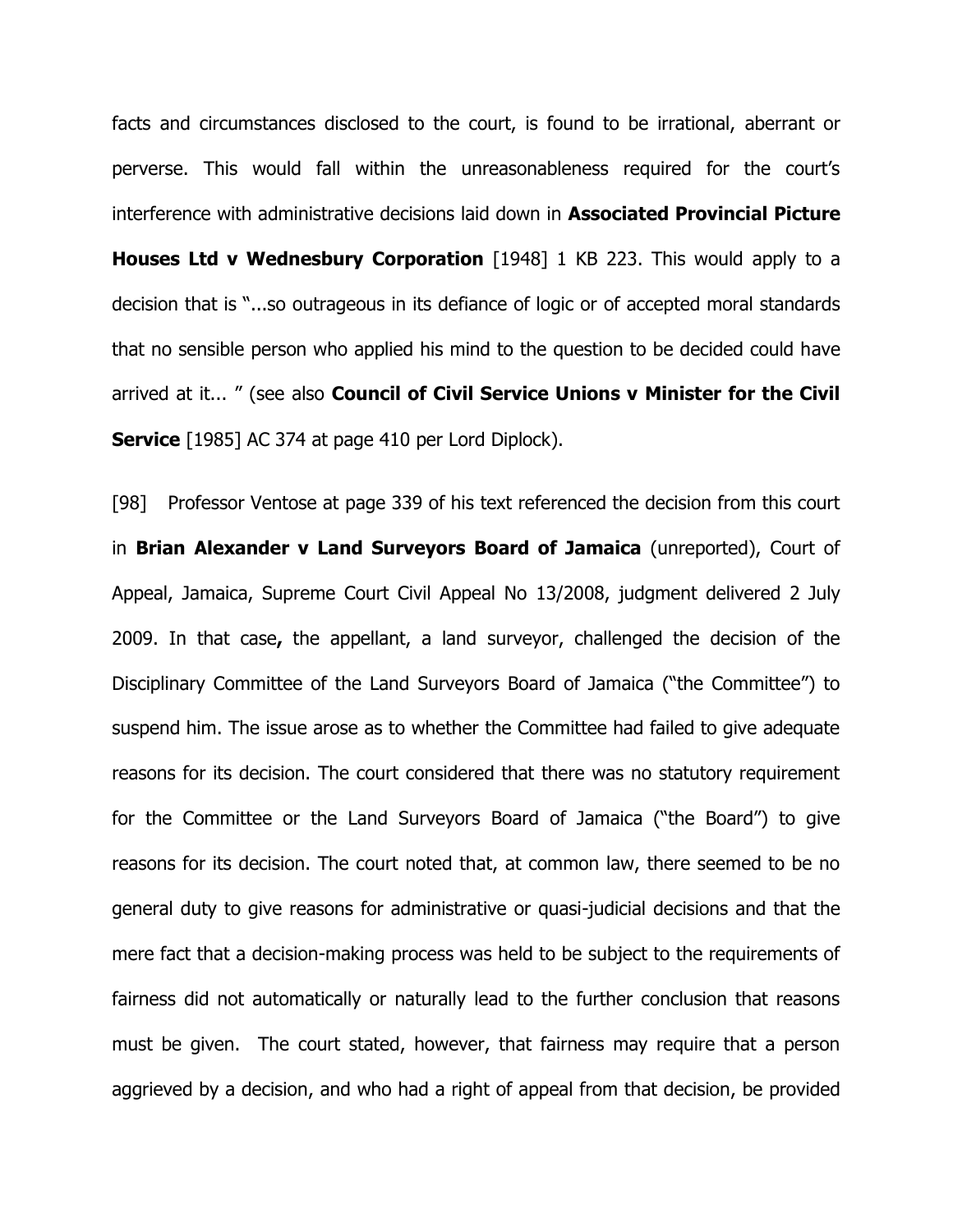with reasons for it. In such a case, it opined, a failure to give reasons might provide a basis for challenging an administrative decision. The court, however, did not consider the point in that case because the Committee and the Board provided reasons.

## [99] In **R v Civil Service Appeal Board, ex parte Cunningham** [1991] 4 All ER

310 at page 316, Lord Donaldson of Lymington MR stated that:

"The principles of public law will require that those affected by decisions are given the reasons for those decisions in some cases, but not in others. A classic example of the latter category is a decision not to appoint or not to promote an employee or office holder or to fail an examinee. **But, once the public law court has concluded that there is an arguable case that the decision is unlawful, the position is transformed. The applicant may still not be entitled to reasons, but the court is**." (Emphasis added)

[100] The learned judge obviously appreciated that despite the absence of statutory or common-law requirements for reasons to be given for the Governor-General's decision, she could not end her consideration of the issue on that point. Therefore, she did not base her decision merely on the fact that there is no requirement in law for reasons to be furnished for the decision and rightly so. It is seen that, as part of her analysis, she examined whether it could be said that the decision was illegal and concluded it was not because the Commission and the Governor-General did not act outside the Constitution or the Regulations. This court has no basis in law to disturb that finding.

[101] In considering the issue of irrationality, the following statement of Lord Keith of Kinkel, expressed in **R v Secretary of State for Trade and Industry, Ex parte Lonrho PLC**, [1989] 1 WLR 525 at 539-540, is instructive: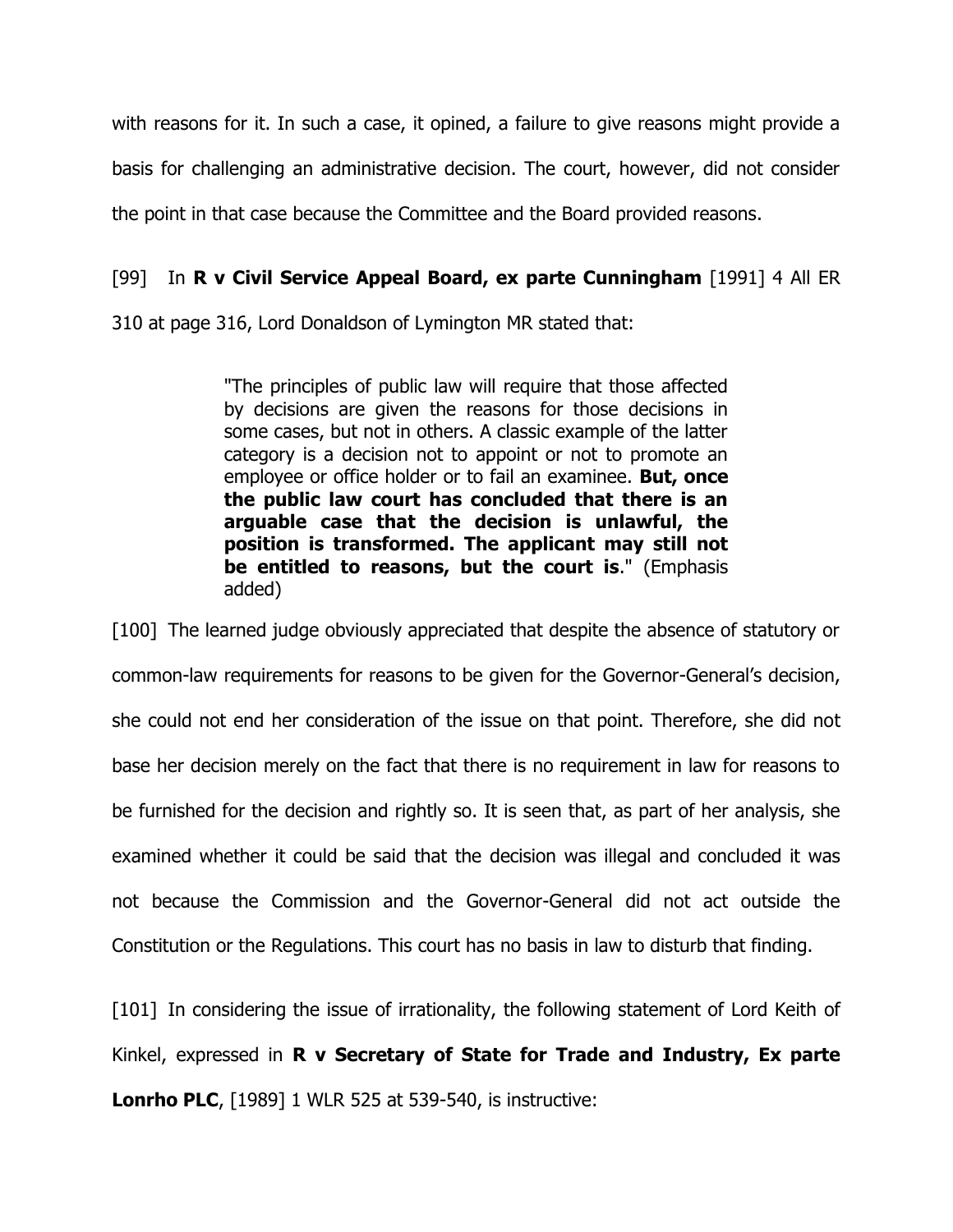"The absence of reasons for a decision where there is no duty to give them cannot of itself provide any support for the suggested irrationality of the decision. **The only significance of the absence of reasons is that if all other known facts and circumstances appear to point overwhelmingly in favour of a different decision, the decision-maker, who has given no reasons, cannot complain if the court draws the inference that he had no rational reason for his decision**." (Emphasis added)

[102] The learned judge did consider the issues of fairness and irrationality, having

concluded that there was no illegality to render the decision impeachable. She said it

pellucidly at paragraphs [145] and [146] of her judgment in these terms:

"[145] There is no issue that either the Commission or the Governor-General (acting on the advice of the Privy Council) acted outside the scope of the Constitution or the Police Service Regulations in this case. **However, in general there are increasingly compelling arguments for a duty to give reasons in such cases as these**. I am limiting this opinion however, to the Governor-General (acting on the advice of the Privy Council) as I have already indicated this court's position on the role of the Commission.

[146] **Generally speaking, the basis of a court at this time finding that such a duty is necessary would be on the basis of a requirement to be fair, so that the parties can know the issues to which it addressed its mind and that it acted lawfully. In such a case a failure to give reasons as Fiadjoe opined, at page 54, could be analysed for illegality or irrationality**." (Emphasis added)

[103] The learned judge was correct to consider the issue of irrationality in analysing

the effect of the absence of reasons on the decision of the Governor-General (acting on

the advice of the Privy Council).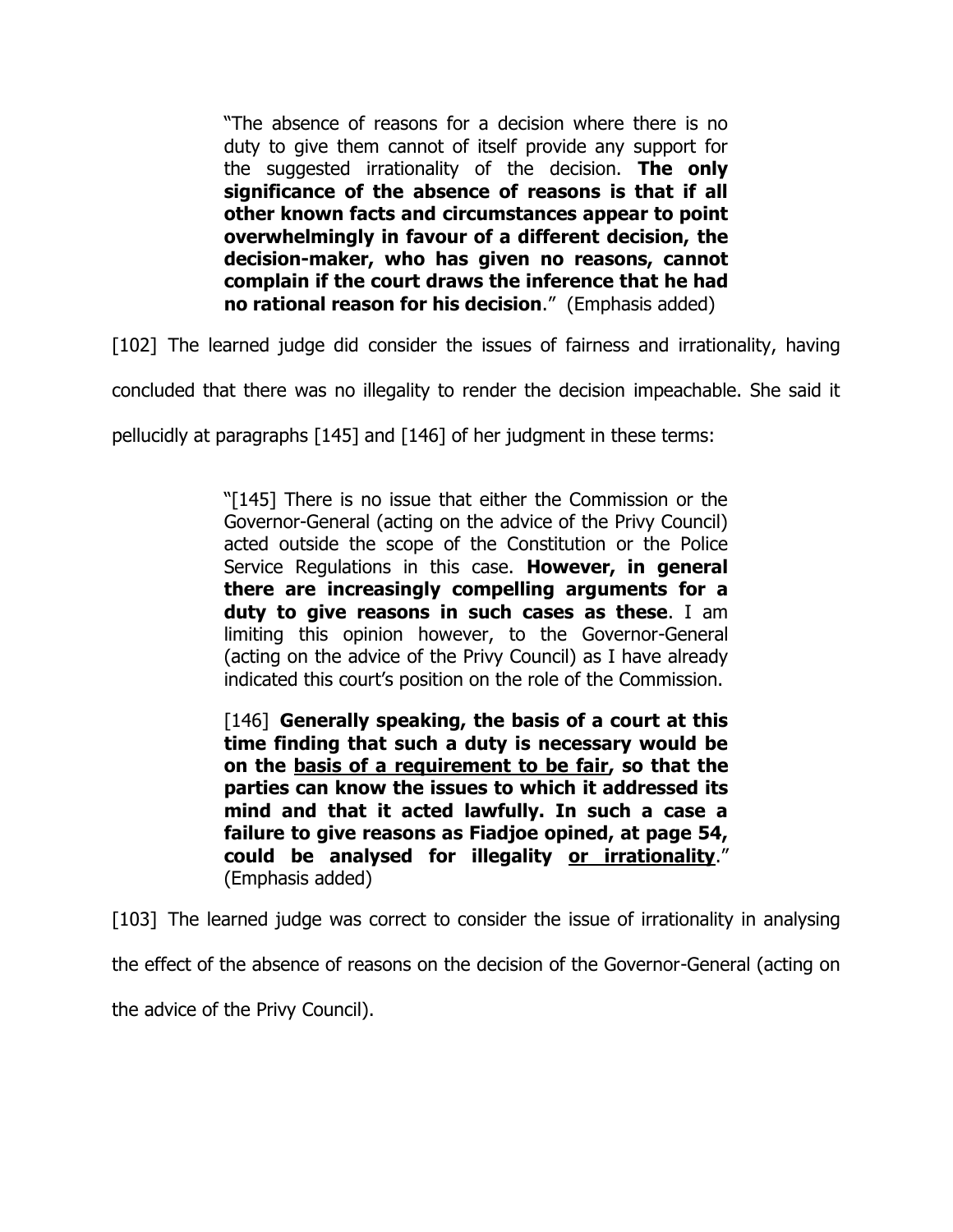[104] Mr Braham made the point that the role of the Privy Council was merely one of review at that stage. With all due respect, I cannot agree for reasons already discussed above. As already noted, the role of the Privy Council was to "consider" the case (afresh in my respectful view) and to advise the Governor-General of what action was to be taken against Sergeant Allen. The Privy Council was, therefore, obliged to arrive at its own decision about what should happen to Sergeant Allen and advise the Governor-General accordingly. As such, the Commission's recommendation was not binding by law on the Governor-General or the Privy Council. In fact, section 125(3) states that the Governor-General was not entitled to act on the Commission's recommendation. That recommendation, therefore, no longer remains operable in law.

[105] Consequently, as already established during my analysis of the constitutional scheme within which Sergeant Allen's case was considered, the Commission was not the decision-maker and neither was it the 'proximate' adviser to the decision-maker. Thus, there was no legal or moral obligation on the Commission to provide reasons for its advice to the Governor-General, and the imperatives of fairness would not have demanded that it did so.

[106] I conclude that there is nothing unfair, prejudicial, aberrant, perverse, or otherwise irrational in the failure of the Commission to provide reasons to Sergeant Allen. The learned judge did not fall into error when she held that the Commission was not duty bound to give reasons for its decision so that the failure to do so should lead to the quashing of the decision.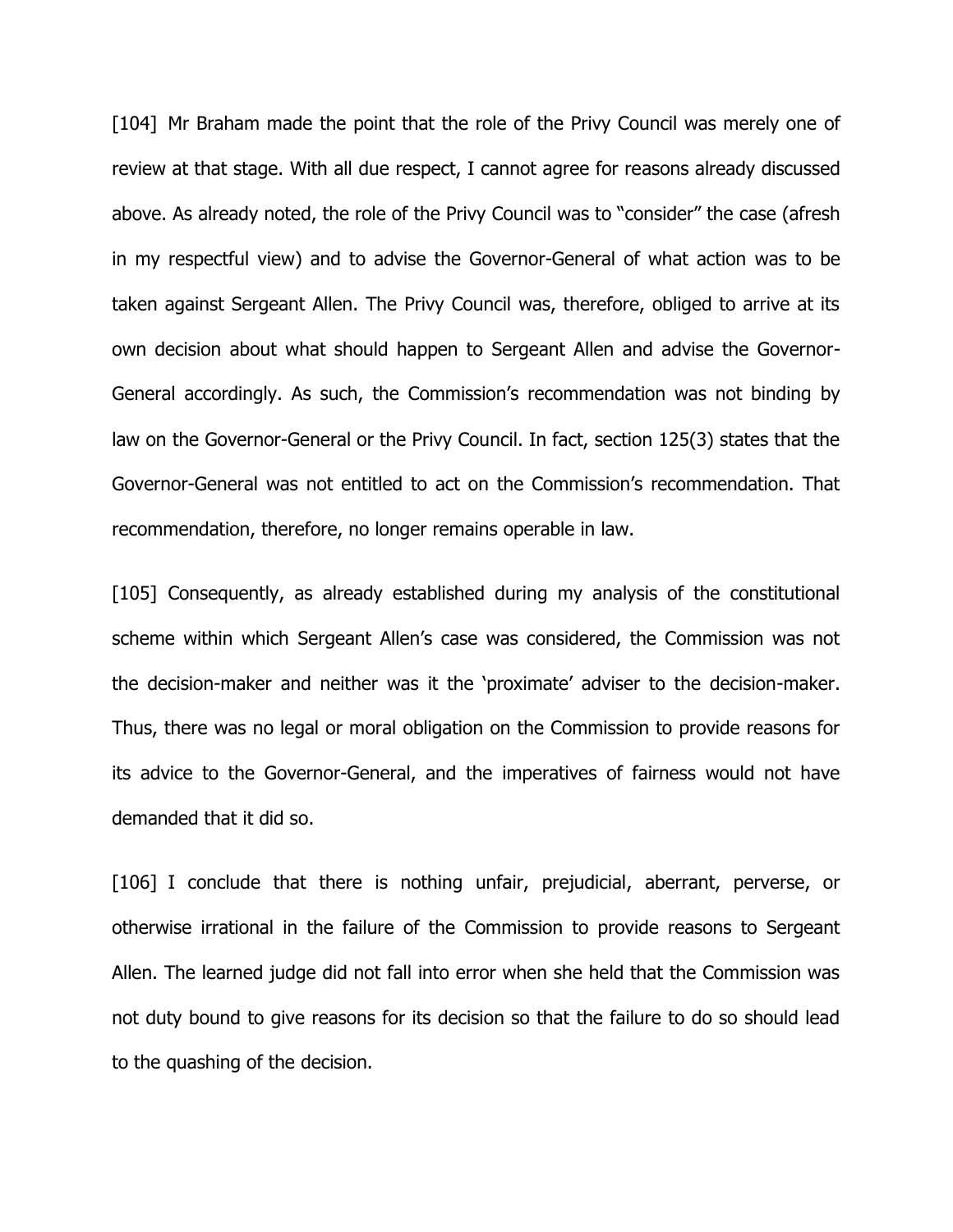[107] As far as the Governor-General is concerned, his reason for making his decision is obvious - he is constitutionally bound to accept the advice of the Privy Council. He would have had no other reason beyond that to give to Sergeant Allen. In fact, he did respond to the request from Sergeant Allen for the reasons for the decision, and indicated that he had not been provided with reasons by either the Commission or the Privy Council for their advice to him. The Governor-General cannot be blamed for providing no reason on his own behalf and his failure to do so cannot be said to have amounted to unfairness. This reasoning now leaves us with the decision of the Privy Council, which was the one that the Governor-General was duty bound to accept by virtue of the Constitution.

[108] Although the Privy Council had no legal obligation, at common law or by statute, to provide reasons for its advice to the Governor-General, the analysis cannot end there. This is in the light of highly persuasive authority that in the absence of reasons for the decision, it is open to the court to infer that there was no rational reason for the decision.

[109] In the light of this authoritative statement of the law in **R v Secretary of State for Trade and Industry, Ex parte Lonrho PLC**, the learned judge, in the absence of reasons for the decision, was entitled to have regard to "**other known facts and circumstances**" to determine whether there was anything on the record that would "**appear to point overwhelmingly in favour of a different decision**" (emphasis added). The irrationality or otherwise of the decision could have been inferred from the known facts and circumstances, which were before the learned judge. Accordingly,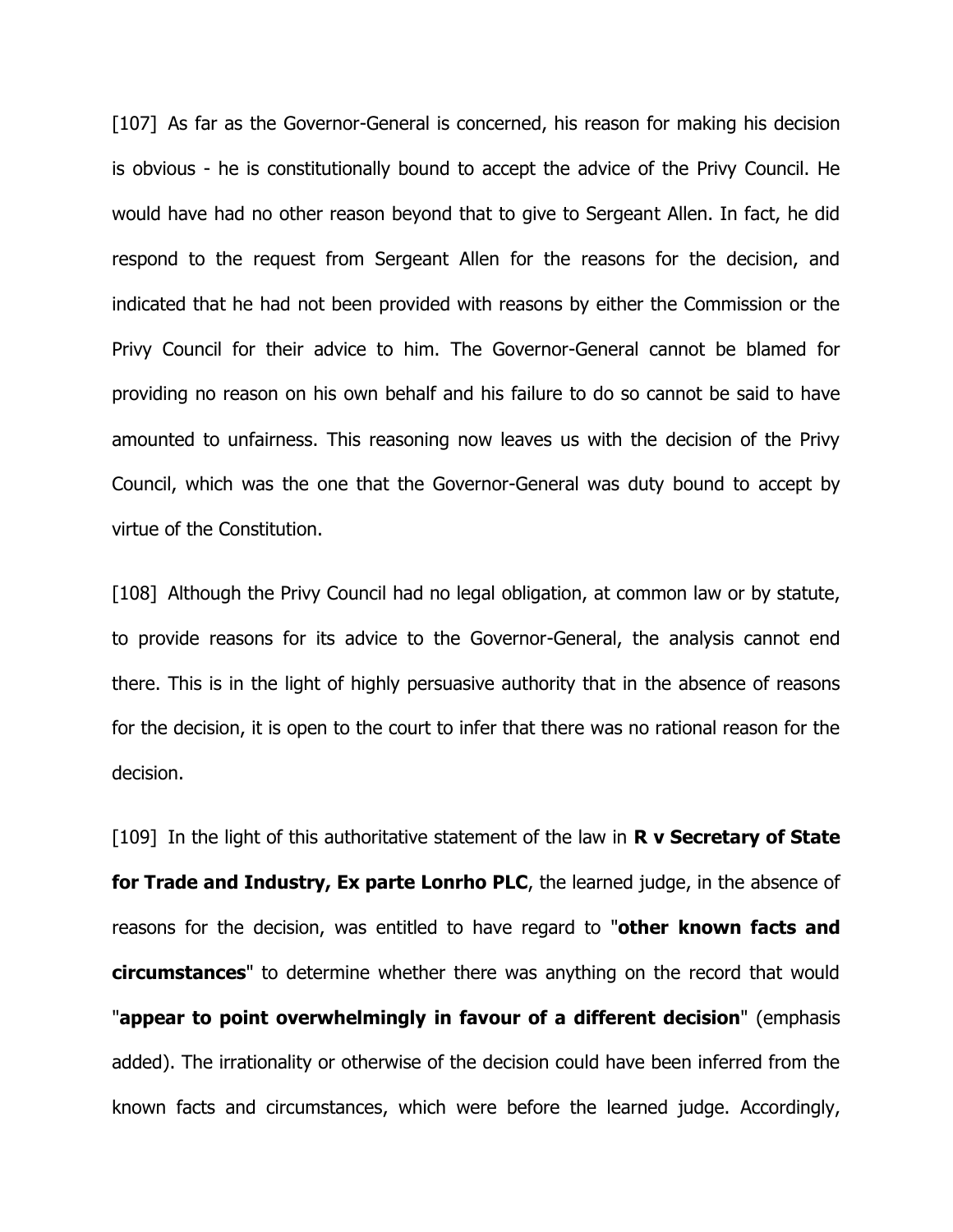contrary to the views of Mr Braham, the learned judge was entitled to have regard to the transcript of the proceedings at the court of enquiry and the findings of the sole enquirer in assessing whether the absence of reasons would support an inference that the Privy Council had no rational reason for its advice to the Governor-General.

[110] The learned judge, between paragraphs [124] and [147] of the judgment, conducted a very thorough examination of the relevant principles extracted from the various authorities cited to her by counsel on both sides. She then reasoned, in part, at paragraph [148], following on her observations at paragraphs [145] and [146] quoted above:

> "Bearing in mind all the above considerations, the issue, however, is whether the failure by the Governor-General (acting on the advice of the Privy Council) to give reasons in this particular case can be a basis for this court to conclude that there was irrationality or illegality in the decision making process. In coming to a conclusion on this issue, I bear in mind the words of Sedley J in **R v Higher Education Funding Council ex parte Institute of Dental Surgery** [1994] 1 WLR 242 at page 257..."

[111] After stating the portion of the dictum of Sedley J to which she had regard, she

reasoned at paragraph [149] of her judgment:

"When one examines all the circumstances of this case, it is difficult to conclude that the failure reflects that the decision was unreasoned and irrational. It is clear that illegality does not exist as the penalty could be legally imposed. As indicated previously, it is my opinion that the rationale for the penalty can be lifted from the findings of the Sole Enquirer whose reasoning clearly speaks to his assessment of Sergeant Allen's behaviour. The impact of this would have been clearly appreciated by the Privy Council who subsequently advised the Governor-General."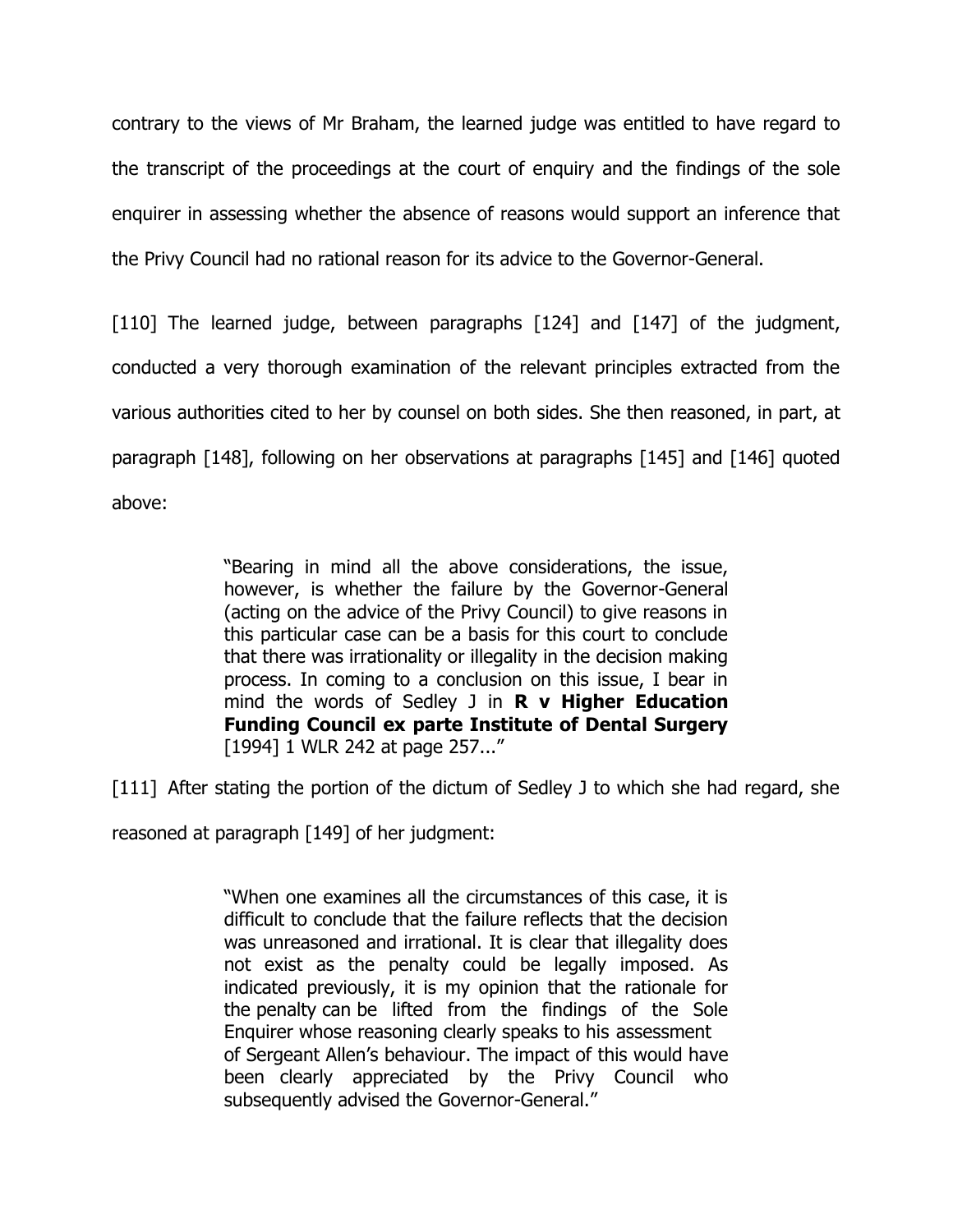### [112] She then concluded at paragraph [150]:

"I would therefore agree with the assessment of Sedley J, set out at paragraph [148] herein, in relation to what has been described as 'the dividing line' and its impact on the assessment of fairness. It is my opinion and I so conclude that the balance of factors in this particular case weighs more heavily towards not calling for reasons than calling for reasons. It is on this basis that this court will not exercise its discretion to grant any order to quash the decision in relation to the penalty imposed."

[113] The learned judge gave proper regard to all relevant considerations in determining whether the absence of reasons for the decision of the Governor-General, imposing the penalty of reduction in rank, should be quashed. It was not established before her (and, certainly, not before this court) that the known facts and circumstances disclosed on the record, including Sergeant Allen's good record, pointed "overwhelmingly in favour of a different decision". Accordingly, there was no basis for the learned judge to infer and conclude that there was no rational basis for the decision. In all the circumstances, she cannot be said to have fallen into error in refusing the relief sought by Sergeant Allen on the basis that no reason was provided to him for the decision.

[114] In the absence of statutory prescriptions to guide the learned judge, and in the light of the relevant authorities, this court would have no justifiable basis to disturb her conclusion that the absence of reasons for the decision was not fatal to the decision of the Governor-General (acting on the advice of the Privy Council). For these reasons, grounds f, g and h also fail.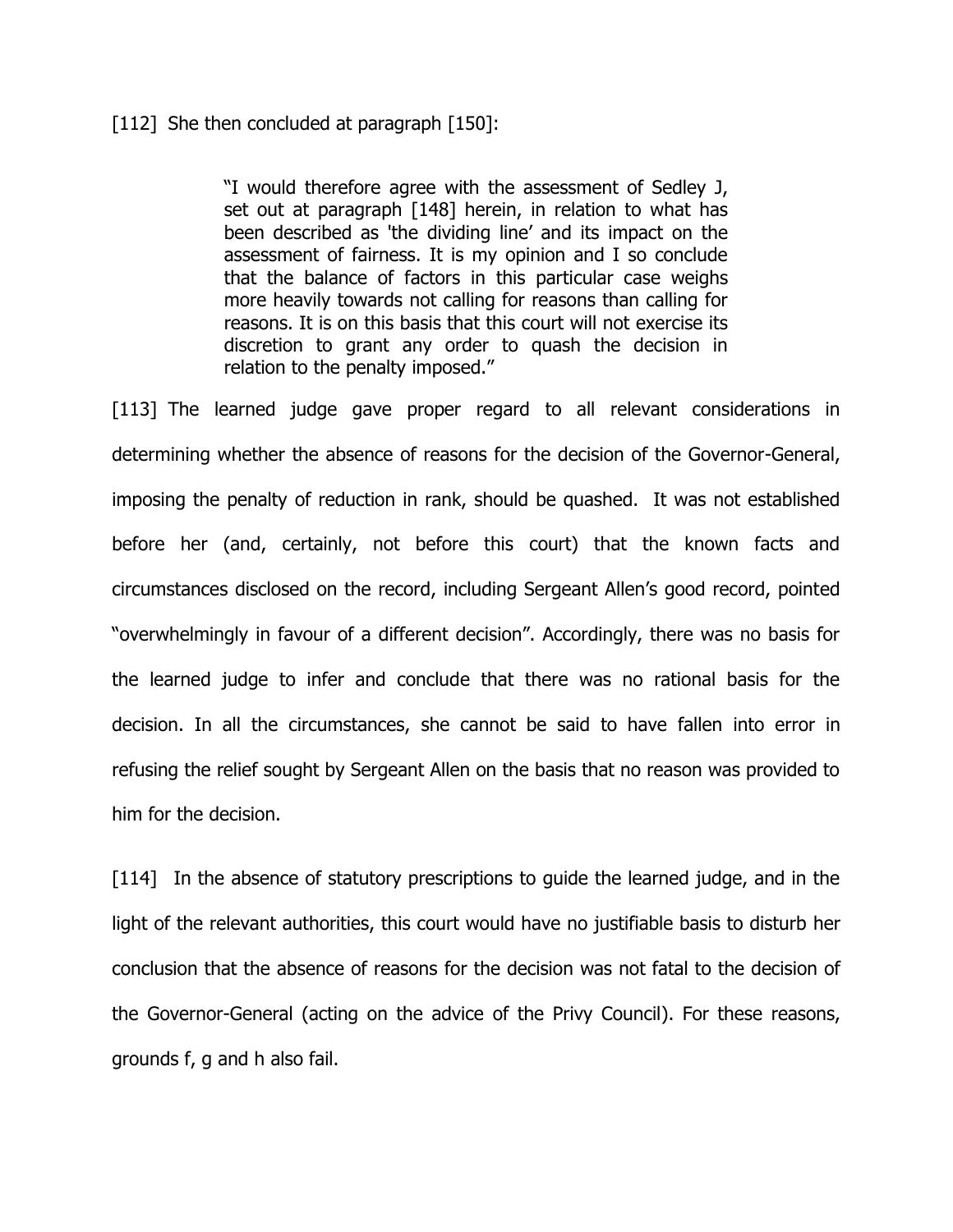### **Conclusion**

[115] Sergeant Allen's case was adequately presented before the Privy Council on whose advice the Governor-General was bound by the Constitution to act in the circumstances of this case. He utilised the opportunity provided him by the referral to the Privy Council to present facts going to mitigation. The penalty was, ultimately, a reduction in rank and not the maximum and most draconian penalty of a dismissal. There is nothing on the face of the decision that indicates that his personal mitigating circumstances were not taken into account by the Privy Council in its determination of the appropriate penalty. His hitherto unblemished character had to be weighed against the fact that he had committed three separate and distinct infractions, which singly and collectively point to a serious case of insubordination on his part.

[116] Even in the absence of reasons, it cannot be said in the light of the serious allegations against Sergeant Allen, on the one hand, and his personal circumstances, on the other, that the decision would have been irrational to warrant interference by the judicial review court. The Privy Council, on whose advice the Governor-General acted, could have properly come to the conclusion it did that a reduction in rank was the most appropriate sanction to be imposed in the light of the charges brought against him and having regard to his previous good character and the likely effects of the penalty, which were placed before them by Sergeant Allen.

[117] Furthermore, the grant of the reliefs sought by Sergeant Allen was discretionary. The authorities are very clear that this court is constrained by law in its review of the exercise of the discretion of a judge at first instance. Having been guided by the oft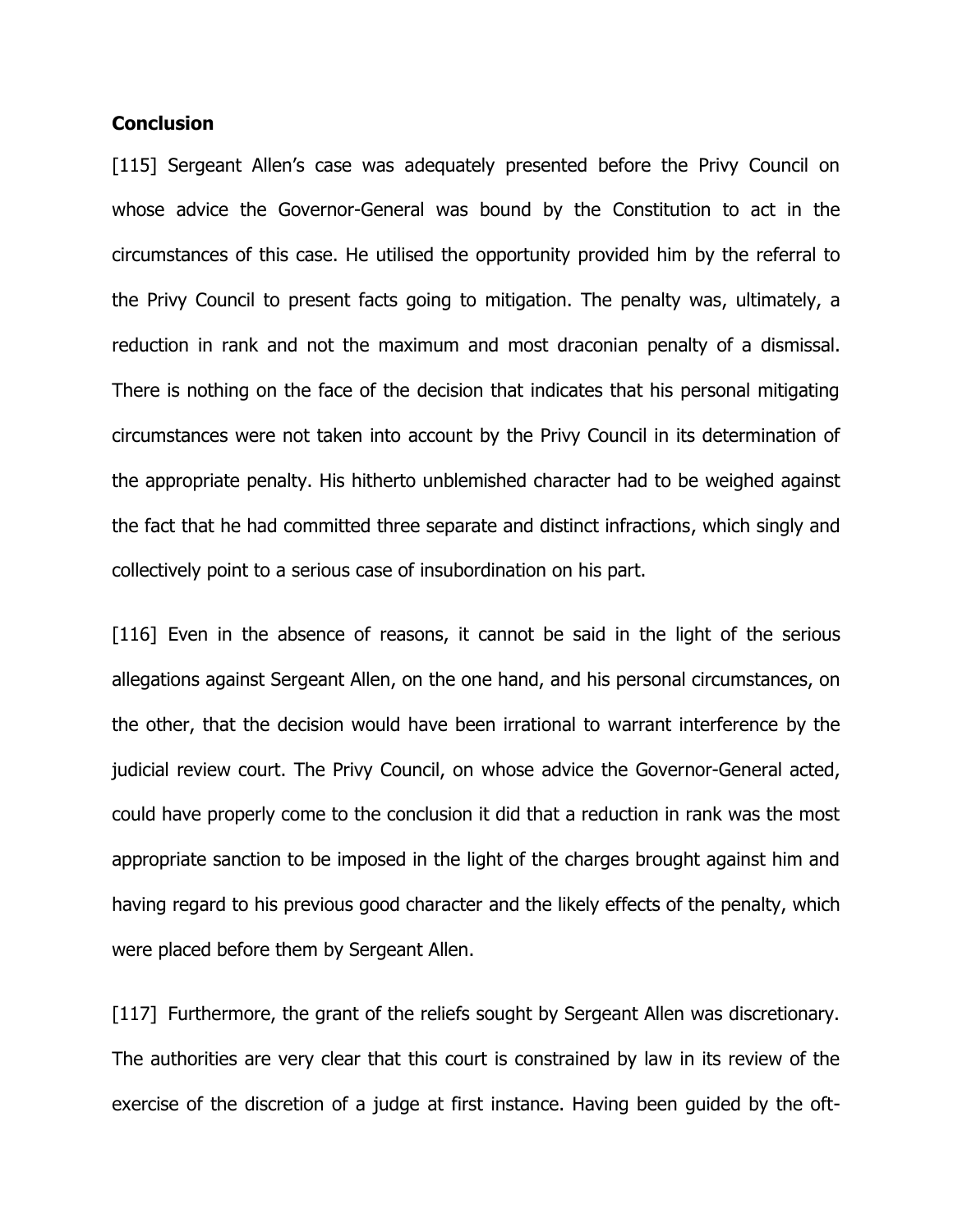quoted pronouncements of Lord Diplock in **Hadmor Productions Limited and others v Hamilton and others** [1982] 1 All ER 1042, regarding the standard of review by an appellate court in matters such as these, I find no justifiable basis on which to interfere with the exercise of the learned judge's discretion refusing to grant the reliefs sought by Sergeant Allen.

[118] The learned judge was cognizant of her role at the judicial review hearing, which she flawlessly carried out as evidenced in her reasoning. She considered, in commendable detail, the relevant law applicable to the facts of the case before her and correctly found that there was no illegality, procedural impropriety, breach of natural justice or irrationality at any stage or in any aspect of the disciplinary process. This court can discern no material error of fact or law in her conclusions that is potent enough to undermine her decision to refuse judicial review remedies.

[119] For all the foregoing reasons, it is my respectful view that the appeal should be dismissed and the decision of the learned judge affirmed.

[120] I would, however, propose that no order be made as to costs against Sergeant Allen, in keeping with rule 56.15(5) of the Civil Procedure Rules, 2002, although it is accepted that that provision is not binding on this court. I have proposed that this course be adopted because it seems fair to say that it was not unreasonable for Sergeant Allen to have pursued the appeal in the light of the issues raised for resolution by the court.